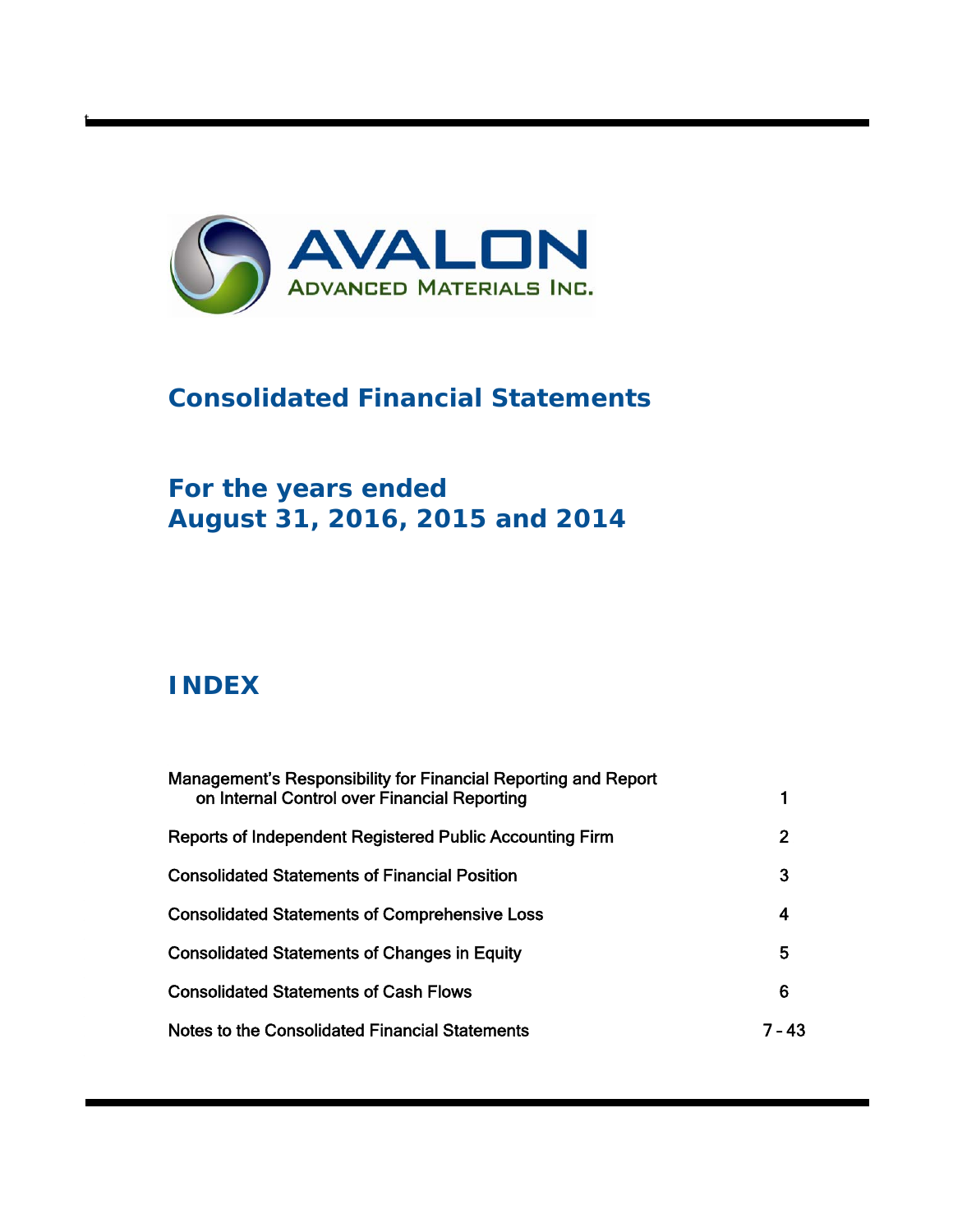# **Management's Report on Internal Control over Financial Reporting**

The Company's management is responsible for establishing and maintaining adequate internal control over financial reporting ("ICFR").

The Company's management assessed the effectiveness of the Company's ICFR as at August 31, 2016. The Company's management used the Committee of Sponsoring Organizations of the Treadway Commission (COSO 2013) framework to evaluate the effectiveness of the Company's ICFR. Based on management's assessment, the Company's internal control over financial reporting is effective as of August 31, 2016.

As at August 31, 2016, the Company is not required under the Exchange Act to obtain an audit on its ICFR under Section 404(b) of Sarbanes-Oxley Act of 2002. Accordingly, the Company's auditor, Deloitte LLP, Independent Registered Public Accounting Firm, has not performed an audit on the effectiveness of the Company's ICFR as at August 31, 2016 and has not issued an attestation report on management's assessment of the Company's ICFR.

"Donald S. Bubar" President and CEO

.

"R. James Andersen" CFO and Vice President Finance

Toronto, Ontario November 28, 2016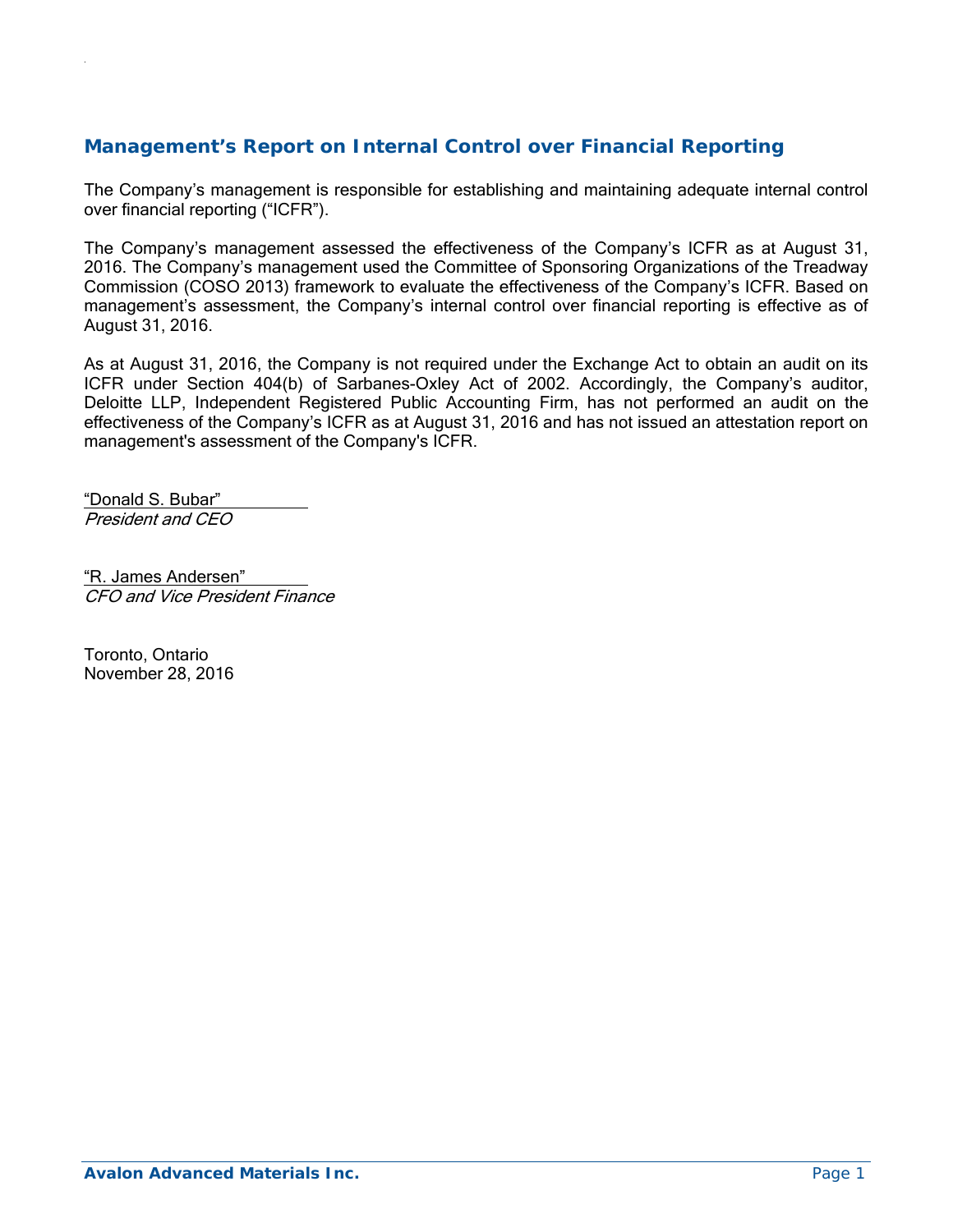# . Deloitte.

Deloitte LLP Bay Adelaide East 22 Adelaide Street West Suite 200 Toronto ON M5H 0A9 Canada

Tel: 416-601-6150 Fax: 416-601-6151 www.deloitte.ca

# **Report of Independent Registered Public Accounting Firm**

To the Board of Directors and Shareholders of Avalon Advanced Materials Inc. Toronto, Canada

We have audited the accompanying consolidated statements of financial position of Avalon Advanced Materials Inc. and subsidiaries (the "Company") as at August 31, 2016 and 2015, and the related consolidated statements of comprehensive loss, cash flows and changes in equity for each of the years in the three year period ended August 31, 2016. These consolidated financial statements are the responsibility of the Company's management. Our responsibility is to express an opinion on these consolidated financial statements based on our audits.

We conducted our audits in accordance with standards of the Public Company Accounting Oversight Board (United States) and Canadian generally accepted auditing standards. Those standards require that we plan and perform the audit to obtain reasonable assurance about whether the financial statements are free of material misstatement. The Company is not required to have, nor were we engaged to perform, an audit of its internal control over financial reporting. Our audits included consideration of internal control over financial reporting as a basis for designing audit procedures that are appropriate in the circumstances, but not for the purpose of expressing an opinion on the effectiveness of the Company's internal control over financial reporting. Accordingly, we express no such opinion. An audit includes examining, on a test basis, evidence supporting the amounts and disclosures in the financial statements. An audit also includes assessing the accounting principles used and significant estimates made by management, as well as evaluating the overall financial statement presentation. We believe that our audits provide a reasonable basis for our opinion.

In our opinion, such consolidated financial statements present fairly, in all material respects, the financial position of Avalon Advanced Materials Inc. and subsidiaries as at August 31, 2016 and 2015, and the results of their operations and their cash flows for each of the years in the three year period ended August 31, 2016, in accordance with International Financial Reporting Standards as issued by the International Accounting Standards Board.

The accompanying consolidated financial statements have been prepared assuming that the Company will continue as a going concern. As discussed in Note 1 to the consolidated financial statements, there exists an uncertainty as to the Company's ability to raise additional funds on favourable terms in order to finance its planned activities which raises substantial doubt about its ability to continue as a going concern. Management's plans in regard to these matters are also described in Note 1. The consolidated financial statements do not include any adjustments that might result from the outcome of this uncertainty.

*"/s/ Deloitte LLP"*

Chartered Professional Accountants Licensed Public Accountants November 28, 2016 Toronto, Ontario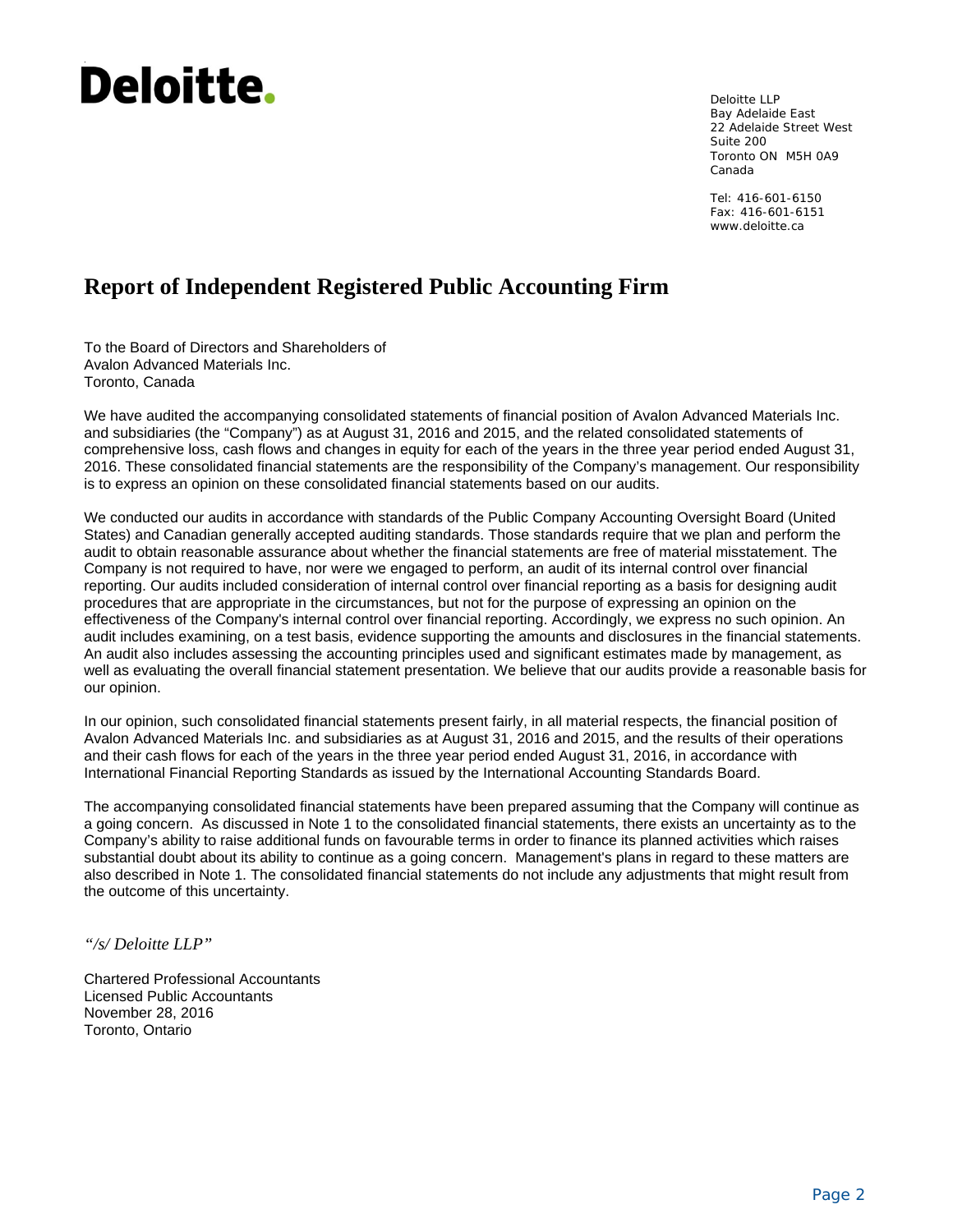## . **Consolidated Statements of Financial Position (expressed in Canadian Dollars) As at August 31, 2016 and August 31, 2015**

|                                                       | 2016              | 2015              |
|-------------------------------------------------------|-------------------|-------------------|
| <b>Assets</b>                                         |                   |                   |
| <b>Current Assets</b>                                 |                   |                   |
| Cash and cash equivalents (note 5)                    | \$<br>1,360,487   | \$<br>5,247,738   |
| Other receivables                                     | 226,485           | 424,259           |
| Prepaid expenses and deposits                         | 299,894           | 680,008           |
|                                                       | 1,886,866         | 6,352,005         |
| <b>Non-Current Assets</b>                             |                   |                   |
| Exploration and evaluation assets (note 6)            | 12,567,244        | 9,003,980         |
| Property, plant and equipment (note 7)                | 104,060,940       | 103,867,289       |
|                                                       | 116,628,184       | 112,871,269       |
|                                                       |                   |                   |
|                                                       | \$<br>118,515,050 | \$<br>119,223,274 |
| <b>Liabilities</b>                                    |                   |                   |
| <b>Current Liabilities</b>                            |                   |                   |
| Accounts payable                                      | \$<br>223,661     | \$<br>488,719     |
| <b>Accrued liabilities</b>                            | 502,734           | 600,070           |
| Deferred flow-through share premium (note 8)          | 96,617            | 293,808           |
| Warrants denominated in foreign currency (note 9)     | 411,418           | 288,857           |
|                                                       | 1,234,430         | 1,671,454         |
| <b>Non-Current Liabilities</b>                        |                   |                   |
| Site closure and reclamation provisions (note 10)     | 263,600           | 263,600           |
|                                                       | 1,498,030         | 1,935,054         |
|                                                       |                   |                   |
| <b>Shareholders' Equity</b>                           |                   |                   |
| Share Capital (note 11b)                              | 167, 181, 354     | 164,695,991       |
| Reserve for Warrants (note 11c)                       | 4,313,701         | 4,020,968         |
| Reserve for Share Based Payments (note 11d)           | 16,700,417        | 16,244,942        |
| Reserve for Brokers' Compensation Warrants (note 11e) | 254,112           | 219,238           |
| <b>Accumulated Deficit</b>                            | (71, 432, 564)    | (67, 892, 919)    |
|                                                       | 117,017,020       | 117,288,220       |
|                                                       | \$<br>118,515,050 | \$<br>119,223,274 |
|                                                       |                   |                   |

The accompanying notes are an integral part of these consolidated financial statements. Commitments (note 21)

Approved on behalf of the Board

"Donald S. Bubar", Director

"Brian MacEachen" , Director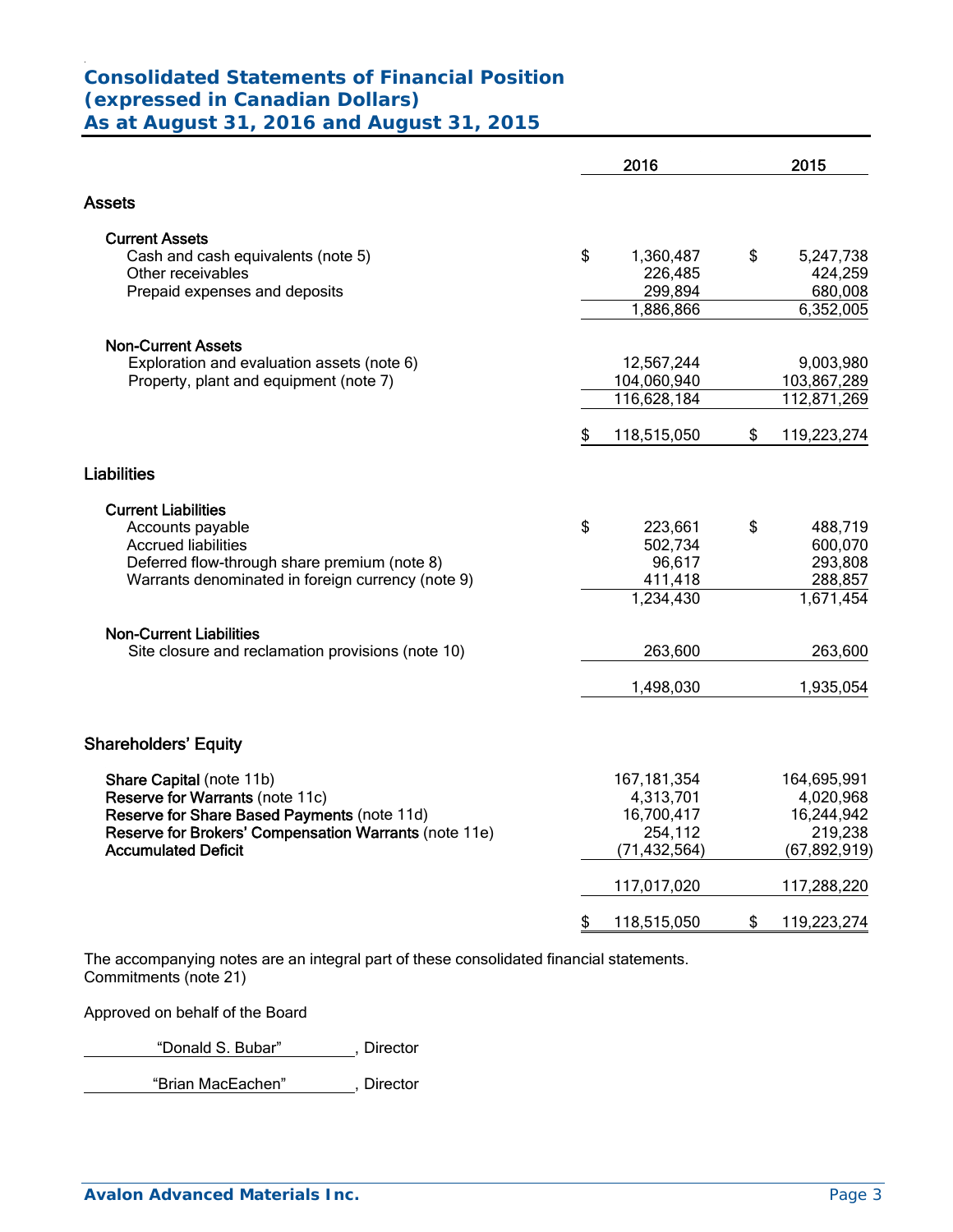## . **Consolidated Statements of Comprehensive Loss (expressed in Canadian Dollars, except number of shares) For the years ended August 31**

|                                                                                         | 2016              | 2015                | 2014              |
|-----------------------------------------------------------------------------------------|-------------------|---------------------|-------------------|
| Revenue                                                                                 |                   |                     |                   |
| Interest                                                                                | \$<br>35,160      | \$<br>66,014        | \$<br>88,075      |
| <b>Expenses</b>                                                                         |                   |                     |                   |
| Corporate and administrative (note 12)<br>Impairment loss on exploration and evaluation | 3,221,418         | 3,949,320           | 5,211,051         |
| assets (note 6)                                                                         | 223,938           | 6,425               | 182,409           |
| Write-off of land acquisition option payments (note 13)                                 |                   | 212,960             | 175,104           |
| General exploration                                                                     | 37,987            | 33,782              | 7,452             |
| Depreciation (note 7)                                                                   | 38,282            | 55,730              | 167,680           |
| Share based compensation (note 11)                                                      | 345,435           | 788,880             | 347,096           |
| Foreign exchange (gain) loss                                                            | (9,274)           | (25, 355)           | 20,097            |
| Financing transaction costs (note 11)                                                   | 10,598            |                     | 303,862           |
| Increase (Decrease) in fair value of warrants                                           |                   |                     |                   |
| denominated in foreign currency (note 9)                                                | 122,561           | (1,431,765)         | (480, 324)        |
|                                                                                         | 3,990,945         | 3,589,977           | 5,934,427         |
| Net Loss before Income Taxes                                                            | (3,955,785)       | (3,523,963)         | (5,846,352)       |
| Deferred Income Tax Recoveries (note 18)                                                | 416,140           | 347,589             | 115,771           |
| Net Loss and Total Comprehensive Loss for the year                                      | \$<br>(3,539,645) | \$<br>(3, 176, 374) | \$<br>(5,730,581) |
|                                                                                         |                   |                     |                   |
| Loss per Share - Basic and Diluted (note 19)                                            | \$<br>(0.02)      | \$<br>(0.02)        | \$<br>(0.05)      |
| <b>Weighted Average Number of Common Shares</b>                                         |                   |                     |                   |
| <b>Outstanding, Basic and Diluted</b>                                                   | 167, 184, 272     | 139,893,312         | 112,724,520       |

The accompanying notes are an integral part of these consolidated financial statements.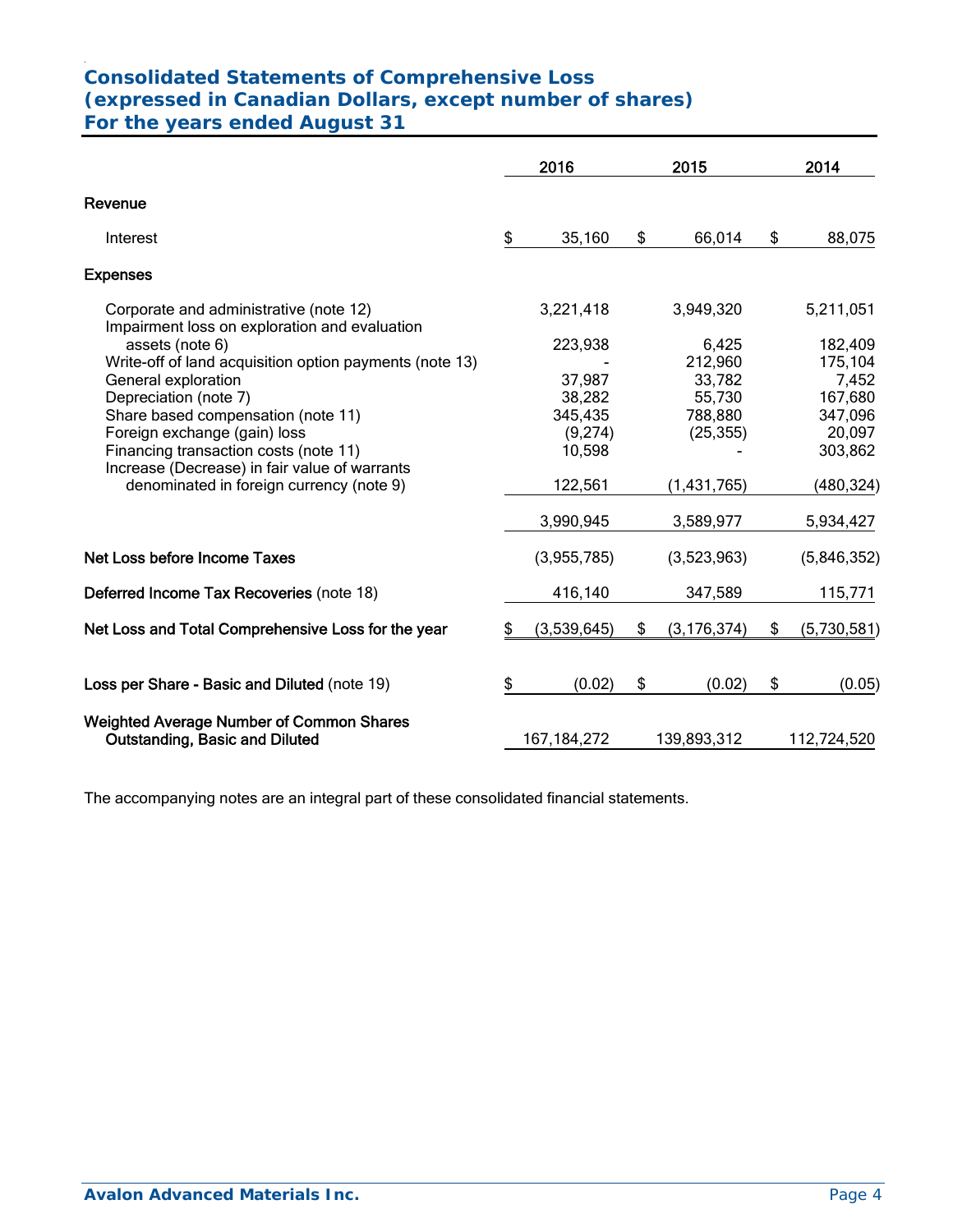# **Consolidated Statements of Changes in Equity (expressed in Canadian Dollars, except number of shares) For the years ended August 31**

|                                                             |                            | <b>Share Capital</b>     | <b>Reserves</b> |                                       |                                             |                                      |               |  |
|-------------------------------------------------------------|----------------------------|--------------------------|-----------------|---------------------------------------|---------------------------------------------|--------------------------------------|---------------|--|
|                                                             | Number of<br><b>Shares</b> | Amount                   | Warrants        | <b>Share Based</b><br><b>Payments</b> | Brokers'<br>Compensation<br><b>Warrants</b> | <b>Accumulated</b><br><b>Deficit</b> | <b>Total</b>  |  |
| Balance at September 1, 2013                                | 103,796,986                | \$149,379,724            | \$<br>3,661,080 | \$14,912,475                          | \$                                          | \$ (58,985,964)                      | \$108,967,315 |  |
| Equity offerings (note 11b)                                 | 22,186,700                 | 10,151,705               | 203,912         |                                       |                                             |                                      | 10,355,617    |  |
| Issue for other considerations (note 11b)                   | 10,000                     | 6,371                    | 2,849           |                                       |                                             |                                      | 9,220         |  |
| Exercise of options (note 11b)                              | 350,000                    | 252,500                  |                 |                                       |                                             |                                      | 252,500       |  |
| Reserve transferred on exercise of options                  |                            | 190,981                  |                 | (190, 981)                            |                                             |                                      |               |  |
| Compensation warrants issued on equity offerings (note 11b) |                            |                          |                 |                                       | 123,576                                     |                                      | 123,576       |  |
| Share based compensation (note 11d)                         |                            |                          |                 | 549.372                               |                                             |                                      | 549,372       |  |
| Share issuance costs - cash                                 |                            | (682, 542)               | (4,823)         |                                       |                                             |                                      | (687, 365)    |  |
| Share issuance costs - common shares issued                 |                            | (684, 474)               |                 |                                       |                                             |                                      | (684, 474)    |  |
| Share issuance costs - compensation warrants issued         |                            | (60, 780)                |                 |                                       |                                             |                                      | (60, 780)     |  |
| Net loss for the year                                       |                            |                          |                 |                                       |                                             | (5,730,581)                          | (5,730,581)   |  |
|                                                             |                            |                          |                 |                                       |                                             |                                      |               |  |
| Balance at August 31, 2014                                  | 126,343,686                | \$158,553,485            | \$<br>3,863,018 | \$15,270,866                          | \$<br>123.576                               | \$ (64, 716, 545)                    | \$113,094,400 |  |
| Equity offerings (note 11b)                                 | 26,391,796                 | 7,295,234                | 184,370         |                                       |                                             |                                      | 7,479,604     |  |
| Issue for other considerations (note 11b)                   | $\overline{a}$             | $\overline{\phantom{0}}$ | 1,184           |                                       |                                             |                                      | 1,184         |  |
| Exercise of options (note 11b)                              | 50,000                     | 11,000                   |                 |                                       |                                             |                                      | 11,000        |  |
| Reserve transferred on exercise of options                  |                            | 4,282                    |                 | (4, 282)                              |                                             |                                      |               |  |
| Compensation warrants issued on equity offerings (note 11b) |                            |                          |                 |                                       | 95,662                                      |                                      | 95,662        |  |
| Share based compensation (note 11d)                         |                            |                          |                 | 978,358                               |                                             |                                      | 978,358       |  |
| Share issuance costs - cash                                 |                            | (1,075,249)              | (24, 703)       |                                       |                                             |                                      | (1,099,952)   |  |
| Share issuance costs - compensation warrants issued         |                            | (92, 761)                | (2,901)         |                                       |                                             |                                      | (95, 662)     |  |
| Net loss for the year                                       |                            |                          |                 |                                       |                                             | (3, 176, 374)                        | (3, 176, 374) |  |
|                                                             |                            |                          |                 |                                       |                                             |                                      |               |  |
| Balance at August 31, 2015                                  | 152,785,482                | \$164,695,991            | \$<br>4,020,968 | \$16,244,942                          | \$<br>219,238                               | \$ (67,892,919)                      | \$117,288,220 |  |
| Equity offerings (note 11b)                                 | 26,253,724                 | 2,592,656                | 317,030         |                                       |                                             |                                      | 2,909,686     |  |
| Issue for other considerations (note 11b)                   |                            |                          | 1,353           |                                       |                                             |                                      | 1,353         |  |
| Exercise of warrants (note 11b)                             | 125,000                    | 18,750                   |                 |                                       |                                             |                                      | 18,750        |  |
| Reserve transferred on exercise of warrants (note 11b)      |                            | 3,049                    | (3,049)         |                                       |                                             |                                      |               |  |
| Exercise of brokers' compensation warrants (note 11b)       | 360,000                    | 45,000                   |                 |                                       |                                             |                                      | 45,000        |  |
| Reserve transferred on exercise of compensation warrants    |                            | 19,573                   |                 |                                       | (19, 573)                                   |                                      |               |  |
| Compensation warrants issued on equity offerings (note 11b) |                            |                          |                 |                                       | 54,447                                      |                                      | 54,447        |  |
| Share based compensation (note 11d)                         |                            |                          |                 | 455,475                               |                                             |                                      | 455,475       |  |
| Share issuance costs - cash                                 |                            | (150, 174)               | (16,580)        |                                       |                                             |                                      | (166, 754)    |  |
| Share issuance costs - compensation warrants issued         |                            | (43, 491)                | (6,021)         |                                       |                                             |                                      | (49, 512)     |  |
| Net loss for the year                                       |                            |                          |                 |                                       |                                             | (3,539,645)                          | (3,539,645)   |  |
| Balance at August 31, 2016                                  | 179,524,206                | \$167,181,354            | \$<br>4,313,701 | \$16,700,417                          | \$<br>254,112                               | $$$ (71,432,564)                     | \$117,017,020 |  |

The accompanying notes are an integral part of these consolidated financial statements.

# **Avalon Advanced Materials Inc.**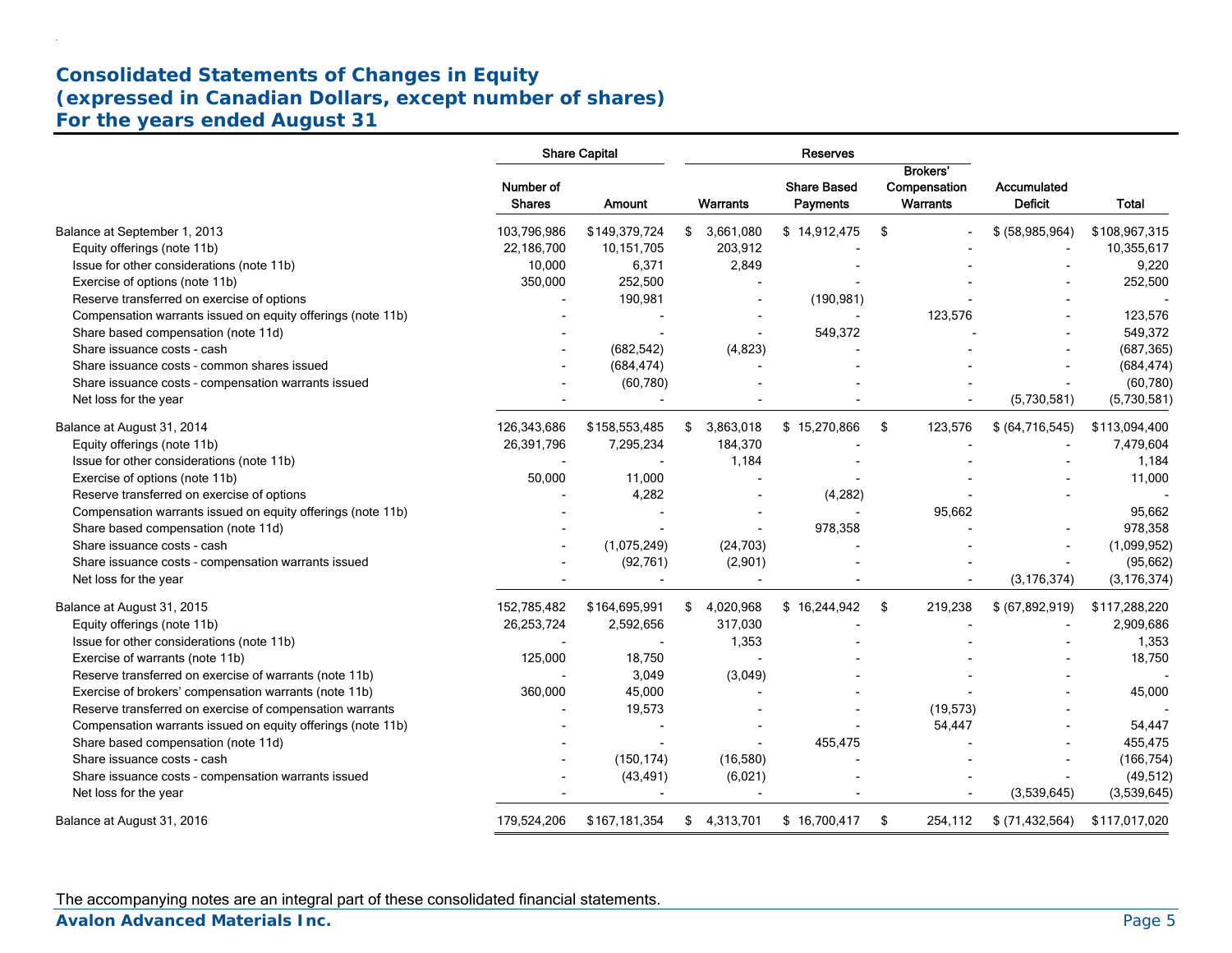# **Consolidated Statements of Cash Flows (expressed in Canadian Dollars) For the years ended August 31**

.

|                                                                                                                                                                                    | 2016                                       | 2015                                       | 2014                                       |
|------------------------------------------------------------------------------------------------------------------------------------------------------------------------------------|--------------------------------------------|--------------------------------------------|--------------------------------------------|
| <b>Operating Activities</b>                                                                                                                                                        |                                            |                                            |                                            |
| Cash paid to employees<br>Cash paid to suppliers<br>Interest received                                                                                                              | \$<br>(1,669,257)<br>(1,646,458)<br>50,374 | \$<br>(2,020,914)<br>(1,866,686)<br>62,019 | \$<br>(2,539,675)<br>(2,849,685)<br>84,080 |
| Cash Used By Operating Activities                                                                                                                                                  | (3, 265, 341)                              | (3,825,581)                                | (5,305,280)                                |
| <b>Financing Activities</b>                                                                                                                                                        |                                            |                                            |                                            |
| Proceeds from equity offerings<br>Proceeds from exercise of warrants<br>Share capital - exercise of stock options<br>Share capital - exercise of brokers' compensation<br>warrants | 2,955,112<br>18,750<br>45,000              | 7,290,345<br>11,000                        | 10,847,422<br>252,500                      |
| Cash Provided by Financing Activities                                                                                                                                              | 3,018,862                                  | 7,301,345                                  | 11,099,922                                 |
| <b>Investing Activities</b>                                                                                                                                                        |                                            |                                            |                                            |
| Exploration and evaluation assets<br>Property, plant and equipment                                                                                                                 | (3,439,231)<br>(210, 815)                  | (1,947,465)<br>(2,323,514)                 | (1, 233, 618)<br>(8,837,127)               |
| Cash Used by Investing Activities                                                                                                                                                  | (3,650,046)                                | (4,270,979)                                | (10,070,745)                               |
| <b>Change in Cash and Cash Equivalents</b>                                                                                                                                         | (3,896,525)                                | (795, 215)                                 | (4, 276, 103)                              |
| Foreign Exchange Effect on Cash                                                                                                                                                    | 9,274                                      | 25,355                                     | (20,097)                                   |
| Cash and Cash Equivalents - beginning of year                                                                                                                                      | 5,247,738                                  | 6,017,598                                  | 10,313,798                                 |
| Cash and Cash Equivalents - end of year                                                                                                                                            | \$<br>1,360,487                            | \$<br>5,247,738                            | \$<br>6,017,598                            |

The accompanying notes are an integral part of these consolidated financial statements.

Supplemental Cash Flow Information (note 17)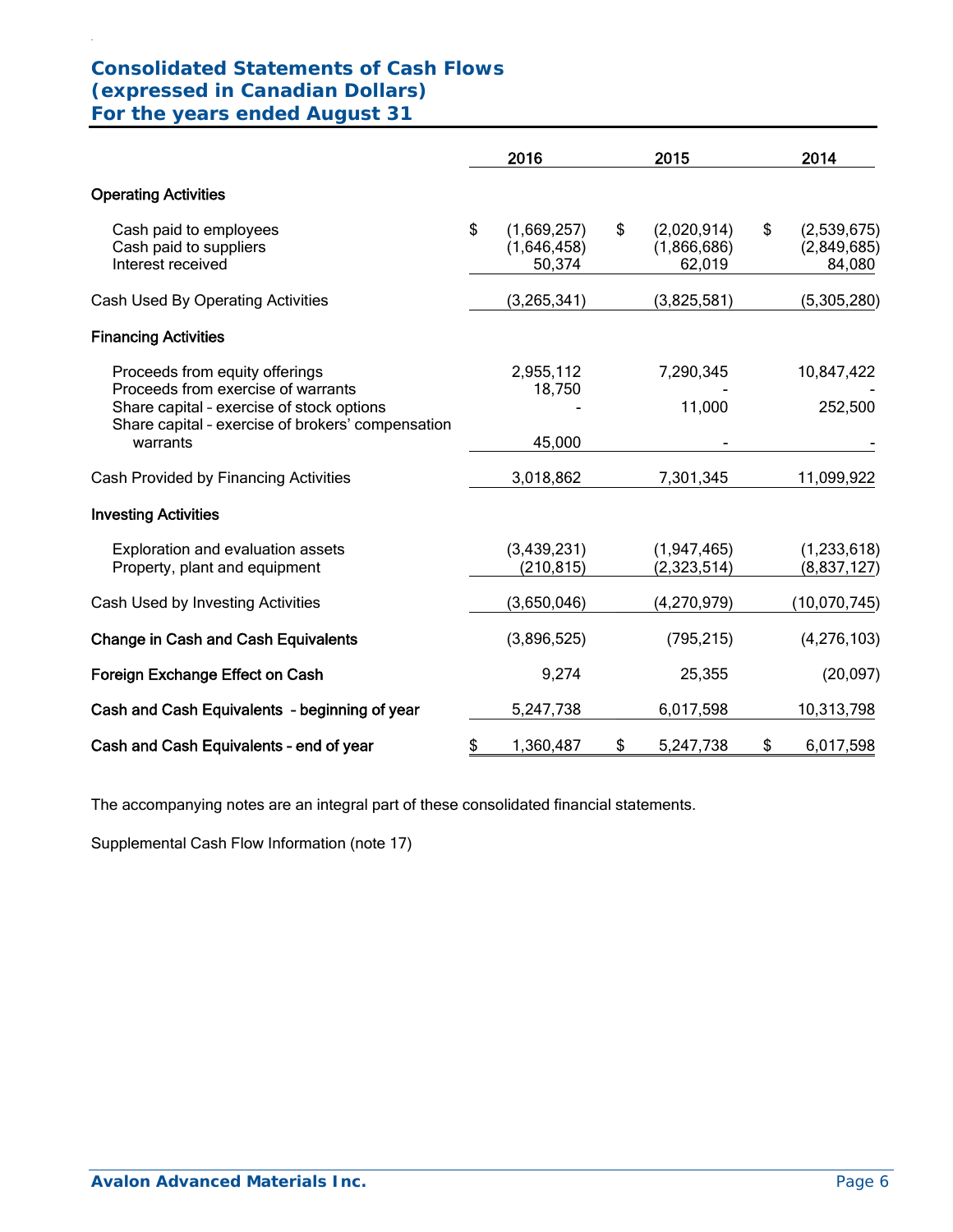## **1. Nature of Operations**

Avalon Advanced Materials Inc. ("Avalon") is a publicly listed company incorporated in Canada and continued under the *Canada Business Corporations Act*. On February 24, 2016, Avalon changed its name from Avalon Rare Metals Inc. to Avalon Advanced Materials Inc.. Avalon's common shares are listed on the Toronto Stock Exchange (the "TSX") (TSX: AVL), on the OTCQX® Best Market (OTCQX: AVLNF), and the Frankfurt Stock Exchange in Germany.

The registered address, principal address and records office of Avalon is located at 130 Adelaide Street West, Suite 1901, Toronto, Ontario, Canada, M5H 3P5.

Avalon and its subsidiaries (the "Company") is in the process of exploring and developing its mineral resource properties. To date, the Company has not earned any significant revenues.

The realization of amounts shown for its exploration and evaluation assets and its development asset – the Nechalacho Rare Earth Elements Project (the "Nechalacho REE Project") is dependent upon the discovery of economically recoverable reserves, the ability of the Company to obtain the necessary financing to develop these assets, and future profitable production or proceeds of disposition from these assets.

The Company is principally engaged in the acquisition, exploration, evaluation and development of specialty metal and mineral properties located principally in Canada.

These consolidated financial statements have been prepared in accordance with International Financial Reporting Standards ("IFRS") as issued by the International Accounting Standards Board ("IASB") applicable to a going concern, which assumes the Company will continue to meet its obligations and discharge its liabilities in the normal course of business for the foreseeable future. Different bases of measurement may be appropriate when a company is not expected to continue operations for the foreseeable future. The Company is in the exploration and development stage and raises funds in the equity markets to conduct its business activities. The Company has incurred losses in the current and prior years, with a net loss of \$3,539,645 for the year ended August 31, 2016 and an accumulated deficit of \$71,432,564 as at August 31, 2016.

The Company's cash and cash equivalents balance at August 31, 2016 was \$1,360,487 and adjusted working capital was \$1,160,471 (which has been calculated by adding back the deferred flow-through share premium of \$96,617 and the liability for warrants denominated in foreign currency of \$411,418 to the net current assets of \$652,436). Given the continuation of weak investor sentiment and capital market conditions in the junior resource sector, there exists an uncertainty as to the Company's ability to raise additional funds on favourable terms. This condition indicates the existence of a material uncertainty that raises substantial doubt about the Company's ability to continue as a going concern. As at August 31, 2016, the Company is required to incur additional Canadian exploration expenses ("CEE") of \$495,195, by December 31, 2017. These amounts represent the remaining balance of the required expenditures resulting from a private placement completed in March 2016. The Company's expenditures on other discretionary exploration and development activities have some scope for flexibility in terms of amount and timing, which can be adjusted accordingly. Management intends to finance these expenditures over the next twelve months with funds currently on hand and through equity financings.

These consolidated financial statements do not reflect the adjustments to the carrying values of assets and liabilities and the reported expenses and statement of financial position classifications that would be necessary should the going concern assumption be inappropriate, and those adjustments could be material.

These consolidated financial statements have been reviewed and approved by the Company's Audit Committee and the Board of Directors on November 28, 2016.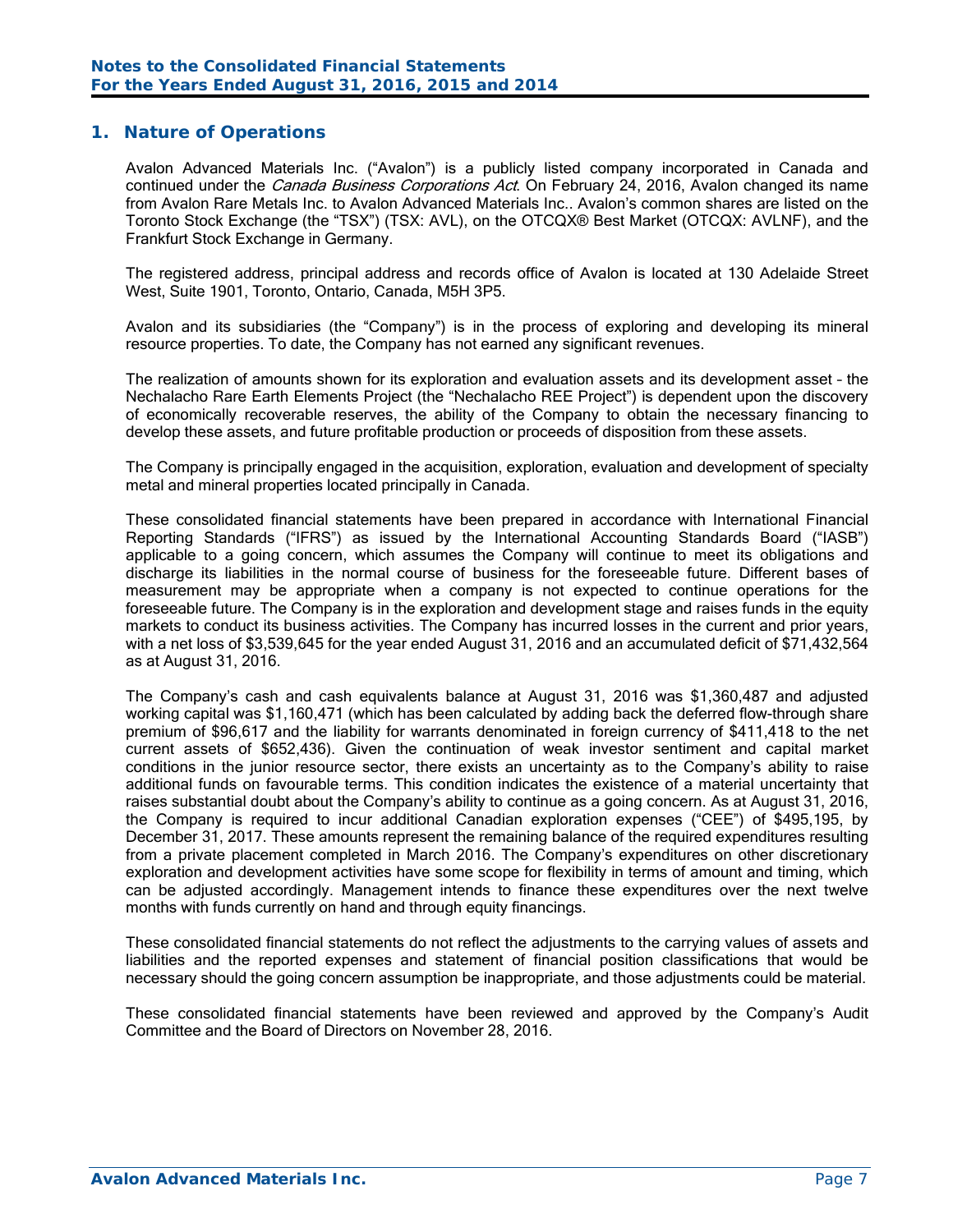## **2. Basis of Presentation**

#### *a) Statement of Compliance and Basis of Presentation*

These consolidated financial statements, including comparatives, have been prepared using accounting policies in compliance with IFRS as issued by the IASB.

These consolidated financial statements have been prepared on a going concern basis using the historical cost basis, except for certain financial instruments which are measured at fair value in accordance with the policies disclosed in Note 3.

#### *b) Basis of Consolidation*

These consolidated financial statements include the accounts of the Company and the entities controlled by the Company. Control exists when the Company is exposed, or has rights, to variable returns from its involvement with the investee and has the ability to affect those returns through its power over the investee. The financial statements of subsidiaries are included in the consolidated financial statements from the date that control commences until the date that control ceases.

These consolidated financial statements include the accounts of the Company and its wholly-owned subsidiaries, 8110131 Canada Inc., Nolava Minerals Inc. ("Nolava"), Avalon Rare Metals Ltd. ("ARML"), Avalon Rare Metals Processing Inc. ("ARMP") and Avalon Rare Metals Processing LLC ("ARMLLC"). Nolava, ARML, ARMP and ARMLLC are incorporated in the United States of America ("USA").

ARML, ARMP and ARMLLC have not carried on any significant operations since their inception. During the year ended August 31, 2012, 8110131 Canada Inc. acquired certain net smelter returns ("NSR") royalty interests in the Company's properties which were held by third parties. Nolava had held certain mining claims in Utah, USA and had conducted exploration work on those mining claims during fiscal year 2011 to fiscal year 2014. ARMP and ARMLLC were dissolved on February 11, 2015 and March 4, 2016, respectively. All intercompany transactions and balances have been eliminated on consolidation of the accounts.

## **3. Summary of Significant Accounting Policies**

The principal accounting policies followed by the Company are summarized as follows:

## *a) Foreign Currency Transactions*

#### Functional and Presentation Currency

Items included in the consolidated financial statements of the Company and each of its subsidiaries (the "Group") are measured using the currency of the primary economic environment in which the entity operates (the "functional currency"). The functional and presentation currency of the Company and its subsidiaries is the Canadian dollar ("\$"). The consolidated financial statements of the Group are presented in Canadian dollars.

#### Transactions and Balances

In preparing the financial statements of the individual entities, transactions in currencies other than the entity's functional currency (i.e. foreign currencies) are recorded at the rates of exchange prevailing at the dates of the transactions. At each statement of financial position date, monetary assets and liabilities are translated using the foreign exchange rates prevailing at the end of each reporting period. Non-monetary assets and liabilities are translated using the historical rate on the date of the transaction. Non-monetary assets and liabilities that are stated at fair value are translated using the historical rate on the date that the fair value was determined. All gains and losses on translation of these foreign currency transactions are included in foreign exchange loss (gain) in the consolidated statement of comprehensive loss.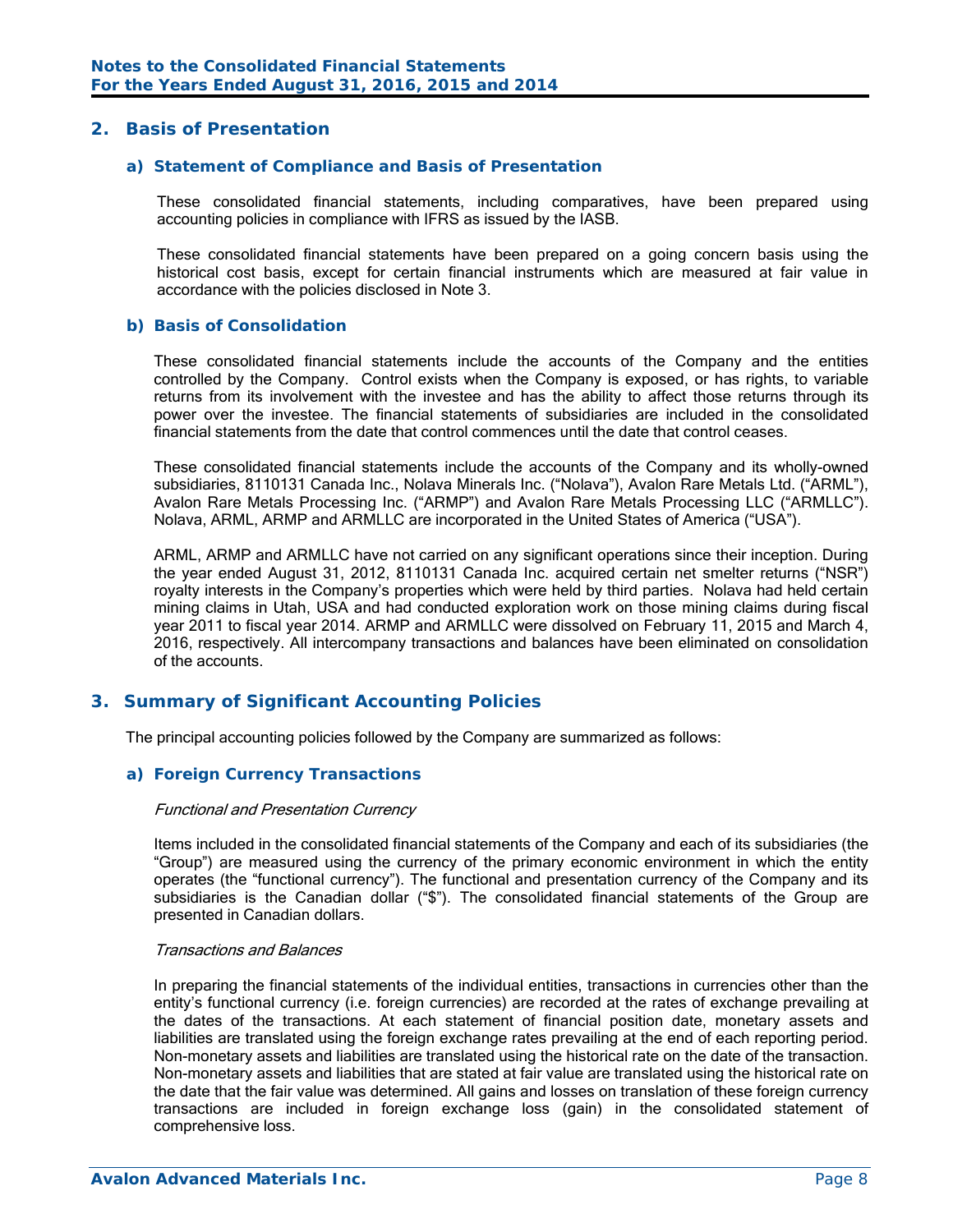On consolidation, exchange differences arising from the translation of the net investment in foreign operations, and of borrowings and other currency instruments designated as hedges of such investments, are taken to shareholders' equity. When a foreign operation is partially disposed of or sold, exchange differences that were recorded in equity are recognized in profit or loss as part of the gain or loss on sale.

## *b) Business Combinations*

Acquisitions of businesses are accounted for using the acquisition method. The consideration transferred in a business combination is measured at fair value, which is calculated as the sum of the acquisition-date fair values of the assets transferred by the Company, liabilities incurred by the Company to the former owners of the acquiree and the equity interests issued by the Company in exchange for control of the acquiree. Any excess of the purchase price over fair value is recorded as goodwill. Acquisition-related costs are recognized in profit or loss as incurred.

## *c) Share Based Payments*

Equity-settled share based payments to employees (including directors and senior executives) and others providing similar services are measured at the fair value of the equity instruments at the grant date. The fair value of the share-based payment is measured by reference to the fair value of the equity instrument granted, which in turn is determined using the Black-Scholes option-pricing model on the date of the grant, with management's assumptions for the risk-free rate, dividend yield, volatility factors of the expected market price of the Company's common shares, exercise price, current market price of the underlying equity to be settled with, expected forfeitures and the life of the options.

The fair value of the equity-settled share based payments is recognized over the vesting period in which the service conditions are fulfilled, ending on the date in which the grantee becomes fully entitled to the award, based on the Company's estimate of equity instruments that will eventually vest, and is either expensed or capitalized to exploration and evaluation assets or property, plant and equipment, with a corresponding increase in equity.

Equity-settled share-based payment transactions with parties other than employees are measured at the fair value of the goods or services received, except where that fair value cannot be estimated reliably, in which case they are measured at the fair value of the equity instruments granted, measured at the date the Company obtains the goods or the counterparty renders the service.

#### *d) Leases*

Leases are classified as finance leases whenever the terms of the lease transfer substantially all the risks and rewards of ownership to the lessee. All other leases are classified as operating leases.

Assets held under finance leases are initially recognized as assets of the Company at the inception of the lease at their fair value or, if lower, at the present value of the minimum lease payments.

Finance lease payments are apportioned between finance expenses and reduction of the lease obligation so as to achieve a constant rate of interest on the remaining balance of the liability. Finance expenses are recognized immediately in profit or loss, unless they are directly attributable to qualifying assets, in which case they are capitalized in accordance with the Company's general policy on borrowing costs.

Operating lease payments are recognized as an expense on a straight-line basis over the lease term, except where another systematic basis is more representative of the time pattern in which economic benefits from the leased asset are consumed.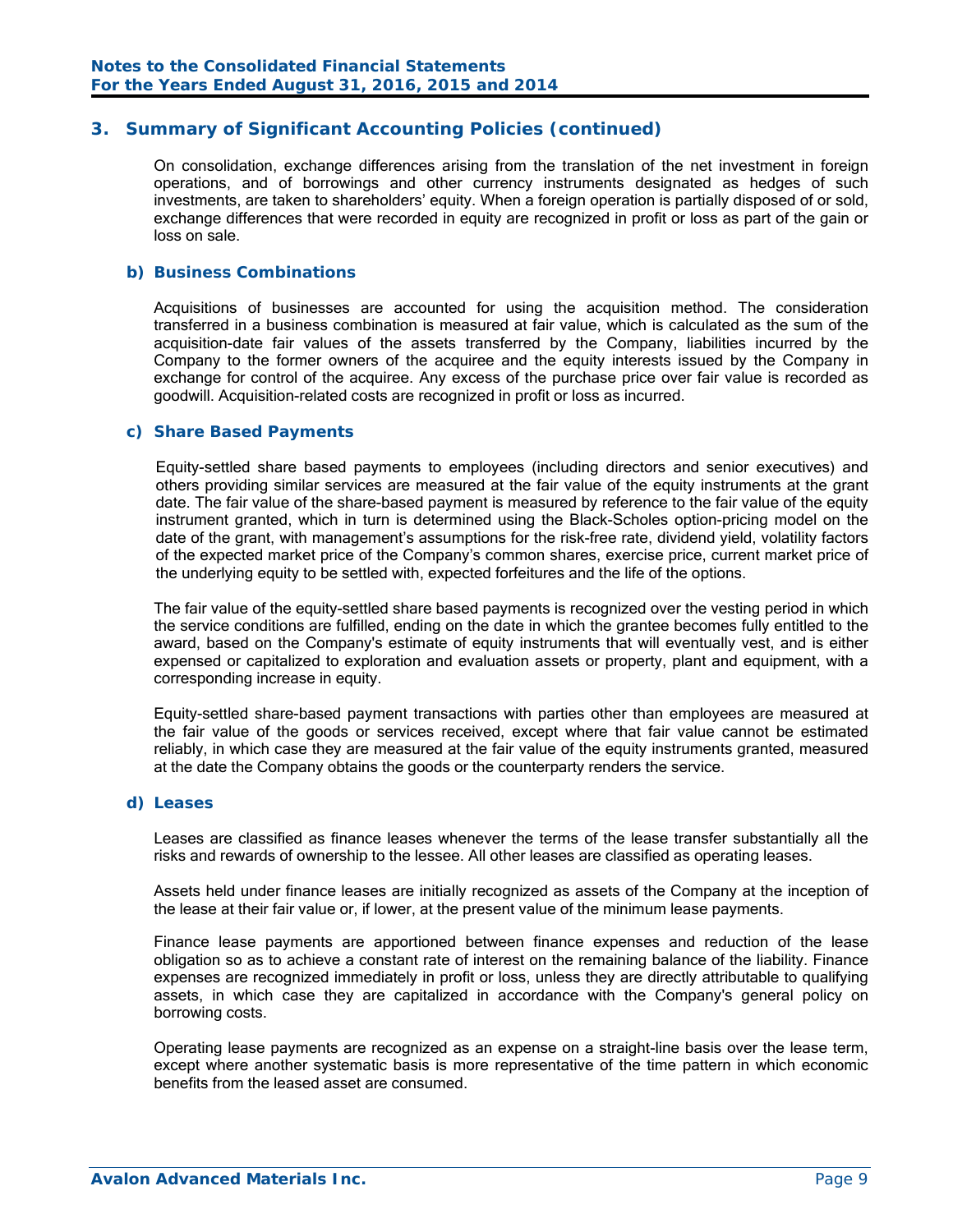#### *e) Income Taxes*

#### Current Income Taxes

 Tax currently payable is based on taxable profit for the year. Taxable profit differs from profit as reported in the consolidated statements of comprehensive loss because of items of income or expense that are taxable or deductible in other years and items that are never taxable or deductible. The Company's liability for current tax is calculated using tax rates that have been enacted or substantively enacted by the end of the reporting period.

#### Deferred Income Taxes

Deferred tax assets and liabilities represent income taxes expected to be payable or recoverable on differences between the carrying amount of assets and liabilities in the Company's consolidated financial statements and the corresponding tax basis used in the computation of taxable profit. Deferred tax assets also represent income taxes expected to be recoverable on unclaimed losses carried forward.

Deferred taxes are calculated using the asset and liability method. Deferred tax liabilities are generally recognized for all taxable temporary differences, with some exceptions described below. Deferred tax assets are recognized to the extent that it is probable that taxable profits will be available against which deductible temporary differences can be used. Neither deferred tax liabilities, nor deferred tax assets, are recognized as a result of temporary differences that arise from the initial recognition of goodwill or a transaction, other than a business combination, that affects neither accounting profit nor taxable profit. Deferred tax assets and liabilities are offset when there is a legally enforceable right to offset the current tax assets against the current tax liabilities and when they relate to income taxes levied by the same taxation authority and the Company intends to settle its current tax assets and liabilities on a net basis.

Deferred tax asset and liabilities are measured as of the date of the consolidated statement of financial position using the enacted or substantively enacted tax rates that are expected to be in effect when the differences reverse or when unclaimed losses are utilized.

The carrying amount of deferred tax assets is reviewed at the end of each reporting period and adjusted to the extent that it is no longer probable that sufficient taxable profit will be available to allow the benefit of all or part of the asset to be utilized. To the extent that an asset not previously recognized fulfils the criteria for asset recognition, a deferred tax asset is recognized.

Deferred tax is recognized in the consolidated statements of comprehensive loss, unless it relates to items recognized directly in equity, in which case the deferred tax related to those items is also recognized directly in equity.

## *f) Flow-through Shares*

The Company has, from time to time, issued flow-through shares to finance a portion of its exploration and development programs. Pursuant to the terms of the related flow-through share agreements, the Company has agreed to incur eligible flow-through expenditures and renounce the tax deductions associated with these qualifying expenditures to the subscribers.

The excess of cash consideration received over the market price of the Company's shares at the date of the announcement of the flow-through share financing ("Flow-through Share Premium") is recorded in the consolidated statement of financial position as a deferred flow-through share premium liability when the flow-through shares are issued. When a unit comprised of a flow-through share with an attached share purchase warrant is issued, the Company has adopted the fair value approach with respect to the measurement of the three components (share, warrant and Flow-through Share Premium) of such unit and use the relative fair value method to allocate the proceeds to each of the three components of the unit.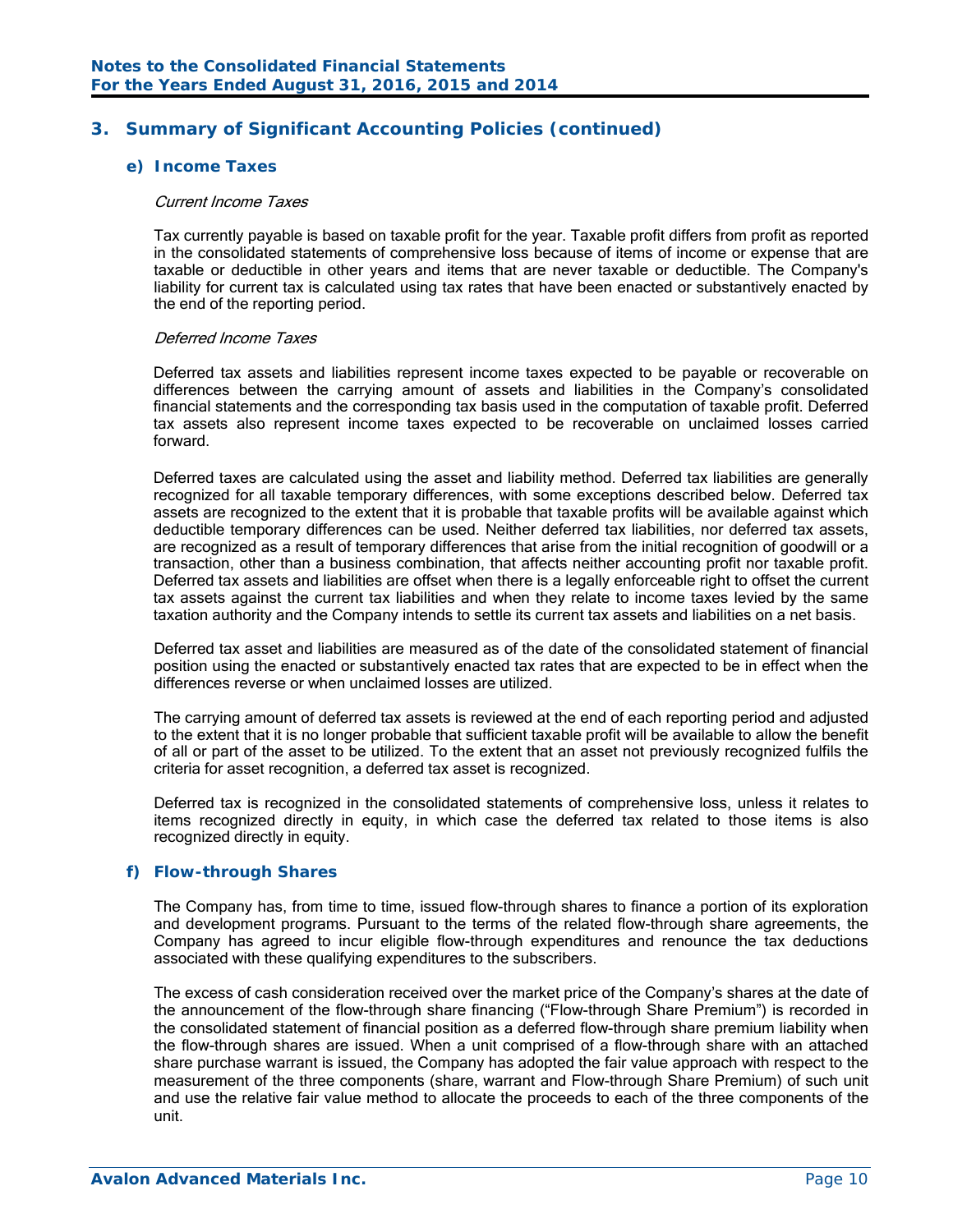The Company recognizes a pro rata amount of the Flow-through Share Premium through the consolidated statement of comprehensive loss as a reduction of deferred income tax expense with a corresponding reduction to the deferred flow-through share premium liability as the eligible flow-through expenditures are incurred.

## *g) Loss per Share*

The basic loss per share is computed by dividing the net loss by the weighted average number of common shares outstanding during the year. The diluted loss per share reflects the potential dilution of common share equivalents, such as outstanding stock options and share purchase warrants, in the weighted average number of common shares outstanding during the year, if dilutive. The "treasury stock method" is used for the assumed proceeds upon the exercise of the options and warrants that are used to purchase common shares at the average market price during the year.

#### *h) Other Comprehensive Income (Loss)*

Other Comprehensive income (loss) is the change in the Company's net assets that results from transactions, events and circumstances that are not related to the Company's shares and that are not included in net profit or loss. Such items include unrealized gains or losses on available-for-sale investments, gains or losses on certain hedging derivative instruments and foreign currency gains or losses related to translation of the financial statements of foreign operations. The Company's comprehensive income (loss) and components of other comprehensive income are presented in the consolidated statements of comprehensive loss and the consolidated statements of changes in equity.

## *i) Cash and Cash Equivalents*

Cash and cash equivalents include bank deposits and highly liquid short-term money market investments that are readily convertible to known amounts of cash and which are subject to an insignificant risk of changes in value, such as bankers' acceptance notes, treasury bills and guaranteed investment certificates ("GICs").

## *j) Exploration and Evaluation Assets*

These assets relate to mineral rights acquired and exploration and evaluation expenditures incurred in respect to resource projects that are in the exploration and evaluation stage.

Exploration and evaluation expenditures include costs which are directly attributable to acquisition, surveying, geological, geochemical, geophysical, exploratory drilling, land maintenance, sampling, and assessing technical feasibility and commercial viability. These expenditures are capitalized until the technical feasibility and commercial viability of extracting the mineral resource of a project are demonstrable. During the exploration period, exploration and evaluation assets are not amortized.

Exploration and evaluation assets are allocated to cash generating units ("CGUs") for the purpose of assessing such assets for impairment and each project is identified as a separate CGU. A project is tested for impairment when facts and circumstances suggest that the carrying amount of that project may exceed its recoverable amount, and the recoverable amount of the project is estimated. If the recoverable amount of the project is estimated to be less than its carrying amount, the carrying amount of the project is reduced to its recoverable amount, and an impairment loss is recognized immediately in the consolidated statement of comprehensive loss.

 Once the technical feasibility and commercial viability of extracting a mineral resource of a project are demonstrable, the relevant exploration and evaluation asset is assessed for impairment, and any impairment loss is recognized, prior to the balance being reclassified as a development asset in property, plant and equipment.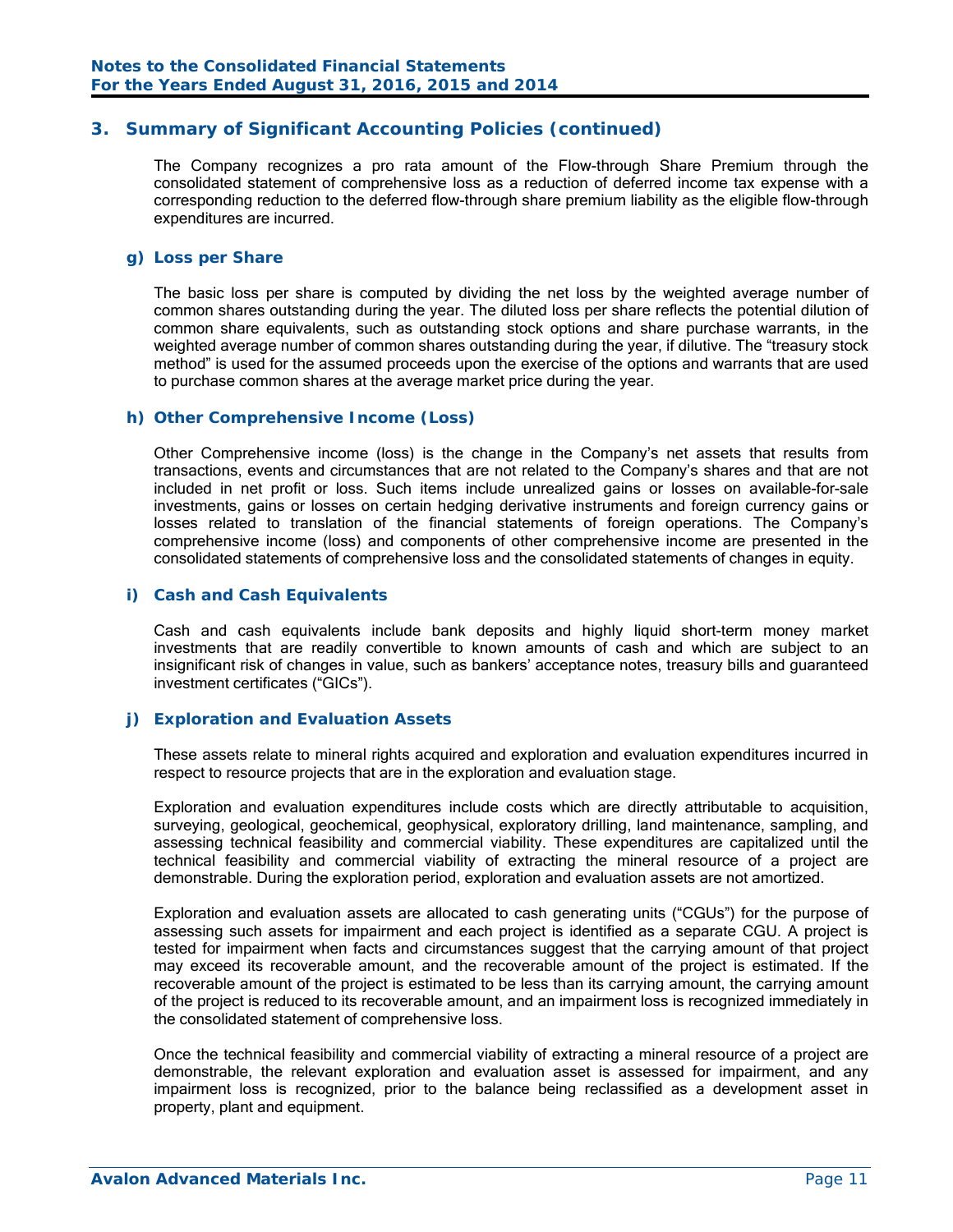The determination of the demonstration of technical feasibility and commercial viability is subject to a significant degree of judgment and assessment of all relevant factors. In general, technical feasibility may be demonstrable once a positive feasibility study is completed. When determining the commercial viability of a project, in addition to the receipt of a feasibility study, the Company also considers factors such as the availability of project financing, the existence of markets and/or long term contracts for the product, and the ability to obtain the relevant operating permits.

All subsequent expenditures to ready the property for production are capitalized within development assets, other than those costs related to the construction of property, plant and equipment.

Once production has commenced, all costs included in development assets are reclassified to mining properties.

Exploration and evaluation expenditures incurred prior to the Company obtaining mineral rights related to the property being explored are recorded as an expense in the period in which they are incurred.

## *k) Property, plant and equipment*

Property, plant and equipment ("PPE") are stated at cost less any accumulated depreciation and accumulated impairment losses. The cost of an item of PPE consists of the purchase price, any costs directly attributable to bringing the asset to the location and condition necessary for its intended use and an initial estimate of the costs of dismantling and removing the item and restoring the site on which it is located.

Depreciation is provided over the estimated useful lives of the Company's assets on the following basis and rates per annum:

| Airstrip<br><b>Building</b><br>Computer and office equipment<br><b>Exploration equipment</b><br>Leasehold improvements | - 8% on a declining balance basis<br>straight line basis over its estimated useful life<br>- 25% to 33 1/3% on a declining balance basis<br>- 30% on a declining balance basis<br>straight line basis over the shorter of the term of the |
|------------------------------------------------------------------------------------------------------------------------|-------------------------------------------------------------------------------------------------------------------------------------------------------------------------------------------------------------------------------------------|
|                                                                                                                        | lease and useful life                                                                                                                                                                                                                     |

An item of PPE is derecognized upon disposal, when held for sale or when no future economic benefits are expected to arise from the continued use of the asset. Any gain or loss arising on disposal of the asset, determined as the difference between the net disposal proceeds and the carrying amount of the asset, is recognized immediately in the consolidated statement of comprehensive loss.

The Company conducts an annual assessment of the residual balances, useful lives and depreciation methods being used for PPE and any changes arising from this assessment are applied by the Company prospectively as a change in estimate.

Where an item of PPE comprises major components with different useful lives, the components are accounted for as separate items of PPE. Expenditures incurred to replace a component of an item of PPE that is accounted for separately, including major inspection and overhaul expenditures, are capitalized.

## *l) Impairment of Non-Financial Assets*

At the end of each reporting period, the Company reviews the carrying amounts of its non-financial assets with finite lives at the CGU level to determine whether there is any indication that those assets have suffered an impairment loss. If any such indication exists, the recoverable amount of the relevant CGU is estimated in order to determine the extent of the impairment loss, if any. A CGU is the smallest identifiable group of assets that generates cash inflows that are largely independent of the cash inflows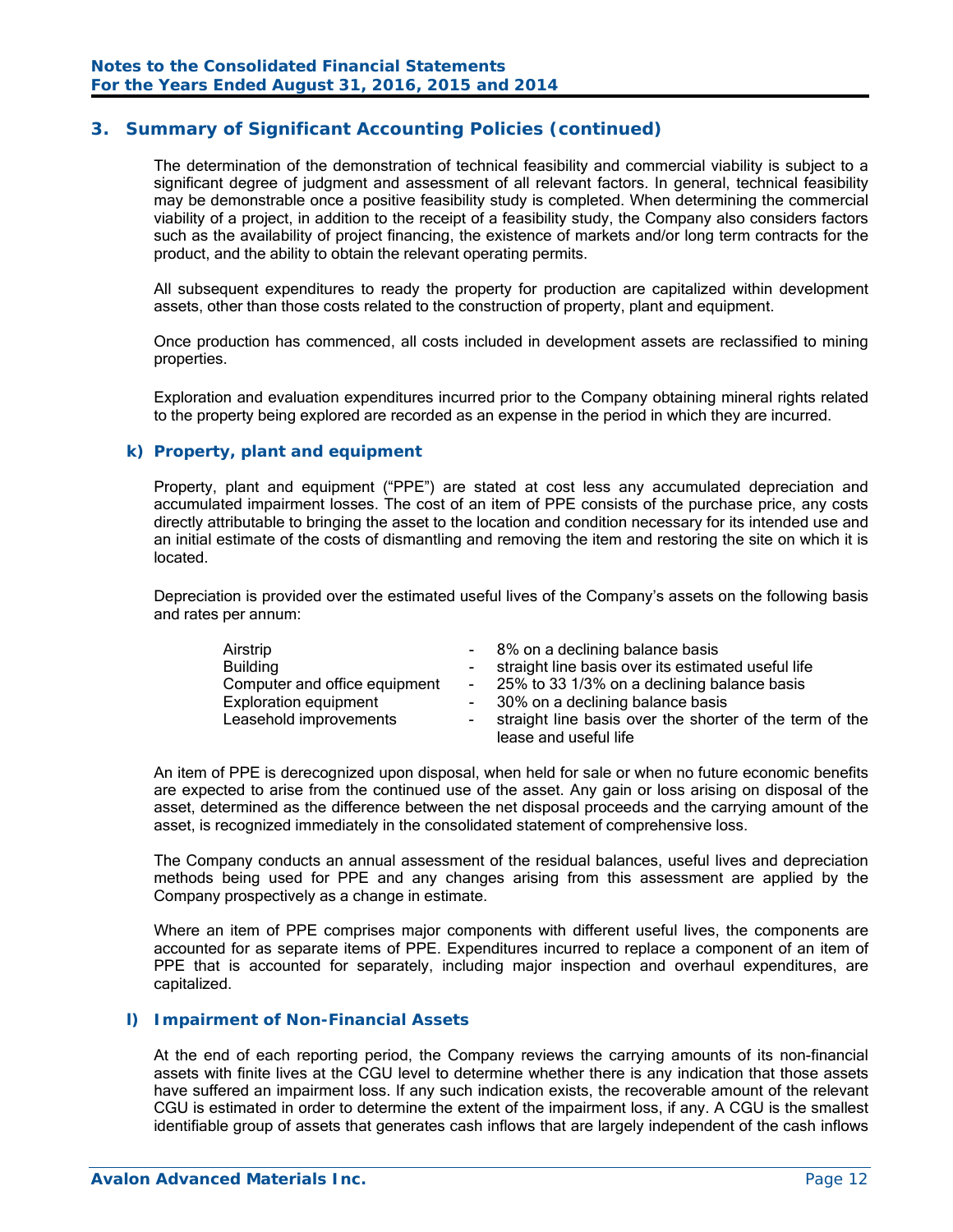from other assets or groups of assets. The Company's CGUs are typically its significant individual exploration and evaluation assets, development projects or mines. In certain circumstances, when the recoverable amount of an individual asset can be determined, impairment assessment is performed at the individual asset level. Where a reasonable and consistent basis of allocation can be identified, corporate assets are also allocated to individual CGUs, or otherwise they are allocated to the smallest group of CGUs for which a reasonable and consistent allocation basis can be identified.

The recoverable amount of an asset is the higher of fair value less costs of disposal and value in use. In assessing value in use, the estimated future cash flows are discounted to their present value using a pre-tax discount rate that reflects current market assessments of the time value of money and the risks specific to the asset for which the estimates of future cash flows have not been adjusted.

If the recoverable amount of an asset (or CGU) is estimated to be less than its carrying amount, the carrying amount of the asset (or CGU) is reduced to its recoverable amount, and an impairment loss is recognized immediately in profit or loss.

At the end of each reporting period, the Company assesses whether there is any indication that impairment losses that were recognized in prior periods may no longer exist or have decreased. If such an indication exists, the estimated recoverable amount of the asset (or CGU) is revised and the carrying amount of the asset (or CGU) is increased to the revised estimate of its recoverable amount, to the extent that the increased carrying amount does not exceed the carrying amount that would have been determined had no impairment loss been recognized for the asset (or CGU) in prior years. A reversal of an impairment loss is recognized immediately in profit or loss.

#### *m) Financial Instruments*

Financial assets and financial liabilities are recognized when the Company becomes a party to the contractual provisions of the instrument. Financial assets and financial liabilities are initially measured at fair value. Transaction costs that are directly attributable to the acquisition or issuance of financial assets and financial liabilities (other than financial assets and financial liabilities recorded at fair value through profit or loss) are added to or deducted from the fair value of the financial assets or financial liabilities, as appropriate, on initial recognition. Transaction costs directly attributable to the acquisition of financial assets or financial liabilities recorded at fair value through profit or loss are recognized immediately in the consolidated statement of comprehensive loss.

#### Financial Assets

The Company recognizes all financial assets initially at fair value and classifies them into one of the following specified categories: fair value through profit or loss ("FVTPL"), held-to-maturity ("HTM"), available-for-sale ("AFS") and loans and receivables. HTM instruments and loans and receivables are measured at amortized cost. AFS instruments are measured at fair value with unrealized gains and losses recognized in other comprehensive income. Instruments classified as FVTPL are measured at fair value with unrealized gains and losses recognized in profit or loss for the period.

 The fair value of financial instruments traded in active markets (such as FVTPL and AFS securities) is based on quoted market prices at the date of the consolidated statement of financial position. The quoted market price used for financial assets held by the Company is the current bid price.

#### Impairment of Financial Assets

Financial assets, other than those classified as FVTPL, are assessed for indicators of impairment at the end of each reporting period. Financial assets are considered to be impaired when there is objective evidence of an incurred loss, as a result of one or more events that occurred after the initial recognition of the financial asset, and that the estimated future cash flows of the investment have been affected.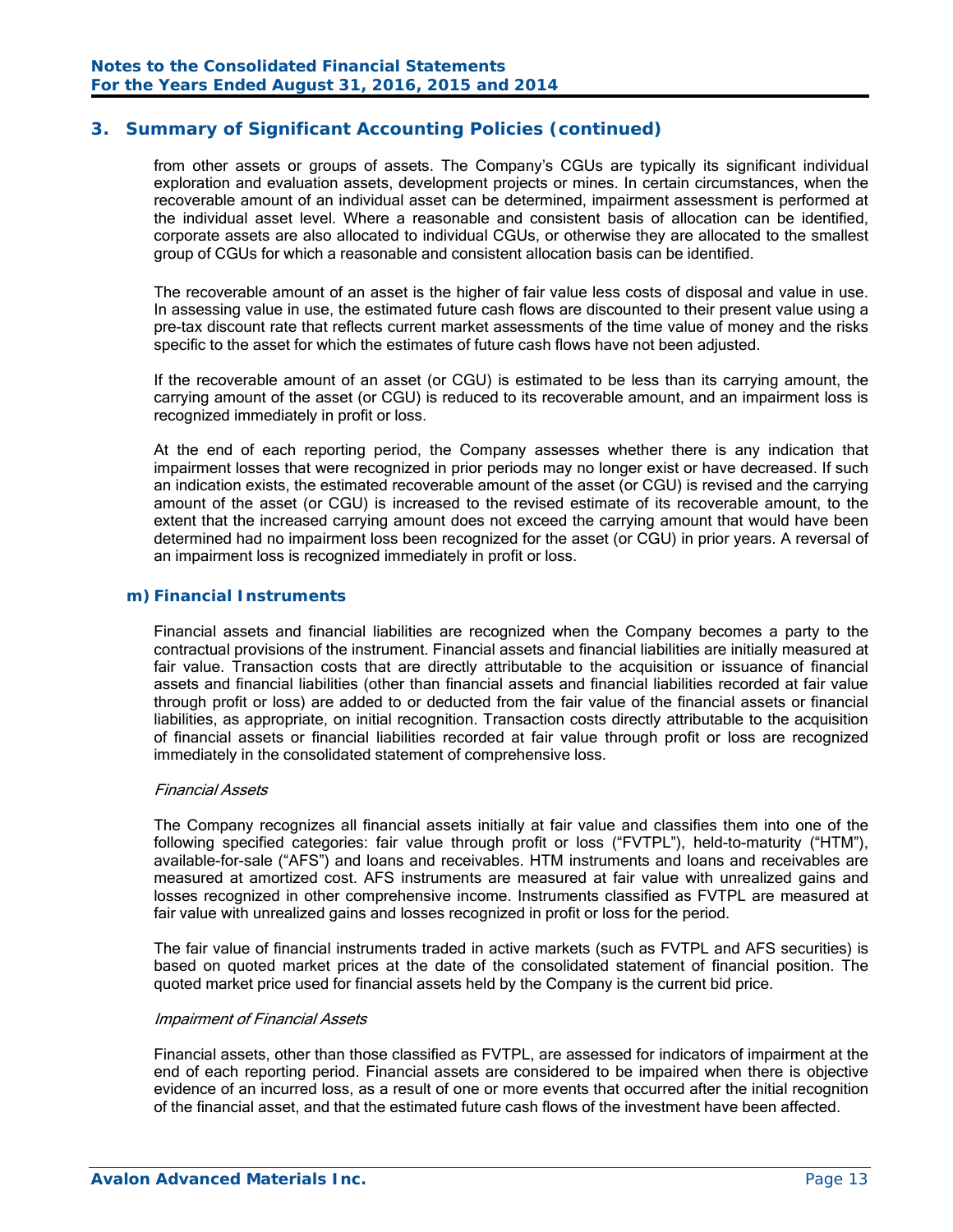#### Financial Liabilities and Equity Instruments

#### Financial liabilities

Financial liabilities are classified as either financial liabilities at FVTPL or other financial liabilities. Financial liabilities classified as FVTPL are measured at fair value with unrealized gains and losses recognized in profit or loss for the period. Other financial liabilities including borrowings are initially measured at fair value net of transaction costs, and subsequently measured at amortized cost using the effective interest method.

The effective interest method is a method of calculating the amortized cost of a financial liability and of allocating interest expense over the relevant period. The effective interest rate is the rate that discounts estimated future cash payments (including all fees and points paid or received that form an integral part of the effective interest rate, transaction costs and other premiums or discounts) through the expected life of the financial liability, or (where appropriate) a shorter period, to a net carrying amount on initial recognition.

#### Equity instruments

An equity instrument is any contract that evidences a residual interest in the assets of an entity after deducting all of its liabilities. Equity instruments issued by the Company are recognized at the proceeds received, net of direct issuance costs.

Repurchase of the Company's own equity instruments is recognized and deducted directly in equity. No gain or loss is recognized in the consolidated statement of comprehensive loss on the purchase, sale, issuance or cancellation of the Company's own equity instruments.

#### Offsetting financial instruments

Financial assets and financial liabilities are offset and the net amount reported in the consolidated statement of financial position if, and only if, there is a currently enforceable legal right to offset the recognized amounts and there is an intention to settle on a net basis, or to realize the asset and settle the liability simultaneously.

The Company's financial assets and liabilities are classified and subsequently measured as follows:

| Asset/Liability                                                                                                                     | Classification                                                                                               | <b>Subsequent Measurement</b>                                        |
|-------------------------------------------------------------------------------------------------------------------------------------|--------------------------------------------------------------------------------------------------------------|----------------------------------------------------------------------|
| Cash and cash equivalents<br>Other receivables<br>Accounts payable<br><b>Accrued liabilities</b><br>Warrants denominated in foreign | Loans and receivables<br>Loans and receivables<br>Other financial liabilities<br>Other financial liabilities | Amortized cost<br>Amortized cost<br>Amortized cost<br>Amortized cost |
| currency                                                                                                                            | <b>FVTPL</b>                                                                                                 | Fair value                                                           |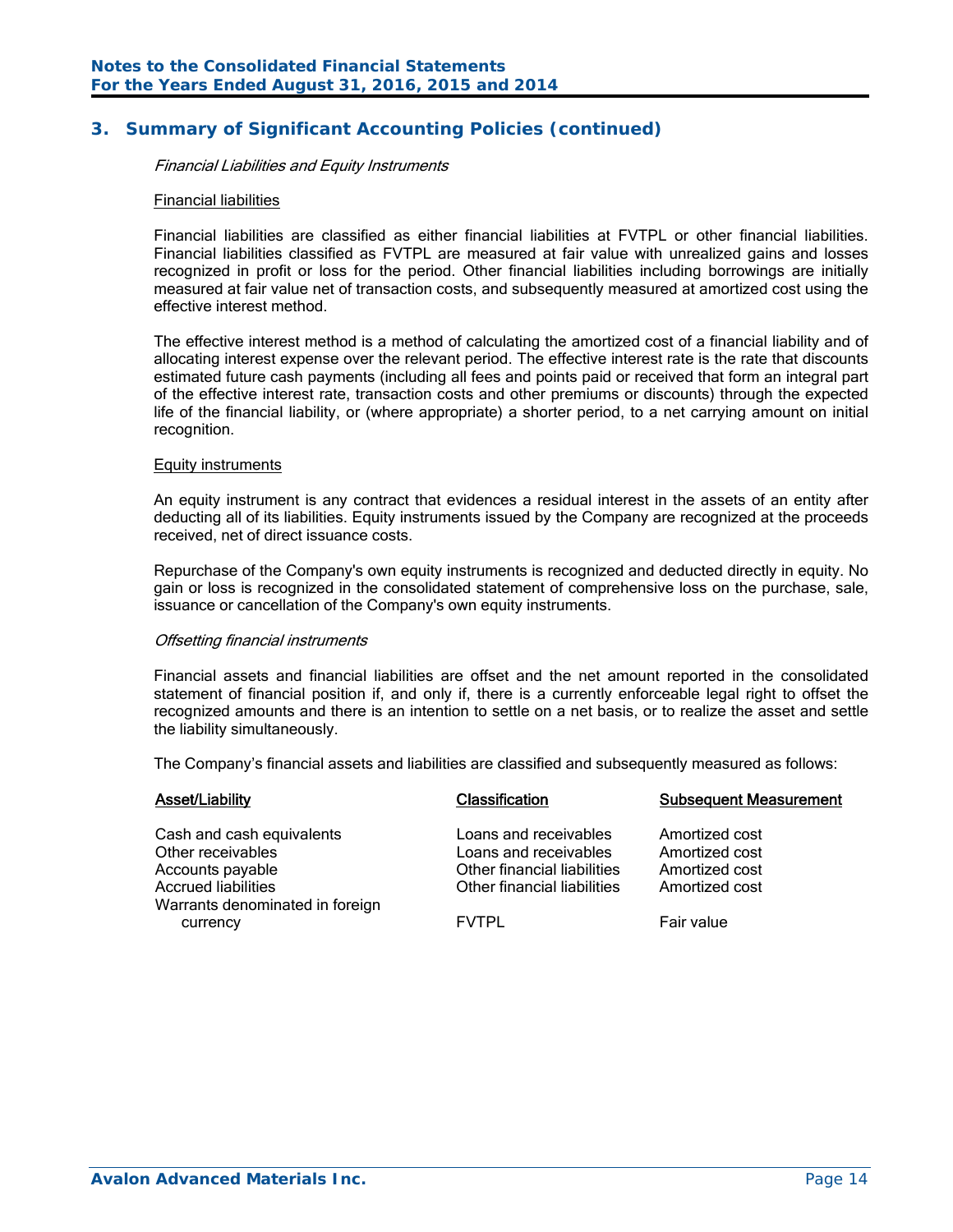## *n) Site Closure and Reclamation Provision*

The Company's mining exploration activities are subject to various governmental laws and regulations relating to the protection of the environment. These environmental regulations are continually changing and are generally becoming more restrictive. The Company has made, and intends to make in the future, expenditures to comply with such laws and regulations or constructive obligations.

Provision for site closure costs is recorded at the time an environmental disturbance occurs, and is measured at the Company's best estimate of the expected value of future cash flows required to reclaim the disturbance upon site closure, discounted to their net present value. The net present value is determined using a pre-tax discount rate that is specific to the liability. The estimated net present value is re-measured at the end of each reporting period, or when changes in circumstances occur and/or new material information becomes available. Increases or decreases to the provision arise due to changes in legal, constructive or regulatory requirements, the extent of environmental remediation required and cost estimates. The net present value of the estimated costs of these changes is recorded in the period in which the change is identified and quantifiable.

Upon initial recognition of site closure provision there is a corresponding increase to the carrying amounts of related assets and the cost is amortized as an expense on a units-of-production basis over the life of the related assets. The value of the provision is progressively increased over the life of the operation as the effect of discounting unwinds and such increase is recognized as an interest expense.

## *o) Other Provisions*

 Provisions are recognized when the Company has a present obligation (legal or constructive) as a result of a past event, it is probable that the Company will be required to settle the obligation, and a reliable estimate can be made of the amount of the obligation.

 Provisions are measured at the present value of the expenditures expected to be required to settle the obligation using a pre-tax rate that reflects current market assessments of the time value of money and the risks specific to the provision. The increase in the provision due to the passage of time is recognized as an interest expense.

## *p) Related Party Disclosure*

 Parties are considered to be related if one party has the ability, directly or indirectly, to control the other party or exercise significant influence over the other party in making financial and operating decisions. Parties are also considered to be related if they are subject to common control or common significant influence. Related parties may be individuals or corporate entities. A transaction is considered to be a related party transaction when there is a transfer of resources or obligations between related parties. Related party transactions that are in the normal course of business and have commercial substance are measured at fair value.

## *q) Segment Reporting*

An operating segment is a component of the Company that engages in business activities from which it may earn revenues and incur expenses. In determining the Company's segment structure, consideration is given to the similar operational and political risks to which the Company's current operations within the same business and regulatory environment are exposed.

The Company's current operations comprise a single reporting operating segment engaged in the acquisition, exploration, evaluation and development of rare metal and mineral properties located principally in Canada. The Company has conducted exploration work on certain mineral claims in the United States from fiscal 2011 to fiscal 2014, and considers Canada and the United States as a single geographical segment as the Company is exposed to similar operational and political risks when conducting mineral exploration and evaluation activities in both Canada and the United States.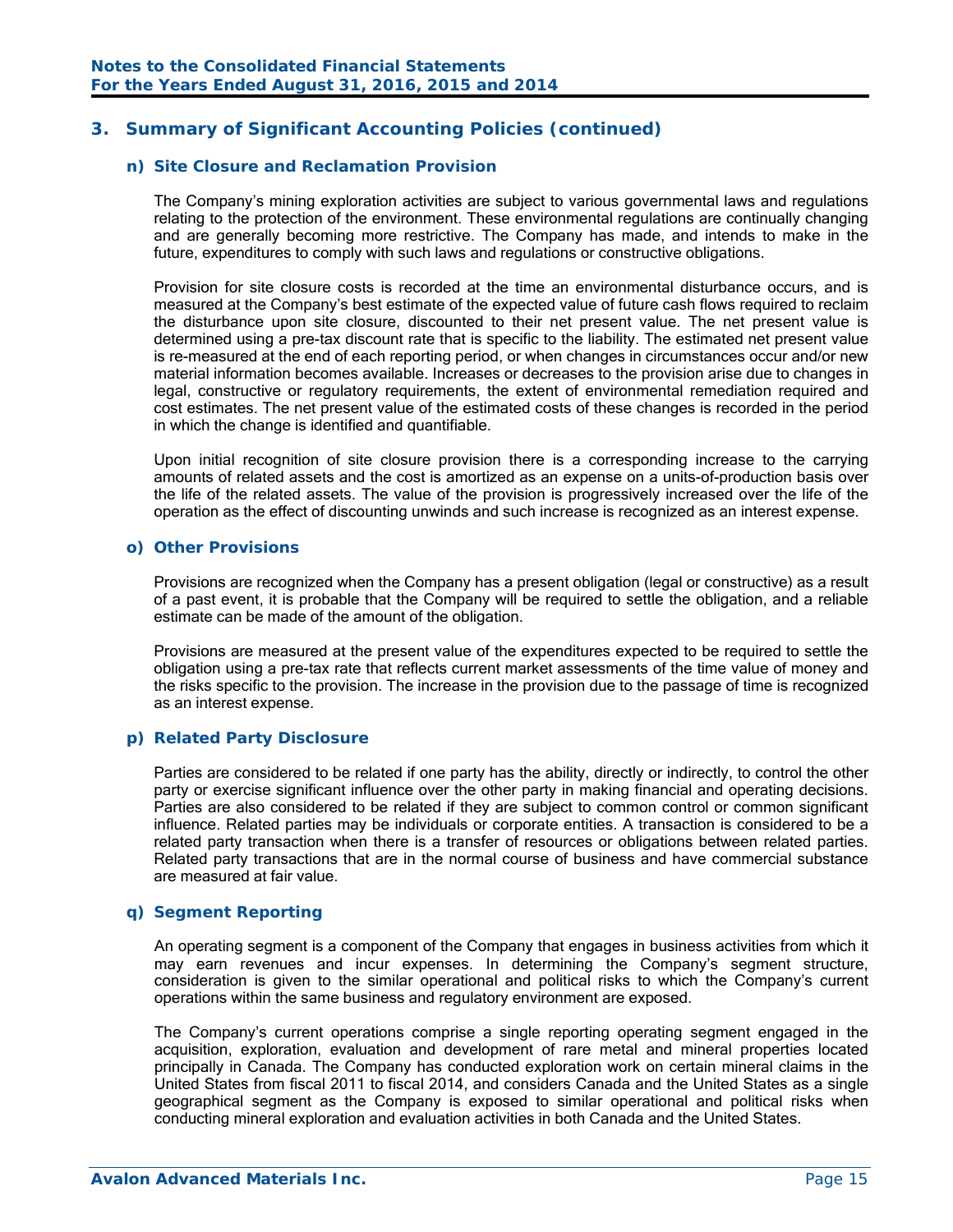## *r) Critical Accounting Judgments and Estimation Uncertainties*

 The preparation of the consolidated financial statements in conformity with IFRS requires that the Company's management make critical judgments, estimates and assumptions about future events that affect the amounts reported in the consolidated financial statements and the related notes thereto. Actual results may differ from those estimates. Estimates and assumptions are reviewed on an on-going basis based on historical experience and other factors that are considered to be relevant under the circumstances. Revisions to estimates are accounted for prospectively.

 The Company has identified the following significant areas where critical accounting judgments, estimates and assumptions are made and where actual results may differ from these estimates under different assumptions and conditions and may materially affect financial results or the financial position reported in future periods.

 Further details of the nature of these assumptions and conditions may be found in the relevant notes to the consolidated financial statements.

#### Key Sources of Estimation Uncertainty

Information about assumptions and estimation uncertainties that have a significant risk of resulting in a material adjustment are included in the following notes:

#### Recoverability of Exploration and Evaluation Assets, Development Assets and Property, Plant and Equipment

 The Company assesses all exploration and evaluation assets, development assets and PPE at each reporting date to determine whether any indication of impairment exists. Where an indicator of impairment exists, a formal estimate of the recoverable amount is made, which is the higher of the fair value less costs of disposal and value in use. These assessments require the use of estimates and assumptions such as long-term commodity prices, discount rates, foreign exchange rates, future capital requirements, exploration potential and operating performance.

#### Determination of Reserve and Resource Estimates

Mineral reserves and resources are estimates of the amount of ore that can be economically and legally extracted from the Company's exploration and development properties. The estimation of recoverable reserves is based upon factors such as estimates of commodity prices, production costs, production techniques, future capital requirements and foreign exchange rates, along with geological assumptions and judgments made in estimating the size and grade of the ore body. Changes in the reserve or resource estimates may impact the carrying value of exploration and evaluation assets, development assets, PPE, site closure and reclamation provision and amortization expense.

#### Fair Value of Share Based Payments and Warrants

The Company follows IFRS 2, Share-based Payment, in determining the fair value of share based payments. This calculated amount is not based on historical cost, but is derived based on assumptions (such as the expected volatility of the price of the underlying security, expected hold period before exercise, dividend yield and the risk-free rate of return) input into a pricing model. The model requires that management make forecasts as to future events, including estimates of: the average future hold period of issued stock options and compensation warrants before exercise, expiry or cancellation; future volatility of the Company's share price in the expected hold period; dividend yield; and the appropriate risk-free rate of interest. The resulting value calculated is not necessarily the value that the holder of the option or warrant could receive in an arm's length transaction, given that there is no market for the options or compensation warrants and they are not transferable. Similar calculations are made in estimating the fair value of the warrant component of an equity unit. The assumptions used in these calculations are inherently uncertain. Changes in these assumptions could materially affect the related fair value estimates.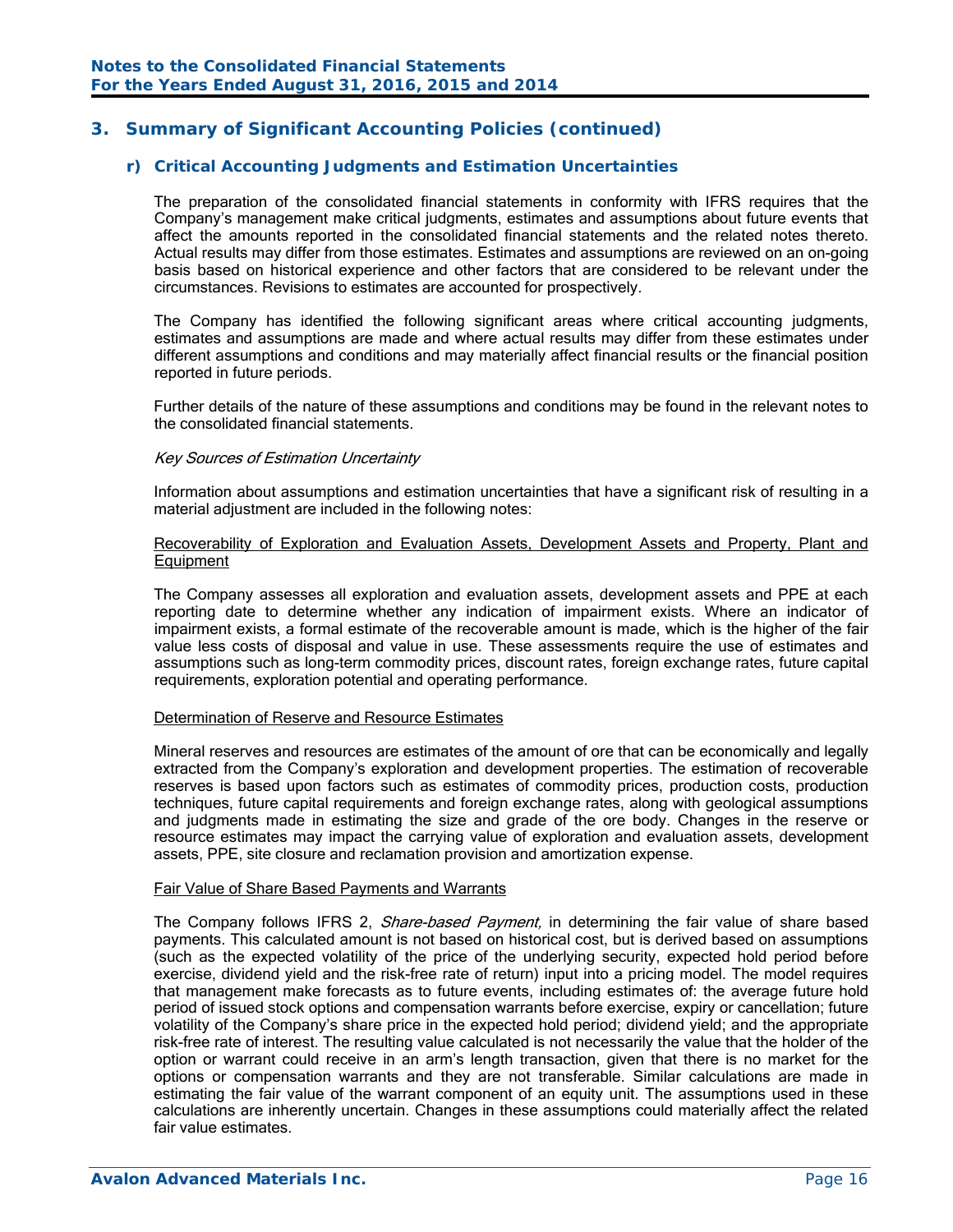#### Site Closure and Reclamation Provision

The Company's accounting policy for the recognition of a site closure and reclamation obligation requires significant estimates and assumptions such as: requirements of the relevant legal and regulatory framework, the magnitude of possible disturbance and the timing thereof, extent and costs of required closure and rehabilitation activity, and discount rate. These uncertainties may result in future actual expenditures differing from the amounts currently provided.

Site closure and reclamation provision recognized is periodically reviewed and updated based on the facts and circumstances available at the time. Changes to the estimated future costs are recognized in the Statement of Financial Position by adjusting both the site closure and reclamation asset and provision.

#### Property, Plant and Equipment - Estimated Useful Lives

Management estimates the useful lives of PPE based on the period during which the assets are expected to be available for use. The amounts and timing of recorded expenses for depreciation of PPE for any period are affected by these estimated useful lives. The estimates are reviewed at least annually and are updated if expectations change as a result of physical wear and tear, technical or commercial obsolescence and legal or other limits to use. It is possible that changes in these factors may cause significant changes in the estimated useful lives of the Company's PPE in the future.

#### Critical Judgments

Information about critical judgments in applying accounting policies that have most significant effect on the consolidated financial statements are as follows:

#### Capitalization of Exploration and Evaluation Costs

Exploration and evaluation costs incurred during the year are recorded at cost. Capitalized costs include costs directly attributable to exploration and evaluation activities, including salaries and benefits of employees who are directly engaged in the exploration and evaluation activities. Administrative and other overhead costs are expensed. Management has determined that exploration and evaluation costs incurred during the year have future economic benefits and are economically recoverable. In making this judgment, management has assessed various sources of information including but not limited to the geologic and metallurgic information, history of conversion of mineral deposits to proven and probable mineral reserves, scoping and feasibility studies, proximity of operating facilities, operating management expertise and existing permits.

## **4. Recent Accounting Pronouncements**

The following pronouncements are issued but not yet effective for the year ended August 31, 2016:

#### *a) IFRS 9, Financial Instruments*

IFRS 9, Financial instruments ("IFRS 9") was issued by the IASB in July 2014 and will replace IAS 39, Financial Instruments: recognition and measurement ("IAS 39"). IFRS 9 utilizes a single approach to determine whether a financial asset is measured at amortized cost or fair value and a new mixed measurement model for debt instruments having only two categories: amortized cost and fair value. The approach in IFRS 9 is based on how an entity manages its financial instruments in the context of its business model and the contractual cash flow characteristics of the financial assets. Final amendments released in July 2014 also introduce a new expected loss impairment model and limited changes to the classification and measurement requirements for financial assets. IFRS 9 is effective for annual periods beginning on or after January 1, 2018. The Company is currently evaluating the impact of this standard and amendments on its consolidated financial statements.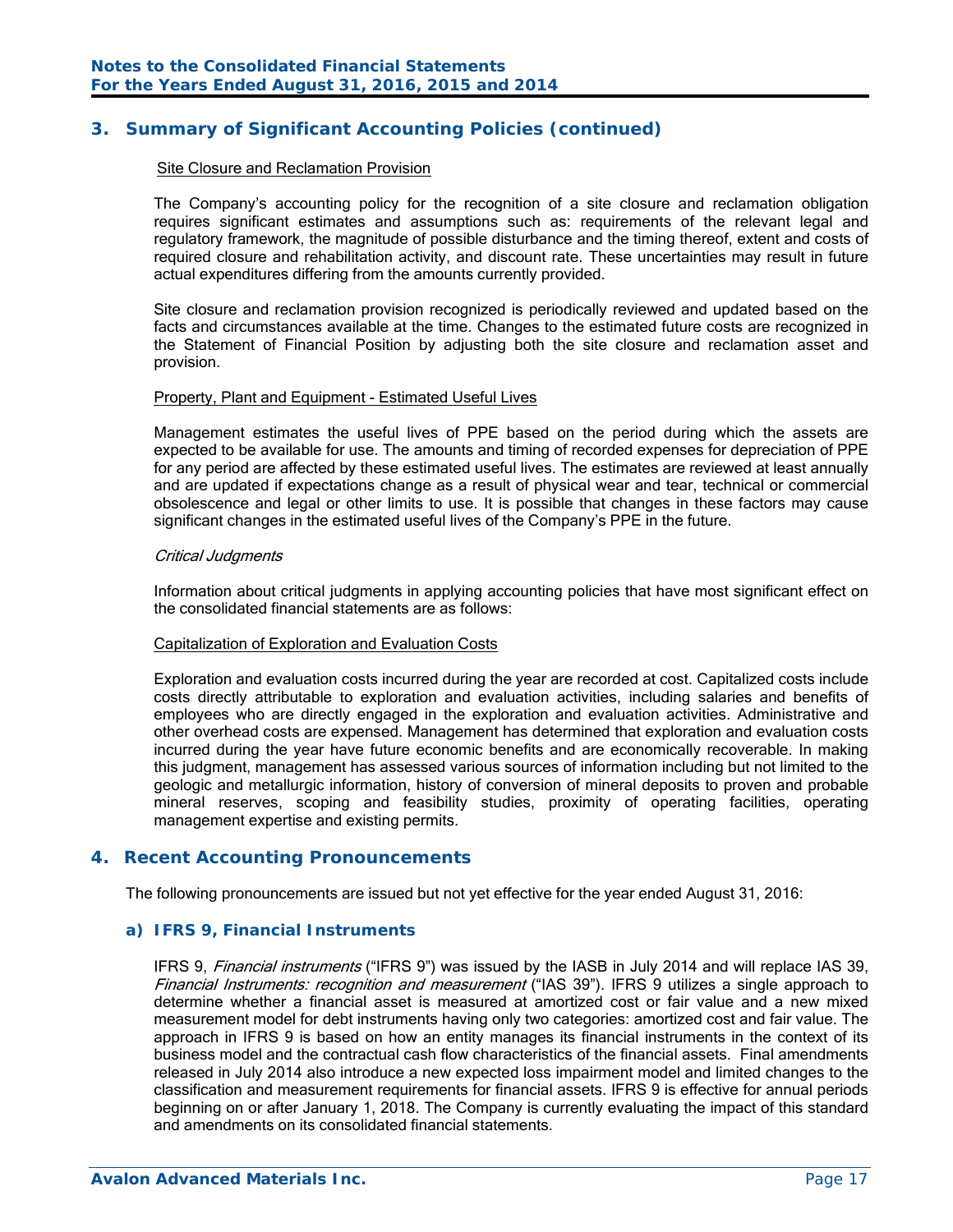# **4. Recent Accounting Pronouncements (continued)**

## *b) IFRS 15, Revenue from Contracts and Customers*

IFRS 15, Revenue from Contracts and Customers ("IFRS 15") was issued by the IASB in May 2014, and will replace IAS 18, Revenue, IAS 11, Construction Contracts, and related interpretations on revenue. IFRS 15 sets out the requirements for recognizing revenue that apply to all contracts with customers, except for contracts that are within the scope of the standards on leases, insurance contracts and financial instruments. IFRS 15 uses a control based approach to recognize revenue which is a change from the risk and reward approach under the current standard. Companies can elect to use either a full or modified retrospective approach when adopting this standard and it is effective for annual periods beginning on or after January 1, 2018. The Company is currently evaluating the impact of IFRS 15 on its consolidated financial statements.

## *c) IFRS 16, Leases*

 IFRS 16, Leases ("IFRS 16") was issued by the IASB in January 2016, and will replace IAS 17 Leases. IFRS 16 specifies the methodology to recognize, measure, present and disclose leases. The standard provides a single lessee accounting model, requiring lessees to recognize assets and liabilities for all leases except for short-term leases and leases with low value assets. IFRS 16 substantially carries forward the lessor accounting requirements in IAS 17. IFRS 16 is effective for annual periods beginning on or after January 1, 2019, with early adoption permitted if IFRS 15 has also been adopted. A lessee will apply IFRS 16 to its leases either retrospectively to each prior reporting period presented; or retrospectively with the cumulative effect of initially applying IFRS 16 being recognized at the date of initial application. The Company is currently evaluating the impact of IFRS 16 on its consolidated financial statements.

## **5. Cash and Cash Equivalents**

Cash and cash equivalents are comprised of the following:

|                                    | August 31,<br>2016 | August 31,<br>2015 |           |  |  |
|------------------------------------|--------------------|--------------------|-----------|--|--|
| Cash held in bank accounts         | 250,445            |                    | 1,771,421 |  |  |
| Guaranteed investment certificates | 1,110,042          |                    | 3,476,317 |  |  |
|                                    | 1,360,487          | S                  | 5,247,738 |  |  |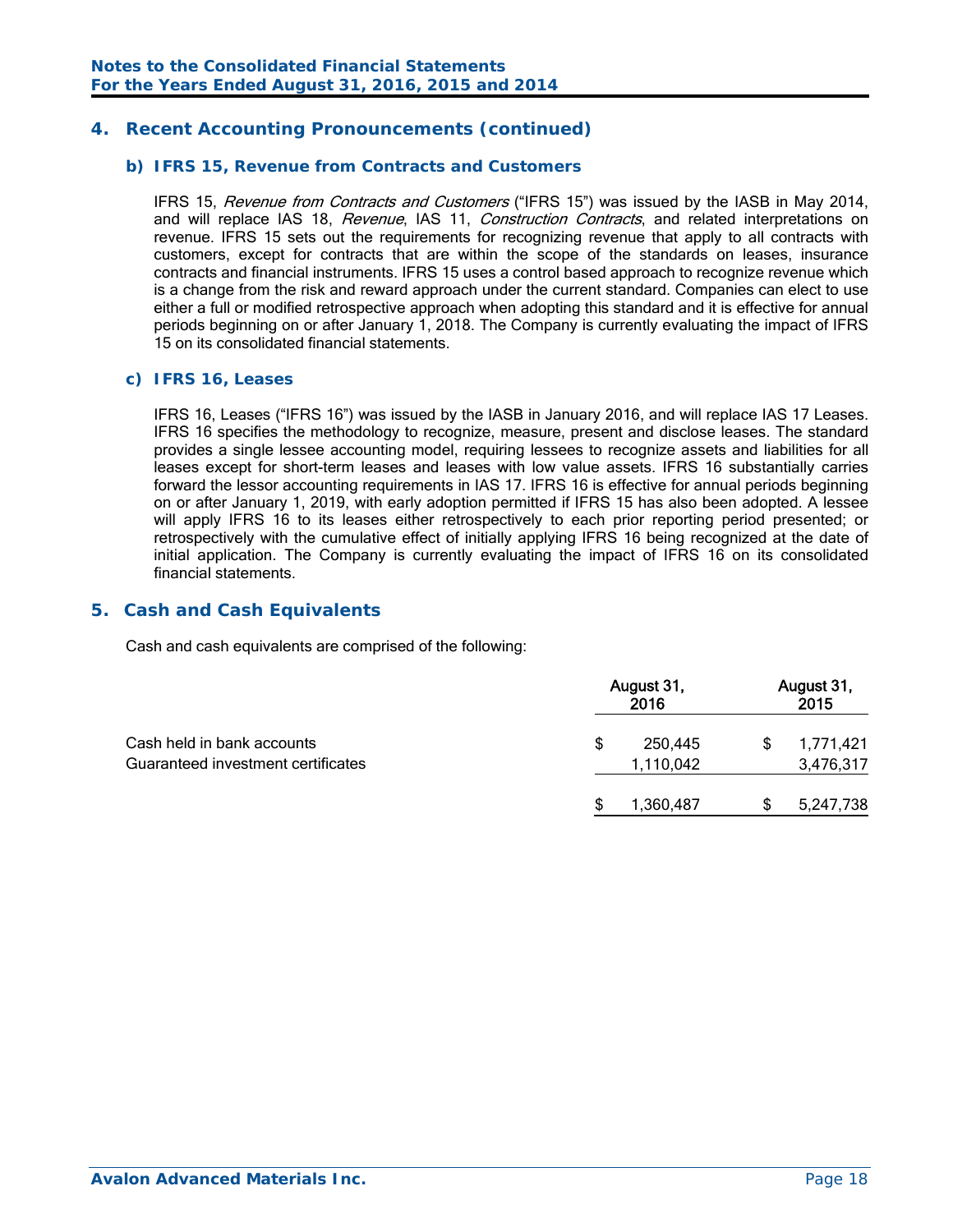# **6. Exploration and Evaluation Assets**

|                                         | September 1,<br>2014 | <b>Expenditures</b> | Impairment<br><b>Loss</b> | August 31,<br>2015 |           |  |
|-----------------------------------------|----------------------|---------------------|---------------------------|--------------------|-----------|--|
| Separation Rapids Lithium Project (a)   | 5.089.720            | 548,170             | \$                        | S                  | 5,637,890 |  |
| East Kemptville Tin-Indium Project (b)  | 1,857,161            | 1,291,004           | $\blacksquare$            |                    | 3,148,165 |  |
| Miramichi Tin Property (c)              | 178,109              | 24,816              |                           |                    | 202,925   |  |
| Warren Township Anorthosite Project (e) |                      | 6.425               | (6, 425)                  |                    |           |  |
| Other (f)                               | 15,000               | -                   |                           |                    | 15,000    |  |
|                                         | 7,139,990            | 1,870,415           | \$<br>(6, 425)            | \$                 | 9,003,980 |  |

| Separation Rapids Lithium Project (a)   |
|-----------------------------------------|
| East Kemptville Tin-Indium Project (b)  |
| Miramichi Tin Property (c)              |
| Mount Douglas Tin-Tungsten Property (d) |
| Warren Township Anorthosite Project (e) |
| Other (f)                               |
|                                         |

|                                         | September 1,<br>2015     | <b>Expenditures</b> |   | Impairment<br><b>Loss</b> | August 31,<br>2016 |
|-----------------------------------------|--------------------------|---------------------|---|---------------------------|--------------------|
| Separation Rapids Lithium Project (a)   | \$<br>5,637,890          | 1,843,520           | S | $\blacksquare$            | \$<br>7,481,410    |
| East Kemptville Tin-Indium Project (b)  | 3,148,165                | 1,862,905           |   |                           | 5,011,070          |
| Miramichi Tin Property (c)              | 202,925                  | 15,695              |   | (218, 620)                |                    |
| Mount Douglas Tin-Tungsten Property (d) | $\overline{\phantom{a}}$ | 46,663              |   |                           | 46,663             |
| Warren Township Anorthosite Project (e) |                          | 5,318               |   | (5,318)                   |                    |
| Other (f)                               | 15,000                   | 13,101              |   |                           | 28,101             |
|                                         | 9,003,980                | 3,787,202           |   | (223, 938)                | 12,567,244         |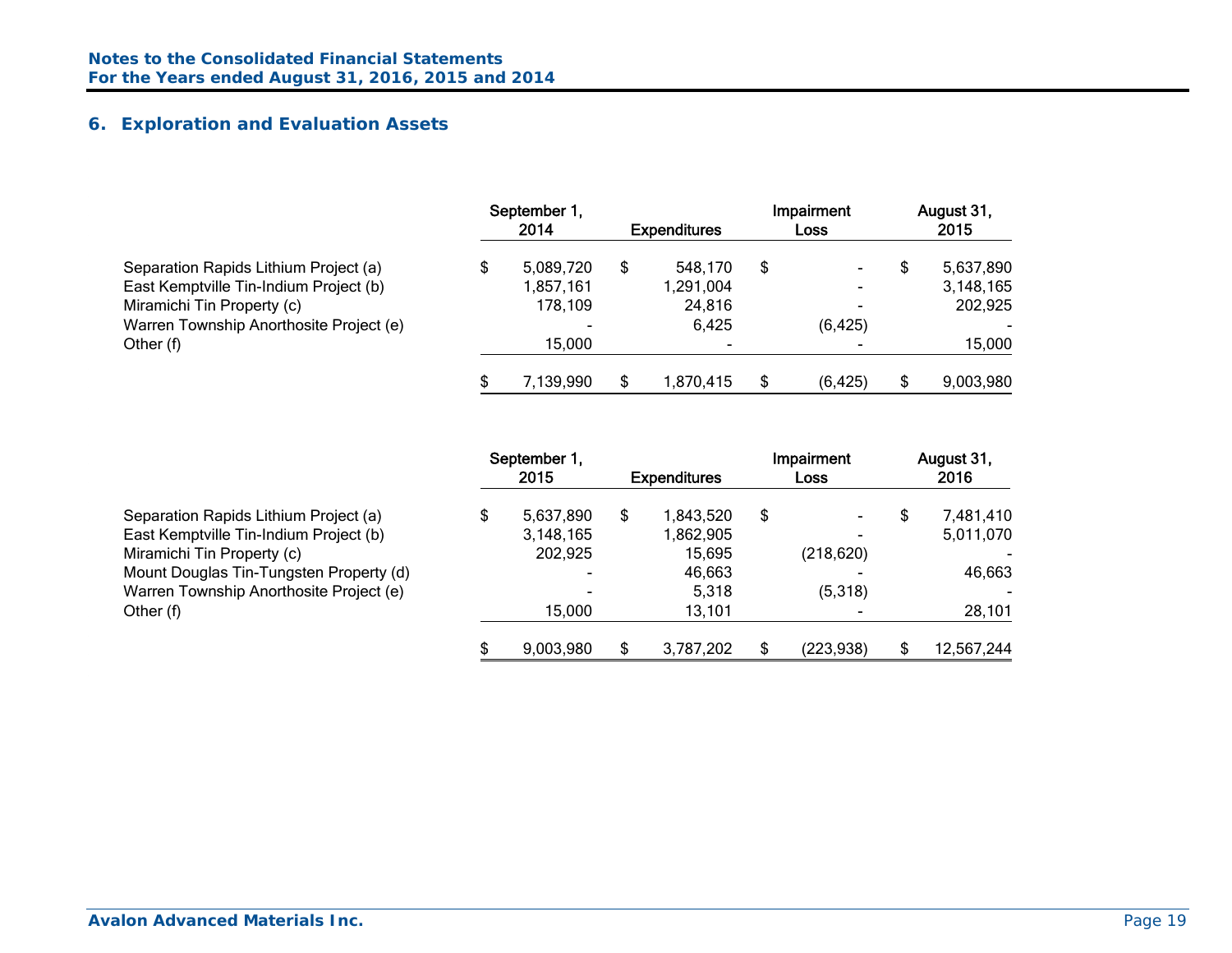# **6. Exploration and Evaluation Assets (continued)**

a) Separation Rapids Lithium Project, Ontario

The Company owns a 100% interest in certain claims and a mining lease in the Kenora area of Ontario.

b) East Kemptville Tin-Indium Project, Nova Scotia

During the year ended August 31, 2007, the Company was granted a special exploration licence to search and prospect for all minerals except for coal, salt, potash and uranium within four claims in the East Kemptville area of Yarmouth, Nova Scotia. The special licence has been renewed multiple times since then.

In September 2014, the Company submitted an application for a new special licence reflecting the entire original mine site. During the quarter ended May 31, 2015, by Order in Council, the Government of Nova Scotia approved an application for a new special licence reflecting the entire original mine site. The current special licence has a term of three years beginning February 2, 2015 and includes a requirement to incur \$5.25 million in expenditures over the three years including \$2,250,000 by January 31, 2017 (of which \$2,833,792 had been incurred by August 31, 2016).

The Company also has a number of regular exploration licences covering certain claims in the same proximity to the claims covered under the special exploration licence.

c) Miramichi Tin Property, New Brunswick

The Company owns a 100% interest in certain claims located in York County, New Brunswick, which were staked by the Company during the year ended August 31, 2012.

As at August 31, 2016, the Company has decided not to renew the claims when they are due for renewal in September 2016, accordingly the cost incurred to-date of \$218,620 has been written off as an impairment loss during the year ended August 31, 2016.

d) Mount Douglas Tin-Tungsten Property, New Brunswick

During the year ended August 31, 2016, the Company entered into an option agreement to earn a 100% interest (subject to a 2.0% NSR, which can be bought back for \$1.0 million) in certain mineral claims located in Charlotte County, New Brunswick. To keep the option in good standing, the Company is required to incur exploration expenditures of \$75,000 by October 28, 2016 (of which \$70,178 had been incurred as at August 31, 2016) and make cash payments totalling \$120,000 over five years with the first payment being due on October 28, 2016.

e) Warren Township Anorthosite Project, Ontario

The Company owns a 100% interest in certain claims located near Foleyet, Ontario, which were staked by the Company during the year ended August 31, 2003. During the year ended August 31, 2013, the Company entered into a Mining Lease with the Province of Ontario under the Mining Act of Ontario covering these claims.

No substantial work has been carried out on the Warren Township project during the last five years and no work was planned or budgeted for fiscal 2016. In addition, no new potential customer has been identified for the project's calcium feldspar product. The current outlook as at August 31, 2016 for the Warren Township project remains unchanged, and accordingly the expenditures of \$6,425 and \$5,318 incurred during the years ended August 31, 2015 and August 31, 2016, respectively, have been written off as an impairment loss. It is management's view that the fair value of this project has been significantly impaired and has estimated the recoverable amount of this project as at August 31, 2016 to be \$nil.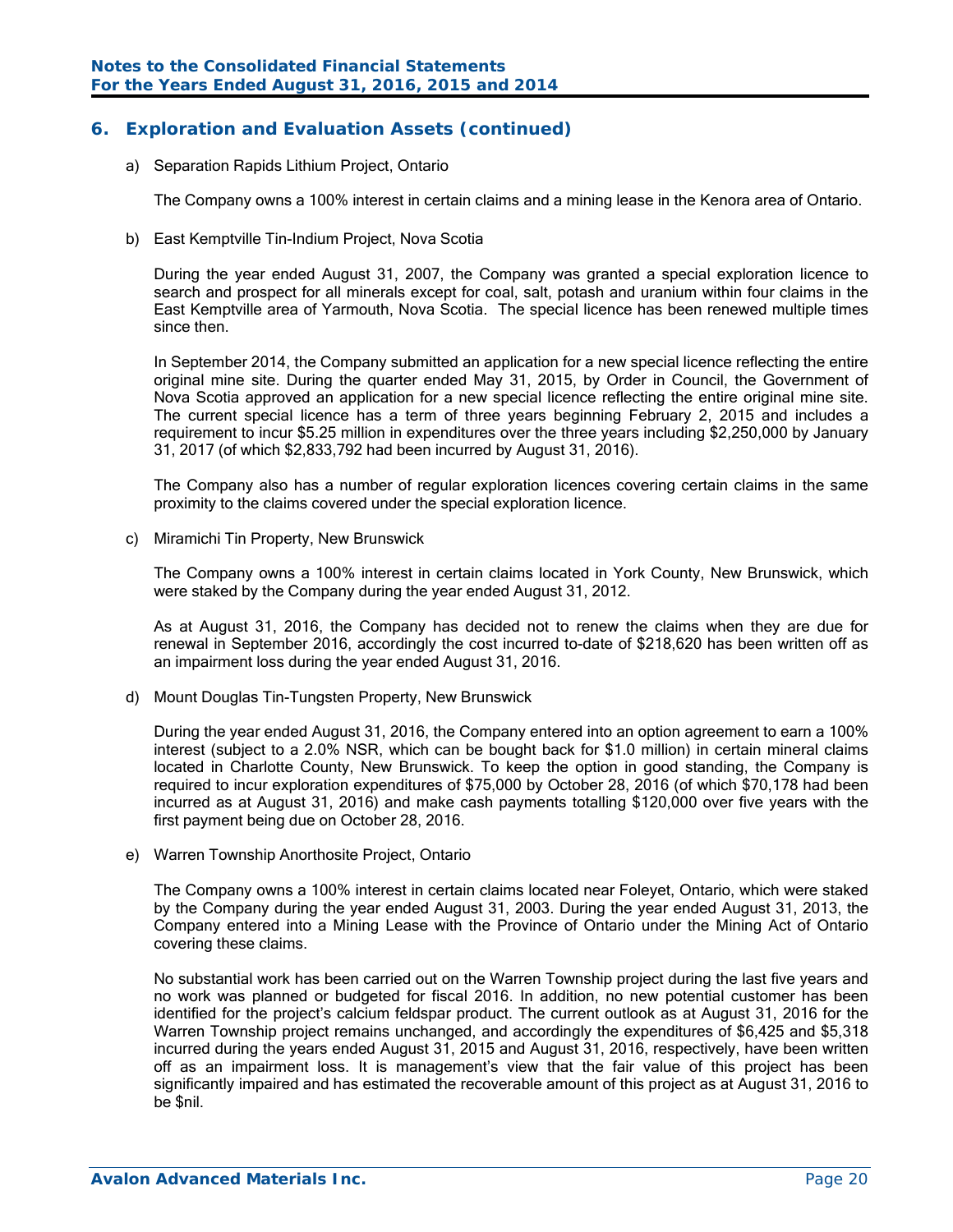# **6. Exploration and Evaluation Assets (continued)**

#### f) Other Resource Properties

The Company has a 100% interest in several claims in the Lilypad Lakes Tantalum Property, a 2.0% NSR interest in certain claims of the East Cedartree Gold Property located near Kenora, Ontario, and a 2.4% NSR interest in the Wolf Mountain Platinum-Palladium Project.

During the year ended August 31, 2016, the Company entered into an option agreement to earn a 100% interest (subject to a 2.0% NSR, which can be bought back for \$1.0 million) in certain mineral claims located south of St. George, New Brunswick. To keep the option in good standing, the Company is required to incur exploration expenditures of \$40,000 by May 31, 2017 (of which \$1,316 had been incurred as at August 31, 2016) and make cash payments totalling \$150,000 over five years (of which \$10,000 had been paid by August 31, 2016, with the next payment of \$25,000 being due by August 22, 2017). The Company has also staked certain claims in the same proximity to the optioned claims during the year ended August 31, 2016.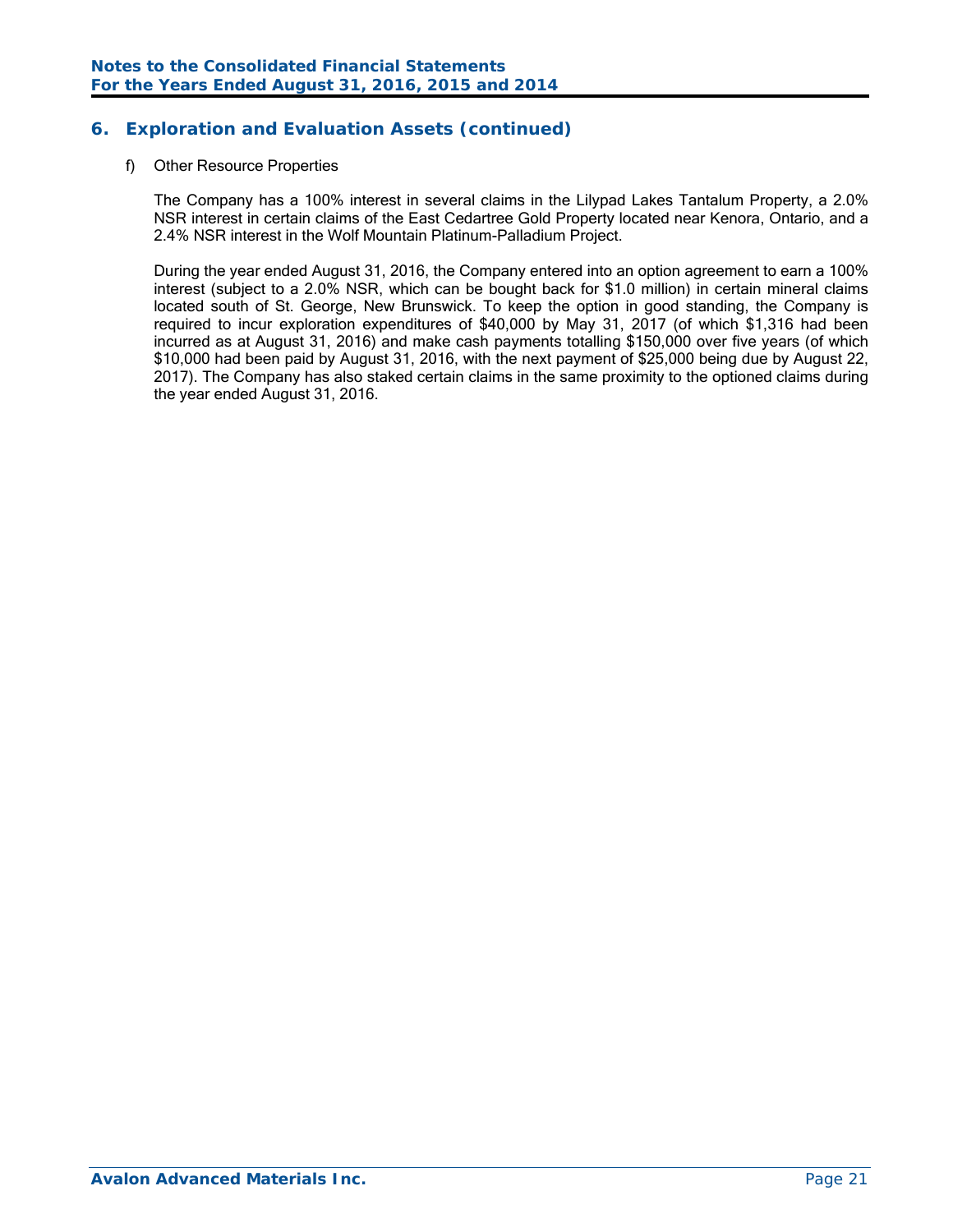# **7. Property, Plant and Equipment**

|                                                            | Nechalacho<br><b>REE Project</b><br>(a) |     | Airstrip | Computer<br>and Office<br>Equipment | Land and<br><b>Building</b> | <b>Exploration</b><br>Equipment | Leasehold<br>Improvements | <b>Total</b>         |
|------------------------------------------------------------|-----------------------------------------|-----|----------|-------------------------------------|-----------------------------|---------------------------------|---------------------------|----------------------|
| Cost                                                       |                                         |     |          |                                     |                             |                                 |                           |                      |
| As at September 1, 2014                                    | \$101,507,002                           | \$  | 646,860  | \$<br>330,659                       | \$                          | \$<br>671,583                   | \$<br>98,796              | \$<br>103,254,900    |
| Additions                                                  | 1,615,243                               |     |          |                                     | 74,455                      | 9,301                           |                           | 1,698,999            |
| <b>Disposals</b>                                           |                                         |     |          | (29, 103)                           |                             |                                 | (4,202)                   | (33, 305)            |
| As at August 31, 2015                                      | 103, 122, 245                           |     | 646,860  | 301,556                             | 74,455                      | 680,884                         | 94,594                    | 104,920,594          |
| Additions                                                  | 298,081                                 |     |          |                                     |                             | $\blacksquare$                  |                           | 298,081              |
| As at August 31, 2016                                      | 103,420,326                             | \$  | 646,860  | \$<br>301,556                       | \$<br>74,455                | \$<br>680,884                   | \$<br>94,594              | \$105,218,675        |
| <b>Accumulated Depreciation</b><br>As at September 1, 2014 | $\blacksquare$                          | \$  | 163,390  | \$<br>213,538                       | \$<br>$\sim$                | \$<br>510,770                   | \$<br>63,303              | \$<br>951,001        |
| Depreciation expense<br><b>Disposals</b>                   |                                         |     | 28,788   | 39,550<br>(26, 793)                 | 537                         | 48,649                          | 15,775<br>(4,202)         | 133,299<br>(30, 995) |
| As at August 31, 2015                                      |                                         |     | 192,178  | 226,295                             | 537                         | 559,419                         | 74,876                    | 1,053,305            |
| Depreciation expense                                       |                                         |     | 26,485   | 22,507                              | 3,223                       | 36,440                          | 15,775                    | 104,430              |
| As at August 31, 2016                                      | $\sim$                                  | -\$ | 218,663  | \$<br>248,802                       | \$<br>3,760                 | \$<br>595,859                   | \$<br>90,651              | \$<br>1,157,735      |
| <b>Net Book Value</b>                                      |                                         |     |          |                                     |                             |                                 |                           |                      |
| As at August 31, 2015                                      | \$103,122,245                           | \$  | 454,682  | \$<br>75,261                        | \$<br>73,918                | \$<br>121,465                   | \$<br>19,718              | \$<br>103,867,289    |
| As at August 31, 2016                                      | 103,420,326                             | \$  | 428,197  | \$<br>52,754                        | \$<br>70,695                | \$<br>85,025                    | \$<br>3,943               | \$<br>104,060,940    |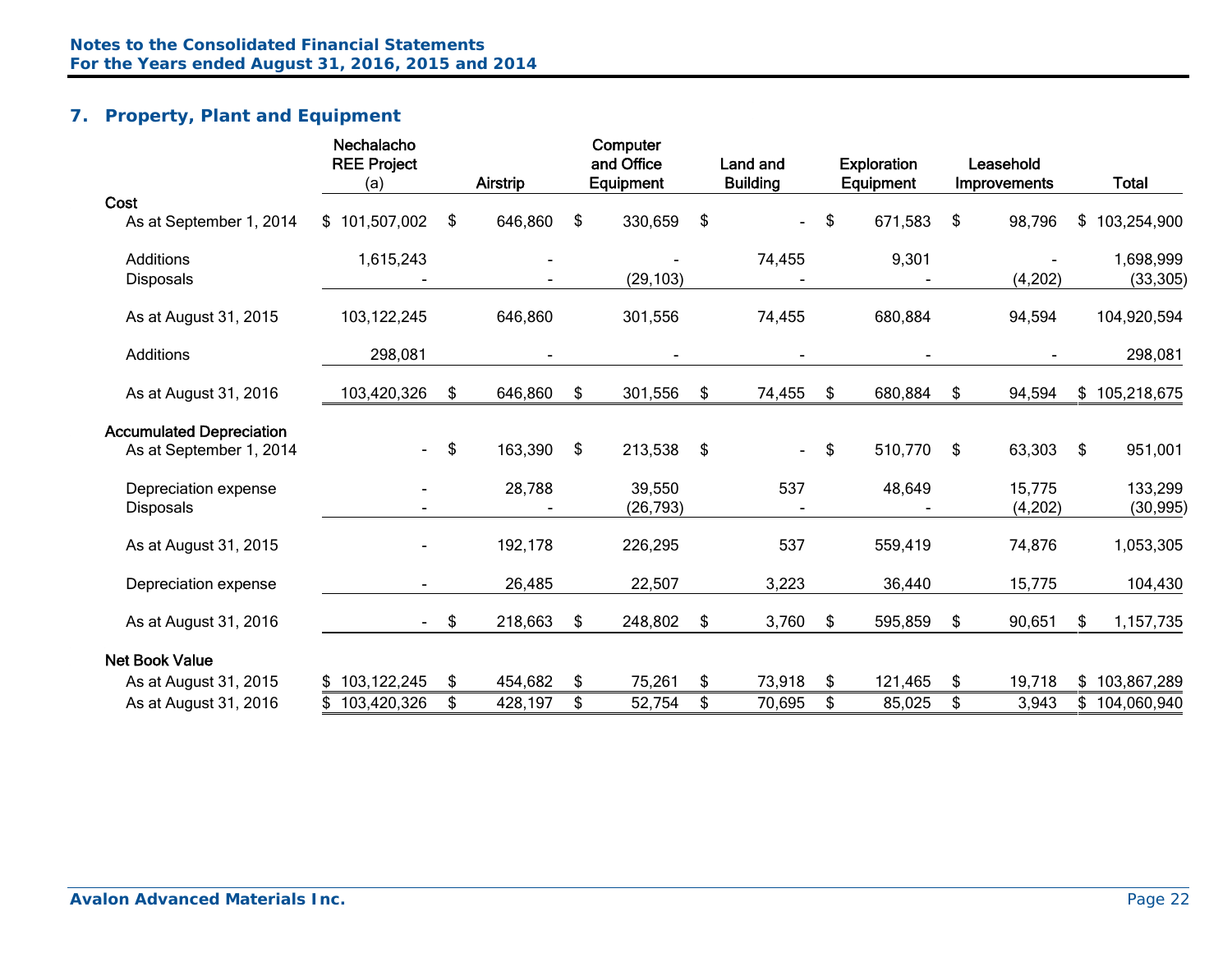# **7. Property, Plant and Equipment (continued)**

a) Nechalacho REE Project, Northwest Territories

During the year ended August 31, 2005, the Company acquired a 100% interest in five mining leases covering the Nechalacho rare earth elements deposit ("Nechalacho Deposit") located at Thor Lake in the Mackenzie Mining District of the Northwest Territories. In addition, three mineral claims were staked in 2009 to cover favorable geology to the west of the mining leases.

The property is subject to an underlying 2.5% net smelter returns ("NSR") royalty agreement. which can be bought back at the principal amount of \$150,000 compounded annually at the average Canadian prime rate from May 2, 1982 to the buyback date, and which currently approximates \$1.4 million.

During the year ended August 31, 2012, the Company entered into an accommodation agreement (the "Accommodation Agreement") with the Deninu K'ue First Nation ("DKFN"). The DKFN is one of three Akaitcho bands who have used, occupied and have constitutionally protected aboriginal rights with respect to the lands on which the Nechalacho Deposit in the Northwest Territories is located.

The Accommodation Agreement provides for business and employment opportunities for the DKFN related to the Nechalacho Deposit and associated facilities in the Northwest Territories and contains measures to mitigate environmental and cultural impacts that may result from the project development. The Accommodation Agreement also commits the DKFN to supporting timely completion of the environmental assessment, permitting and development processes of the Nechalacho REE Project, and provides for the DKFN to participate in the project economics.

In conjunction with the Accommodation Agreement, the Company had issued 10,000 common shares of the Company in August 2012 and granted an aggregate of 50,000 non-transferrable common share purchase warrants of the Company to the DKFN since signing the Accommodation Agreement (of which 10,000 warrants were granted during the year ended August 31, 2016). The common shares are subject to certain contractual restrictions on transfer pending receipt of certain regulatory permits and approvals for the Nechalacho REE Project.

## **8. Deferred Flow-Through Share Premium**

A summary of the changes in the deferred flow-through share premium amount is set out below:

| Balance - September 1, 2014<br>Increase relating to flow-through common shares issued (note 11b)<br>Decrease relating to CEE incurred | \$<br>641,397<br>(347, 589)      |
|---------------------------------------------------------------------------------------------------------------------------------------|----------------------------------|
| Balance - August 31, 2015<br>Increase relating to flow-through common shares issued (note 11b)<br>Decrease relating to CEE incurred   | 293,808<br>218,949<br>(416, 140) |
| Balance - August 31, 2016                                                                                                             | \$<br>96,617                     |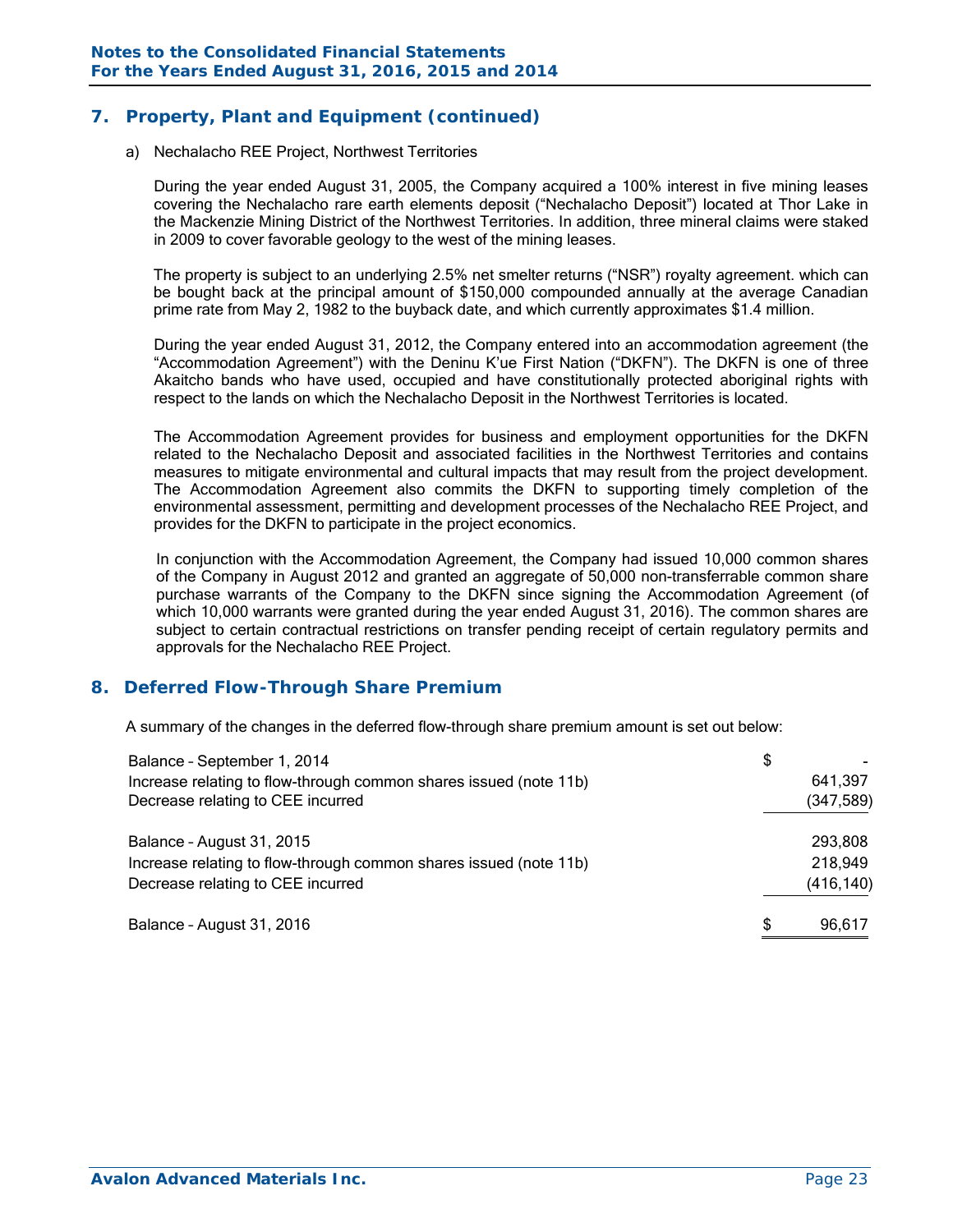## **9. Warrants Denominated in Foreign Currency**

The following table reconciles the outstanding warrants (with an exercise price in a currency that is not the functional currency of the Company) to purchase common shares of the Company at the beginning and end of the respective years:

|                                                                  | <b>Number</b><br>of Warrants | Amount                         |
|------------------------------------------------------------------|------------------------------|--------------------------------|
| Balance - September 1, 2014<br>Increase (Decrease) in fair value | 6,466,513                    | \$<br>1,720,622<br>(1,431,765) |
| Balance - August 31, 2015<br>Increase (Decrease) in fair value   | 6,466,513                    | 288,857<br>122,561             |
| Balance - August 31, 2016                                        | 6.466.513                    | 411.418                        |

In June 2014, as further disclosed in Note 11(b)(iii), the Company issued 9,237,875 units of the Company at a price of \$0.469 (US\$0.433) per unit ("US\$ Unit") pursuant to a security purchase agreement (the "US\$ Unit Offering") for gross proceeds of \$4,331,200 (US\$4,000,000). Each US\$ Unit is comprised of a common share and 0.70 of a common share purchase warrant (each whole warrant, a "US\$ Warrant"). Each US\$ Warrant is exercisable into a common share of the Company at an exercise price of US\$0.56 per share commencing on December 13, 2014 until June 13, 2021, and is subject to certain anti-dilution provisions, which may reduce the exercise price, with a floor of US\$0.5095 per share. The adjusted exercise price as calculated by the anti-dilution provisions as at August 31, 2016 is US\$0.5223.

In accordance with IAS 32 Financial Instruments: Presentation and IAS 39 Financial Instruments: Recognition and Measurement, the fair value of the warrant component of the Unit has been classified as a financial liability at FVTPL and recorded at fair value at the time of issuance, and was re-measured at each financial statement reporting date using the Black-Scholes pricing model, with the resulting change in value being recorded as increase or decrease in fair value of warrants denominated in foreign currency in the consolidated statement of comprehensive loss.

The assumptions used in the Black-Scholes pricing model at each reporting date are as follows:

|                            | August 31,<br>2016 |       |
|----------------------------|--------------------|-------|
| Risk-free interest rate    | 0.66%              | 0.93% |
| Expected life (years)      | 4.8                | 5.8   |
| <b>Expected volatility</b> | 74%                | 64%   |
| Expected dividend yield    | Nil                | Nil   |

## **10. Site Closure and Reclamation Provision**

A summary of the changes in the site closure and reclamation provision is set out below:

|                                                                                             |     | August 31,<br>2016        |  | August 31,<br>2015 |  |
|---------------------------------------------------------------------------------------------|-----|---------------------------|--|--------------------|--|
| Balance - beginning of year<br>Increase in provision for site closure and reclamation costs | \$  | 263,600<br>$\blacksquare$ |  | 236,600<br>27,000  |  |
| Balance - end of year                                                                       | \$. | 263,600                   |  | 263,600            |  |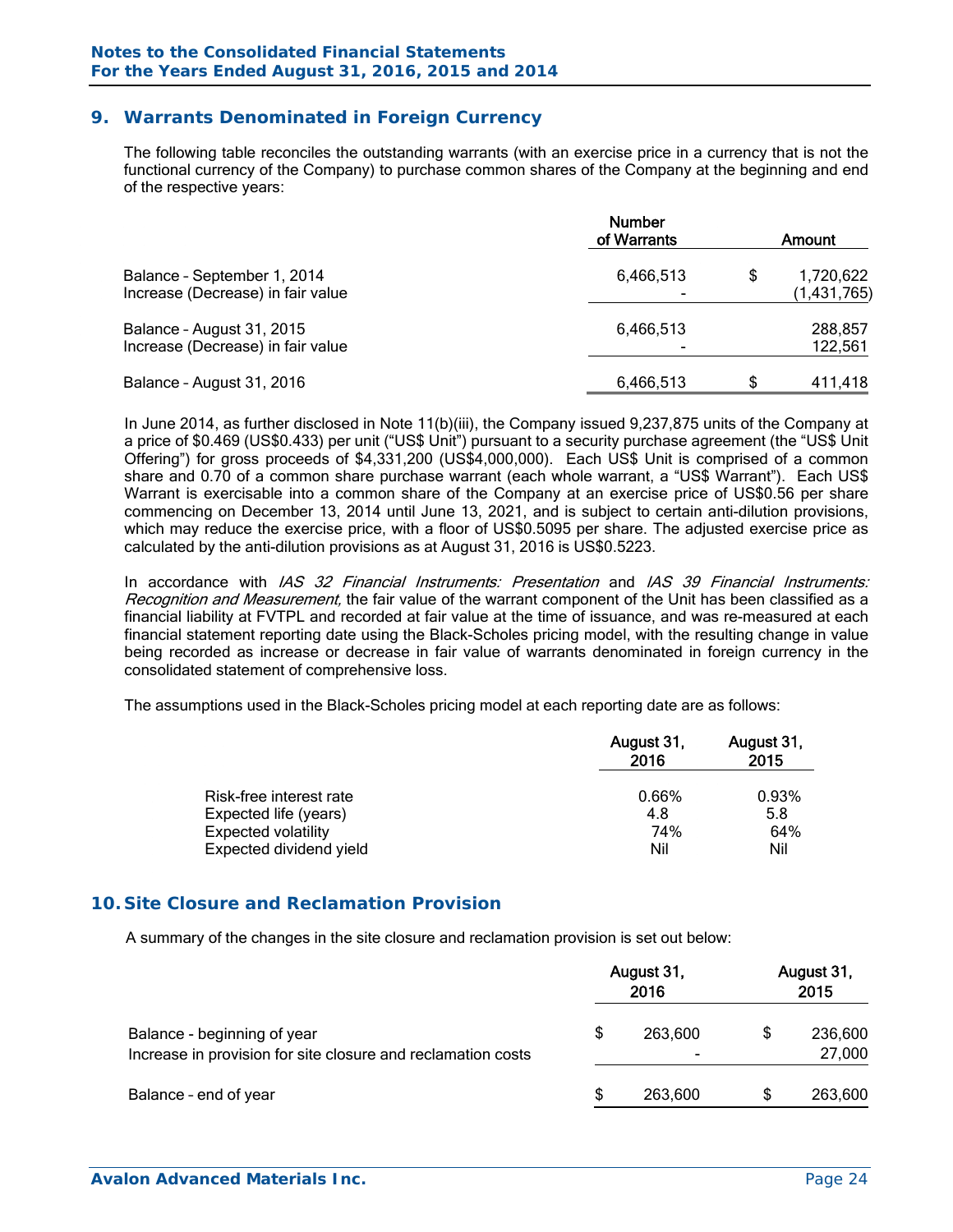## **10. Site Closure and Reclamation Provision (continued)**

As at August 31, 2016, the current estimated closure costs to reclaim the Company's Nechalacho exploration camp site at Thor Lake and the Warren Township exploration site are \$250,000 and \$13,600 respectively. The closure costs for the Nechalacho exploration camp site are expected to be incurred over the years of 2039 and 2040. The expected undiscounted future cash flow is estimated to be \$508,000 for the Nechalacho exploration camp site, assuming an annual inflation rate of 3%.

## **11. Share Capital**

#### *a) Authorized*

The Company is presently authorized to issue an unlimited number of common shares without par value. The Company is also authorized to issue up to 25,000,000 preferred shares without par value, of which none have been issued.

#### *b) Common Shares Issued and Outstanding:*

|                                                  | <b>Number</b> | Amount              |
|--------------------------------------------------|---------------|---------------------|
| Balance - September 1, 2013                      | 103,796,986   | \$<br>149,379,724   |
| Issued pursuant to:                              |               |                     |
| equity offerings (i) (ii) (iii) (iv)             | 22,186,700    | 10,267,476          |
| other arrangement (v)                            | 10,000        | 6,371               |
| exercise of options                              | 350,000       | 443,481             |
| Issuance costs - common shares issued            |               | (684, 474)          |
| Issuance costs - compensation warrants issued    |               | (60, 780)           |
| Other issuance costs - cash                      |               | (682, 542)          |
| Price premium of flow-through shares issued      |               | (115, 771)          |
| Balance - August 31, 2014                        | 126,343,686   | \$<br>158,553,485   |
| Issued pursuant to:                              |               |                     |
| equity offerings (i) (vi) (vii)                  | 26,391,796    | 7,936,631           |
| exercise of options                              | 50,000        | 15,282              |
| Issuance costs - cash                            |               | (1,075,249)         |
| Issuance costs - compensation warrants issued    |               | (92, 761)           |
| Price premium of flow-through shares issued      |               | (641,397)           |
| Balance - August 31, 2015<br>Issued pursuant to: | 152,785,482   | \$<br>164,695,991   |
| equity offerings (i) (viii) (ix) (x)             | 26,253,724    | 2,826,056           |
| exercise of warrants                             | 125,000       | 21,799              |
| exercise of brokers' compensation warrants       | 360,000       | 64,573              |
| Issuance costs - cash                            |               | (150, 174)          |
|                                                  |               |                     |
| Issuance costs - compensation warrants issued    |               | (43, 491)           |
| Price premium of flow-through shares issued      |               | (233, 400)          |
| Balance - August 31, 2016                        | 179,524,206   | \$<br>167, 181, 354 |

i) In September 2013, the Company entered into a sales agreement (the "Sales Agreement") with Cowen and Company, LLC ("Cowen"), pursuant to which the Company could, at its discretion and from time to time during the term of the Sales Agreement, sell, through Cowen, as agent and/or principal, such number of the Company's common shares as would result in aggregate gross proceeds to the Company of up to US\$25,000,000. Sales of common shares could be made through "at the market" issuances on the NYSE MKT at the market price prevailing at the time of each sale, and, as a result, prices varied.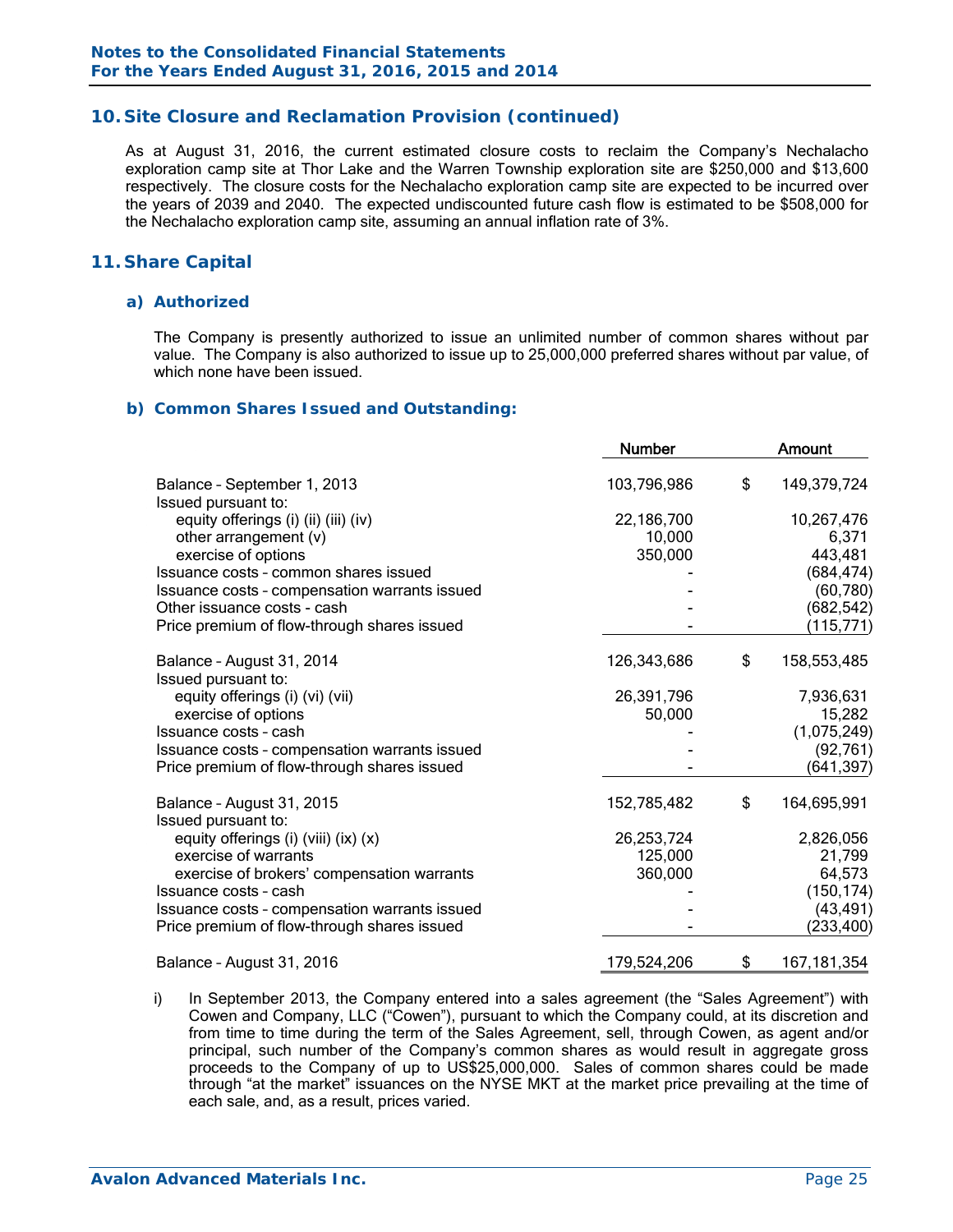The Company filed a prospectus supplement, dated September 24, 2013, pursuant to which the Company could issue up to US\$8,100,000 in common shares using the Sales Agreement (each prospectus supplement is limited to 10% of the market value of the Company at the end of the month prior to filing) (the "First Supplement").

The Company could pay Cowen a commission, or allowed a discount, equal to 3.0% of the gross proceeds of all common shares sold under the Sales Agreement.

Pursuant to the Sales Agreement, as at August 31, 2015, the Company had issued 9,428,180 common shares for gross proceeds of \$3,855,388 (US\$3,439,916) and paid cash commissions totaling \$115,661 (US\$103,197). During the year ended August 31, 2014, the Company had also incurred other costs (primarily related to the preparation of the Sales Agreement and the First Supplement) of \$399,032, of which \$381,775 had been recognized as share issuance costs as at August 31, 2015, and the balance of \$17,257 was recorded as prepaid transaction costs.

During the year ended August 31, 2016, the Company has issued 1,553,724 common shares for gross proceeds of \$248,086 (US\$187,696) pursuant to the Sales Agreement and paid cash commissions totaling \$7,443 (US\$5,631). The Company has recognized the balance of the prepaid transaction costs of \$17,257 as share issuance costs.

The Sales Agreement expired in October 2015.

ii) In November 2013, the Company entered into a share purchase agreement (the "Purchase Agreement") with Lincoln Park Capital Fund, LLC ("LPC") pursuant to which the Company may sell up to US\$30,000,000 of the Company's common shares to LPC over the 36 month term of the Purchase Agreement, and completed an initial purchase of 4,375,000 common shares at a price of US\$0.64 per share for aggregate gross proceeds of \$2,954,000 (US\$2,800,000) (the "Initial Purchase") plus additional purchases totaling 600,000 common shares for additional proceeds of \$370,403 (US\$337,060). The Company issued 918,521 common shares to LPC as a commitment fee for entering into the Purchase Agreement, and would issue up to an additional 918,521 common shares as compensation on a pro rata basis as the US\$30,000,000 purchase amount is funded (of which 96,049 common shares had been issued as at August 31, 2014).

The Company had the right, in its sole discretion, to sell up to an additional US\$26,862,940 worth of common shares to LPC, from time to time and on such terms and conditions as are described in the Purchase Agreement. The purchase price for any additional sales of common shares would be based on prevailing market prices of the common shares immediately preceding any notice of sale without any fixed discount. Under the terms of the Purchase Agreement, the Company had control over the timing and amount of any future sale of common shares subject to certain conditions, and LPC was obligated to make such purchases, if and when the Company presents LPC with a valid purchase notice. There were no upper price limitations but the closing price of the common share on the NYSE MKT must not be less than US\$0.50 on the purchase date), negative covenants or restrictions on the Company's future financing activities. The Company had the right to terminate the Purchase Agreement at any time, at its sole discretion, without any cost or penalty. LPC had also agreed not to cause or engage in any manner whatsoever, in any direct or indirect short selling or hedging of the common shares.

The Company filed a prospectus supplement, dated November 27, 2013, pursuant to which the Company could issue up to US\$8,500,000 in common shares using the Purchase Agreement (each prospectus supplement is limited to 10% of the market value of the Company at the end of the month prior to filing). The Company could file additional prospectus supplements in the future to qualify the distribution of the remaining common shares to be issued under the Purchase Agreement.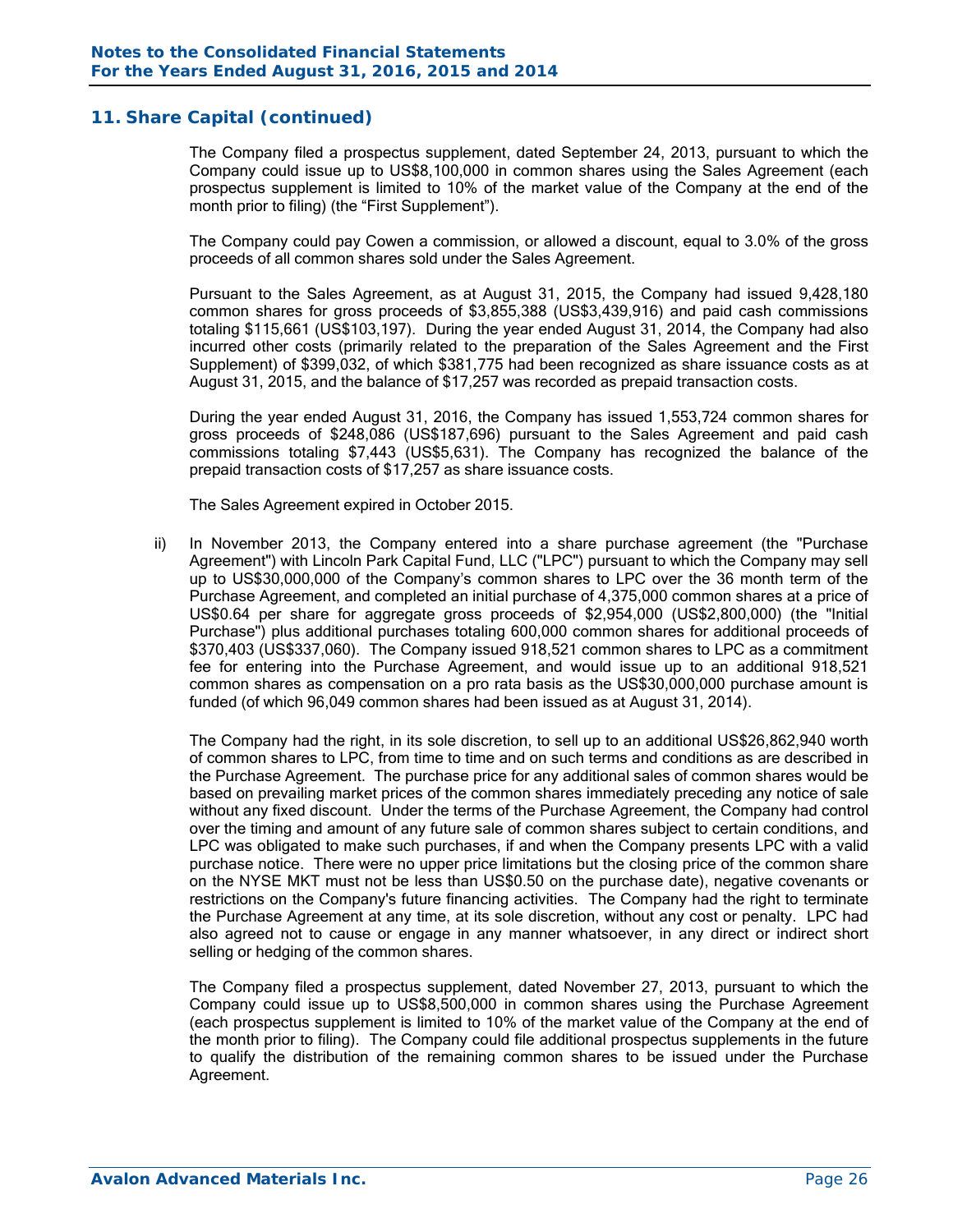During the year ended August 31, 2014, the Company had also incurred other issuance costs (primarily related to the preparation of the Purchase Agreement and prospectus supplement) of \$163,840 in connection with the completion of the Initial Purchase which have been recognized as share issuance costs.

The Company did not issue any common shares under the Purchase Agreement during the years ended August 31, 2015 and August 31, 2016. The Company's base shelf prospectus dated September 10, 2013 expired in October 2015.

iii) In June 2014, the Company completed the US\$ Unit Offering as disclosed in Note 9 and issued 9,237,875 US\$ Units of the Company at a price of \$0.469 (US\$0.433) per US\$ Unit pursuant to the security purchase agreement for gross proceeds of \$4,331,200 (US\$4,000,000). Each US\$ Unit is comprised of a common share and 0.70 of one US\$ Warrant. Each US\$ Warrant is exercisable into a common share of the Company at an exercise price of US\$0.56 per share commencing on December 13, 2014 until June 13, 2021, and is subject to certain anti-dilution provisions, which may reduce the exercise price, with a floor of US\$0.5095 per share. The adjusted exercise price as calculated by the anti-dilution provisions as at August 31, 2016 is US\$0.5223.

 The fair value of the warrant component was estimated at US\$0.220 and this amount was allocated to the warrant component of the US\$ Unit, with the residual balance of US\$0.213 being allocated to the common share component of the US\$ Unit. The fair value of the US\$ Warrant was estimated using the Black-Scholes pricing model, with the following assumptions: expected dividend yield of Nil; risk free interest rate of 2.26%; expected life of 7.0 years; and expected volatility of 69%.

 In connection with the US\$ Unit Offering, the Company paid the placement agent a cash fee of \$259,872 (US\$240,000) and issued 554,273 broker warrants. Each broker warrant is exercisable into one common share of the Company at an exercise price of US\$0.56 per share commencing on December 13, 2014 until June 13, 2017. The estimated fair value of the broker's warrants totalled \$123,576. The fair values of these broker's warrants were estimated using the Black-Scholes pricing model, with the following assumptions: expected dividend yield of Nil; risk free interest rate of 1.03%; expected life of 3.0 years; and expected volatility of 69%. The Company also incurred other cash issuance costs of \$214,515.

 The total transaction costs of \$597,963 (including cash fee, the estimated fair value of the agent's warrants and other cash issuance costs) had been allocated to the common shares and the US\$ Warrants using the same ratio used to allocate the gross proceeds to the common shares and the US\$ Warrants. The total amount allocated to the US\$ Warrants had been recorded as financing transaction costs on the consolidated statement of comprehensive loss.

iv) In July 2014, the Company completed a private placement (the "July 2014 Private Placement") and issued 1,653,866 flow-through common shares ("Flow-Through Shares") at \$0.60 per share and 2,445,000 non flow-through units ("Non Flow-Through Units") at \$0.48 per Non Flow-Through Unit for total gross proceeds of \$2,165,920, of which an aggregate of 212,000 Flow-Through Shares and 60,000 Non Flow-Through Units were issued to certain directors and officers of the Company. Each Non Flow-Through Unit is comprised of one common share and one half share purchase warrant. Each whole warrant entitles the holder to purchase one common share of the Company at an exercise price of \$0.60 per share commencing on January 2, 2015 until July 2, 2017.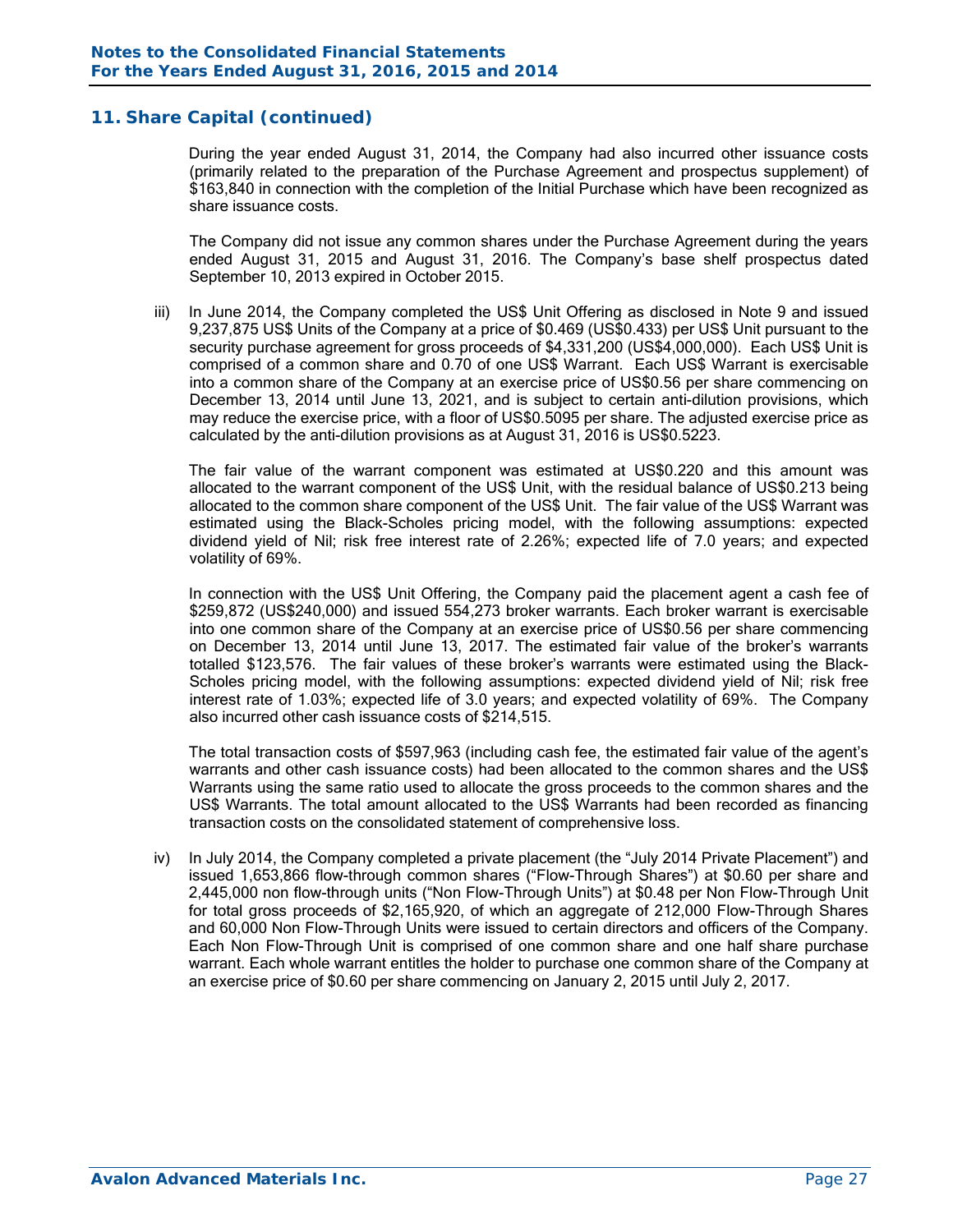Of the Non Flow-through Unit price of \$0.48, \$0.3966 was allocated to the common share component of the Non Flow-through Unit and the balance of \$0.0834 was allocated to the warrant component of the Non Flow-through Unit. These values were allocated on a pro rata basis based on the closing trading price of the Company's common shares on the TSX on the date the terms of the Private Placement was announced, which was \$0.53, and the estimated fair value of a whole warrant of \$0.2230. The fair value of the warrant was estimated using the Black-Scholes pricing model, with the following assumptions: expected dividend yield of Nil; risk free interest rate of 1.16%; expected life of 3.0 years; and expected volatility of 68%.

 In connection with the July 2014 Private Placement, the Company paid finders' fees of \$12,461 and incurred other issuance costs of \$50,185.

 As at August 31, 2014, the Company had incurred sufficient eligible flow-through expenditures to renounce the tax deduction of \$992,320 to the subscribers of its flow-through shares and had accordingly recognized a deferred tax recovery of \$115,771.

- v) In March 2014, the Company entered into a participation agreement (the "Participation Agreement") with the Northwest Territory Métis Nation ("NWTMN") for the Nechalacho REE Project. Pursuant the Participation Agreement, the Company issued an aggregate of 10,000 common shares of the Company (at a value of \$6,371) and agreed to grant an aggregate of 20,000 non-transferrable common share purchase warrants of the Company to the NWTMN. The common shares are subject to certain contractual restrictions on transfer pending receipt of certain regulatory permits and approvals for the Nechalacho REE Project. The common share purchase warrants will be issued in two equal installments of 10,000 warrants upon the Nechalacho REE Project meeting certain milestones, will have a term of five years, will have an exercise price based on the then current market price of the Company's common shares at the date of issue of the warrants, and will be subject to certain restrictions on resale. To date, none of the common share purchase warrants have been issued. The fair value of the common shares issued had been capitalized as part of the costs for the Nechalacho REE Project.
- vi) In December 2014, the Company completed a private placement (the "December 2014 Private Placement") and issued 8,981,781 flow-through common shares at \$0.27 per share for gross proceeds of \$2,425,081, of which 185,000 flow-through shares were issued to Mr. Donald Bubar, who is a director and the President and CEO of the Company.

 In connection with the December 2014 Private Placement, the Company paid finders' fees of \$142,508, incurred other issuance costs of \$23,652 and issued 527,806 non-transferrable finder's compensation warrants. Each compensation warrant entitles the holder to purchase one common share of the Company at an exercise price of \$0.27 per share from June 20, 2015 to December 19, 2016. The estimated fair value of the compensation warrants totaled \$32,618. The fair values of these compensation warrants were estimated using the Black-Scholes pricing model, with the following assumptions: expected dividend yield of Nil; risk free interest rate of 1.01%; expected life of 2.0 years; and expected volatility of 62%.

 The excess of the cash consideration received over the market price of the Company's shares at the date of the announcement of the flow-through share financing totaling \$449,089 was recorded as a deferred flow-through share premium liability on the consolidated statement of financial position on December 19, 2014.

 During the quarter ended February 28, 2015, the Company renounced CEE of \$2,425,081 to the subscribers of the flow-through shares with the effective date of December 31, 2014.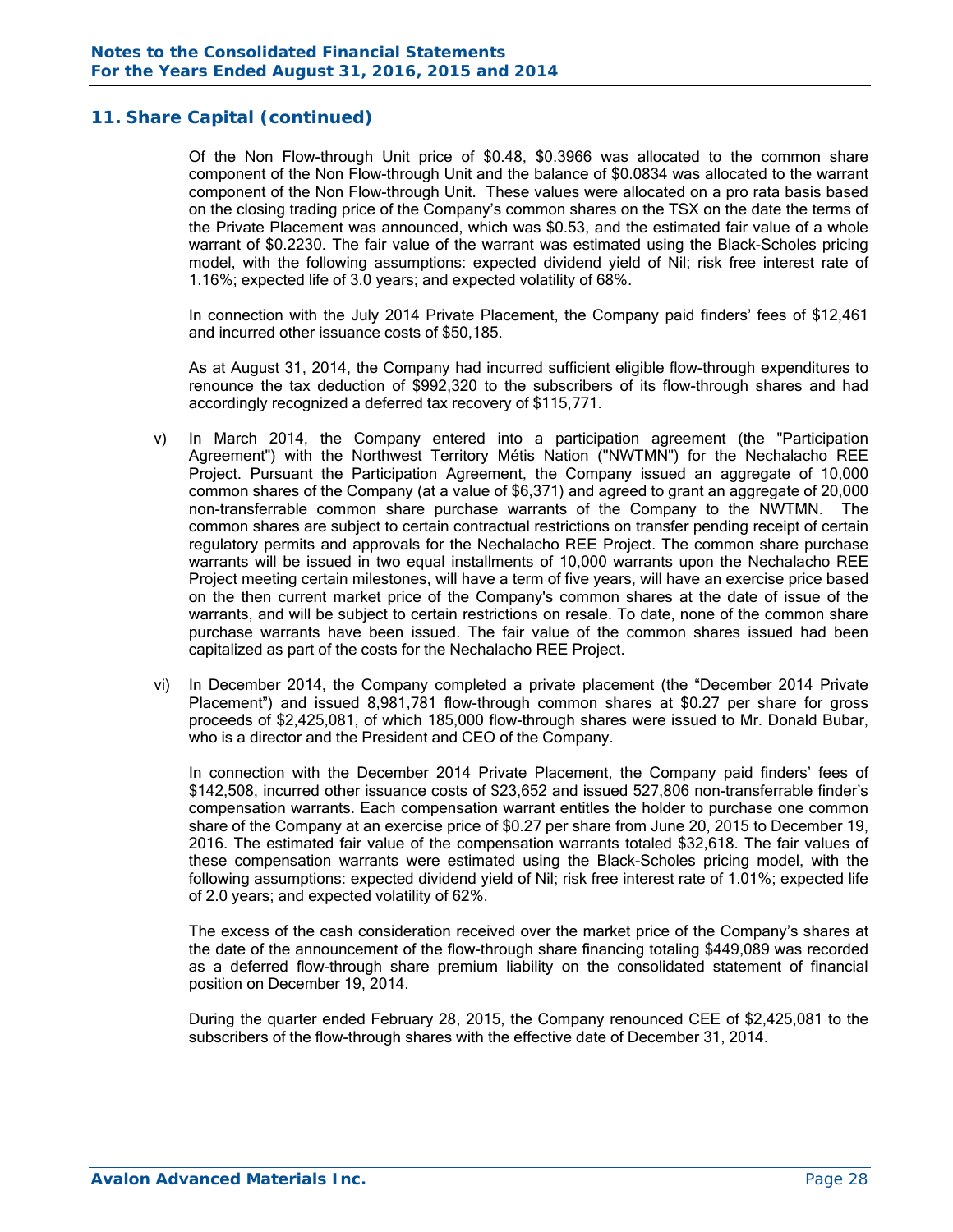As at August 31, 2015, the Company had incurred CEE of \$1,876,977 related to the December 2014 Private Placement and the balance of \$548,104 was incurred by December 31, 2015. Accordingly, the Company has recognized a pro rata amount of the flow-through share premium of \$347,589 and \$101,500 through the consolidated statement of comprehensive loss as a deferred income tax recovery with a corresponding reduction to the deferred flow-through share premium liability during the years ended August 31, 2015 and August 31, 2016, respectively.

vii) In May 2015, the Company completed a prospectus offering (the "Prospectus Offering") and issued 6,410,254 flow-through common shares at \$0.39 per share and 4,431,970 Units at \$0.34 per Unit (the "Unit Price") for total gross proceeds of \$4,006,869, of which 50,000 Units were issued to the spouse of Mr. Donald Bubar. Each Unit consists of one common share and one-half of one nontransferrable common share purchase warrant. Each whole warrant entitles the holder to purchase one common share of the Company at a price of \$0.425 per share, until November 27, 2016.

The fair value of the warrant component of the Unit was estimated at \$0.0502. Using the relative fair value method, \$0.2984 and \$0.0416 of the Unit Price was allocated to the share component and the warrant component of the Unit respectively. The fair value of the warrant was estimated using the Black-Scholes pricing model, with the following assumptions: expected dividend yield of Nil; risk free interest rate of 0.63%; expected life of 1.5 years; and expected volatility of 69%.

In connection with the Prospectus Offering, the Company paid cash commission of \$240,412, incurred other issuance costs of \$296,451 and issued 650,533 non-transferrable compensation warrants. Each compensation warrant entitles the holder to purchase one common share of the Company at an exercise price of \$0.34 per share until November 27, 2016. The estimated fair value of the compensation warrants totaled \$63,044. The fair values of these compensation warrants were estimated using the Black-Scholes pricing model, with the following assumptions: expected dividend yield of Nil; risk free interest rate of 0.63%; expected life of 1.5 years; and expected volatility of 69%.

Cash issuance costs and the estimated fair value of the compensation warrants were allocated on a pro-rata basis between the warrants and common shares issued as part of the Prospectus Offering. The warrants issued as part of the Units were allocated \$24,703 and \$2,901 of the cash issuance costs and the value of the compensation warrants, respectively. The remaining \$512,160 of the cash issuance costs and \$60,143 of the value of the compensation warrants were allocated to the common shares issued as part of the Prospectus Offering.

The excess of the cash consideration received over the market price of the Company's shares at the date of the announcement of the flow-through share financing totaling \$192,308 was recorded as a deferred flow-through share premium liability on the consolidated statement of financial position on May 27, 2015. The CEE expenditures renounced relating to the Prospectus Offering were incurred during the year ended August 31, 2016, accordingly the Company has recognized a deferred income tax recovery \$192,308 through the consolidated statement of comprehensive loss with a corresponding reduction to the deferred flow-through share premium liability during the years ended August 31, 2016.

viii) On December 24, 2015, the Company completed a private placement (the "December 2015 Private Placement") and issued 6,000,000 flow-through units ("Flow-Through Unit") at \$0.125 per unit (the "Unit Price") for gross proceeds of \$750,000. Each Flow-Through Unit consists of one flow-through common share and one-half of one non-transferrable common share purchase warrant. Each whole warrant entitles the holder to purchase one common share of the Company at a price of \$0.175 per share, until December 24, 2017.

The fair value of the warrant component of the Flow-Through Unit was estimated at \$0.0196 and the fair value of the flow-through feature of the Flow-Through Unit was estimated at \$0.0313. Using the relative fair value method, the Flow-Through Unit price of \$0.125 was allocated between the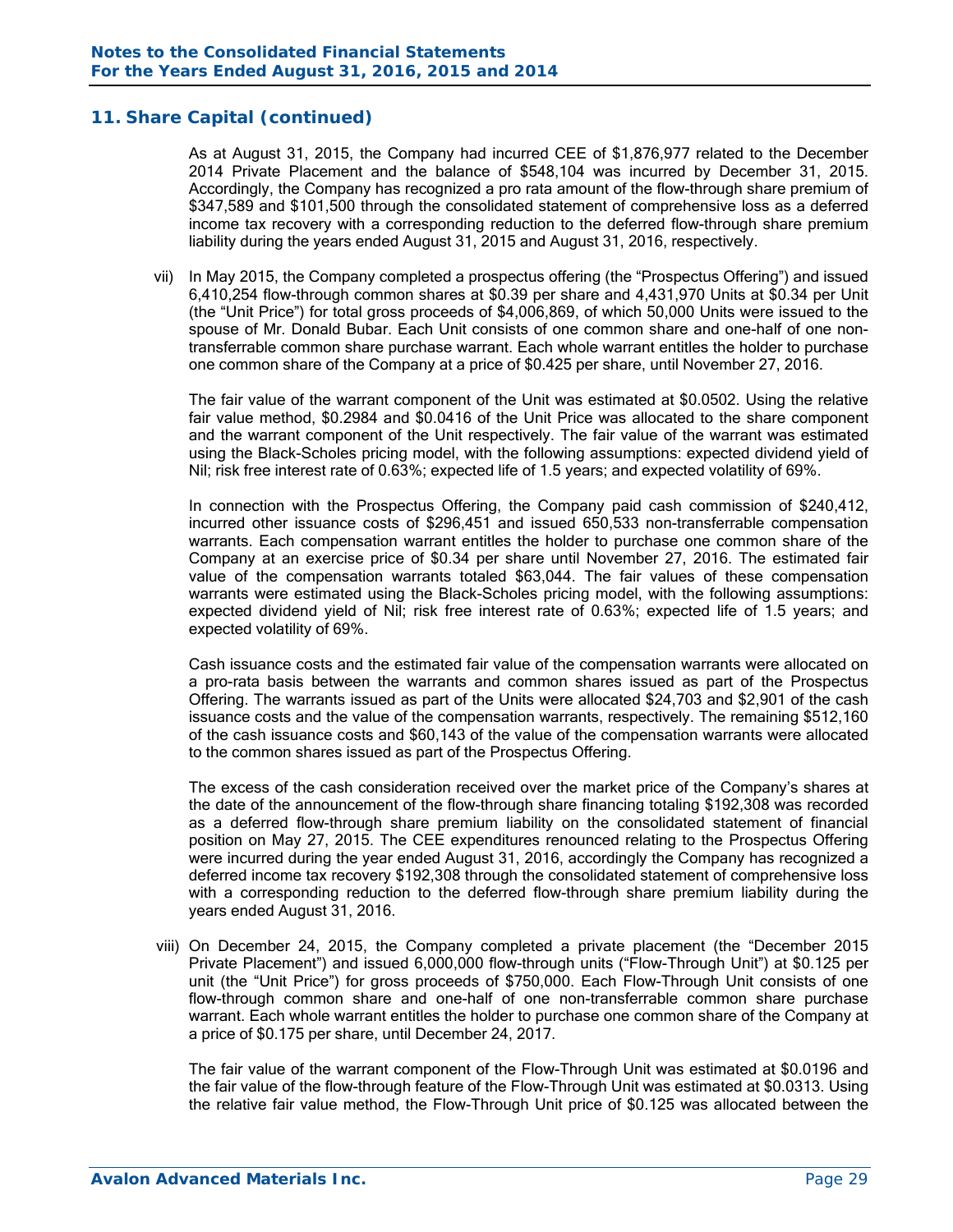share component, the warrant component and the flow-through feature as follows: \$0.0917, \$0.0128, and \$0.0205, respectively.

The fair value of the warrant was estimated using the Black-Scholes pricing model, with the following assumptions: expected dividend yield of Nil; risk free interest rate of 0.48%; expected life of 2.0 years; and expected volatility of 64%. The fair value of the flow-through feature (flow-through share premium) is estimated by multiplying the CEE amount to be renounced per Flow-Through Unit of \$0.1249 by the Company's current tax rate of 25%.

In connection with the December 2015 Private Placement, the Company paid cash commission of \$45,000, incurred other issuance costs of \$23,541 and issued 360,000 non-transferrable compensation warrants. Each compensation warrant entitles the holder to purchase one common share of the Company at an exercise price of \$0.125 per share until December 24, 2017. The estimated fair value of the compensation warrants totaled \$19,573. The fair values of these compensation warrants were estimated using the Black-Scholes pricing model, with the following assumptions: expected dividend yield of Nil; risk free interest rate of 0.48%; expected life of 2.0 years; and expected volatility of 64%.

Cash issuance costs and the estimated fair value of the compensation warrants were allocated on a pro-rata basis between the three components of the Flow-Through Unit.

The total flow-through share premium of \$108,549 (net of issuance costs of \$14,451) was recorded as a deferred flow-through share premium liability on the consolidated statement of financial position on December 24, 2015. The CEE expenditures renounced relating to the December 2015 Private Placement were incurred during the year ended August 31, 2016, accordingly the Company has recognized a deferred income tax recovery \$108,549 through the consolidated statement of comprehensive loss with a corresponding reduction to the deferred flow-through share premium liability during the years ended August 31, 2016.

ix) On March 11, 2016, the Company completed a private placement (the "Private Placement") and issued 13,700,000 units ("PP Unit") at a price of \$0.10 per PP Unit for gross proceeds of \$1,370,000, of which 1,000,000 PP Units were issued to Mr. Donald Bubar. Each PP Unit consists of one common share and one-half of one non-transferrable common share purchase warrant. Each whole warrant entitles the holder to purchase one common share of the Company at a price of \$0.15 per share, until March 11, 2018, or if at any time following September 11, 2016, the closing price of the common shares on the TSX is \$0.25 or higher for a period of twenty consecutive trading days, the Company may, by notice to the holder reduce the expiry date of the warrants to not less than 30 days from the date of such notice (the "Accelerated Expiry Date").

 Of the PP Unit price of \$0.10, \$0.0871 was allocated to the common share component of the PP Unit and the balance of \$0.0129 was allocated to the warrant component of the PP Unit. These values were allocated on a pro rata basis based on the closing trading price of the Company's common shares on the TSX on the date the terms of the private placement were finalized, which was \$0.14, and the estimated fair value of a whole warrant of \$0.0208. The fair value of the warrant was estimated using the Black-Scholes pricing model, with the following assumptions: expected dividend yield of Nil; risk free interest rate of 0.50%; expected life of 1.0 years; and expected volatility of 82%.

In connection with the Private Placement, the Company paid finders' fees of \$30,000, incurred other issuance costs of \$17,864 and issued 300,000 non-transferrable finder's compensation warrants. Each finder's compensation warrant entitles the holder to purchase one common share of the Company at an exercise price of \$0.11 per share until the earlier of March 11, 2018 or the Accelerated Expiry Date. The estimated fair value of the compensation warrants totaled \$26,671.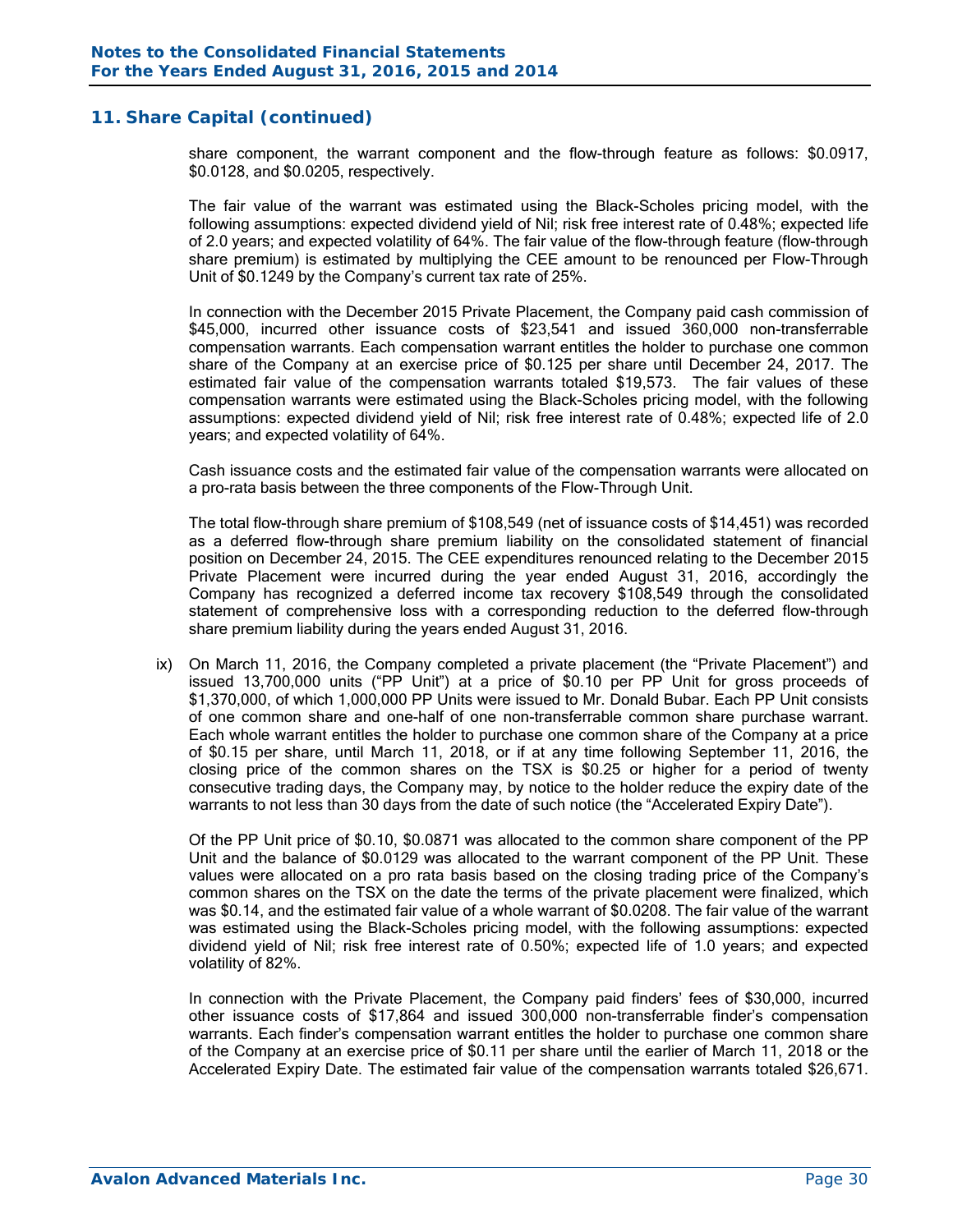The fair values of these compensation warrants were estimated using the Black-Scholes pricing model, with the following assumptions: expected dividend yield of Nil; risk free interest rate of 0.50%; expected life of 1.0 years; and expected volatility of 82%.

Cash issuance costs and the estimated fair value of the compensation warrants were allocated on a pro-rata basis between the two components of the Unit.

x) On March 29, 2016, the Company completed a private placement (the "March 2016 Private Placement") and issued 3,000,000 flow-through units ("FT Unit") at a price of \$0.175 per FT Unit and 2,000,000 units ("Non-FT Unit") at a price of \$0.125 per Non-FT Unit for gross proceeds of \$775,000. Each FT Unit consists of one flow-through common share and one-half of one non-transferrable common share purchase warrant ("FT Warrant"). Each whole FT Warrant entitles the holder to purchase one common share of the Company at a price of \$0.20 per share until March 29, 2018, or if at any time following September 29, 2016, the closing price of the common shares on the TSX is \$0.25 or higher for a period of twenty consecutive trading days, the Company may, by notice to the holder reduce the expiry date of the warrants to not less than 30 days from the date of such notice ("Expiry Date"). Each Non-FT Unit consists of one common share and one-half of one nontransferrable common share purchase warrant (Non-FT Warrant"). Each whole Non-FT Warrant entitles the holder to purchase one common share of the Company at a price of \$0.175 per share until the Expiry Date.

The fair value of the warrant component of the F-T Unit was estimated at \$0.0147 and the fair value of the flow-through feature of the FT Unit was estimated at \$0.0439. Using the relative fair value method, the FT Unit price of \$0.175 was allocated between the share component, the warrant component and the flow-through feature as follows: \$0.1259, \$0.0123, and \$0.0368, respectively.

The fair value of the FT Warrant was estimated using the Black-Scholes pricing model, with the following assumptions: expected dividend yield of Nil; risk free interest rate of 0.50%; expected life of 1.0 years; and expected volatility of 74%. The fair value of the flow-through feature (flow-through share premium") is estimated by multiplying the CEE amount to be renounced per FT Unit of \$0.1749 by the Company's current tax rate of 25%.

 Of the Non-FT Unit price of \$0.125, \$0.1117 was allocated to the common share component of the Non-FT Unit and the balance of \$0.0133 was allocated to the warrant component of the Non-FT Unit. These values were allocated on a pro rata basis based on the closing trading price of the Company's common shares on the TSX on the date the terms of the private placement were finalized, which was \$0.15, and the estimated fair value of a whole Non-FT Warrant of \$0.0356. The fair value of the Non-FT Warrant was estimated using the Black-Scholes pricing model, with the same assumptions as for the FT Warrant.

In connection with the issuance of the FT Units, the Company paid finders' fees of \$31,500 and issued 180,000 non-transferrable finder's compensation warrants. Each finder's compensation warrant entitles the holder to purchase one common share of the Company at an exercise price of \$0.175 per share until March 29, 2018. The estimated fair value of the compensation warrants totaled \$8,203. The fair values of these compensation warrants were estimated using the Black-Scholes pricing model, with the following assumptions: expected dividend yield of Nil; risk free interest rate of 0.51%; expected life of 2.0 years; and expected volatility of 72%.

The Company also incurred other issuance costs of \$14,263 relating to the March 2016 Private Placement.

Cash issuance costs and the estimated fair value of the compensation warrants totaling \$50,397 were allocated on a pro-rata basis between the three components of the FT Unit. The balance of the cash issuance costs of \$3,569 were allocated on a pro-rata basis between the two components of the Non-FT Unit.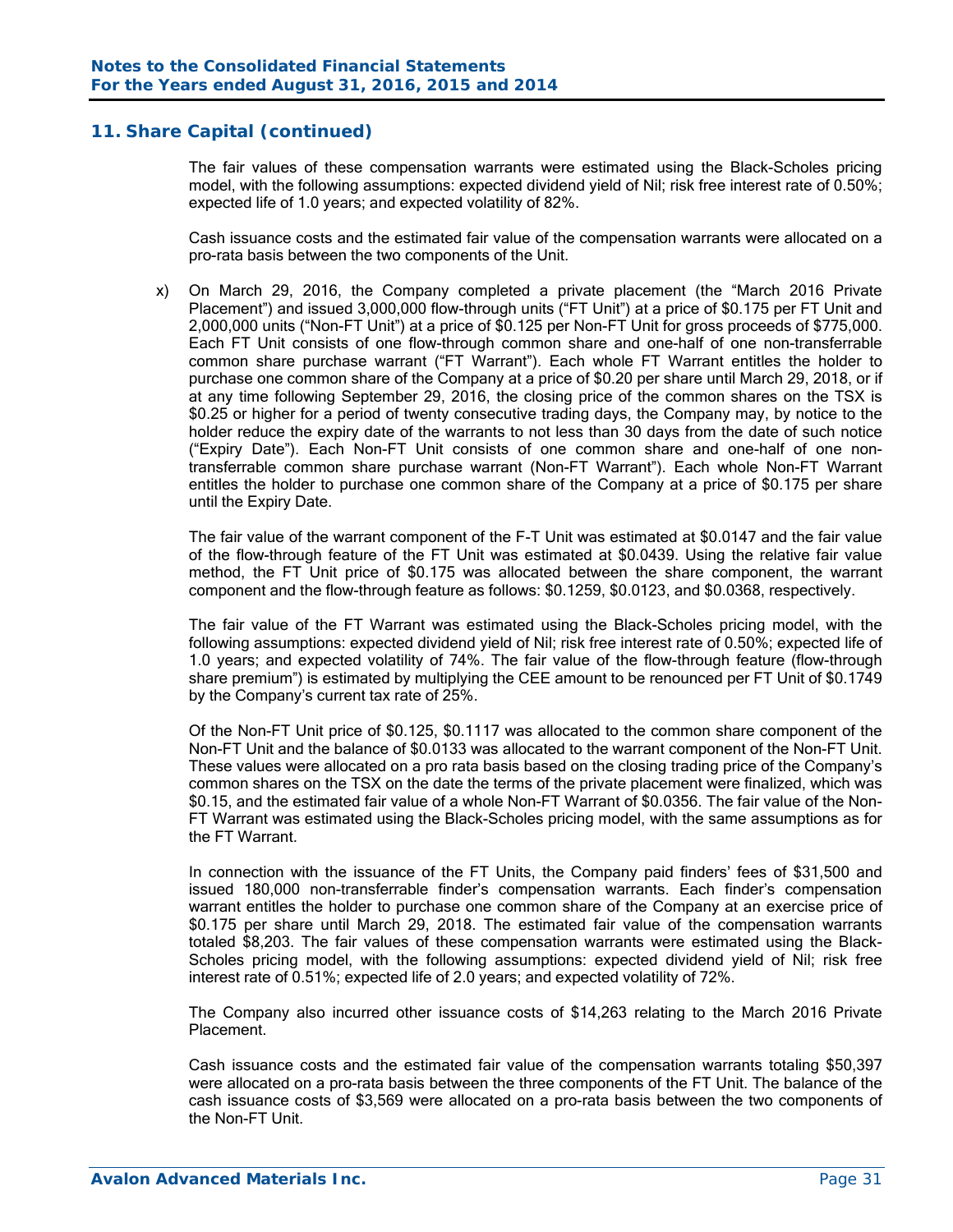The total flow-through share premium of \$110,400 was recorded as a deferred flow-through share premium liability on the consolidated statement of financial position on March 29, 2016. As at August 31, 2016, the Company has incurred CEE of \$65,505 related to the March 2016 Private Placement and the balance of \$459,195 is to be incurred by December 31, 2017. Accordingly, the Company has recognized a pro rata amount of the flow-through share premium of \$13,783 through the consolidated statement of comprehensive loss as a deferred income tax recovery with a corresponding reduction to the deferred flow-through share premium liability.

#### *c) Warrants*

The following table reconciles the warrants outstanding to purchase common shares of the Company at the beginning and end of the respective years:

|                                                               | Number<br>of Warrants | Weighted<br>Average<br><b>Exercise Price</b> |
|---------------------------------------------------------------|-----------------------|----------------------------------------------|
| Balance - September 1, 2013                                   | 20,000                | \$1.115                                      |
| Issued pursuant equity offerings (Note 11b(iv))               | 1,222,500             | 0.600                                        |
| Issued pursuant to Accommodation Agreement (note 7a)          | 10,000                | 0.490                                        |
| Balance - August 31, 2014                                     | $1,252,500^{(1)}$     | \$0.607                                      |
| Issued pursuant to equity offerings (Note 11b(vii))           | 2,215,985             | 0.425                                        |
| Issued pursuant to Accommodation Agreement (note 7a)          | 10,000                | 0.210                                        |
| Balance - August 31, 2015                                     | $3,478,485^{(1)}$     | \$0.490                                      |
| Issued pursuant to equity offerings (Note 11b(viii) (ix) (x)) | 12,350,000            | 0.164                                        |
| Issued pursuant to Accommodation Agreement (note 7a)          | 10,000                | 0.230                                        |
| Exercised                                                     | (125,000)             | 0.150                                        |
| Balance - August 31, 2016                                     | $15,713,485^{(1)}$    | \$0.237                                      |

 $<sup>(1)</sup>$  Does not include the 6,466,513 US\$ Warrants as disclosed below.</sup>

The outstanding warrants have a weighted average remaining contract life of 1.3 years.

The warrants reserve, included as a component of the consolidated statement of changes in equity, relates to equity settled instruments issued by the Company to various stakeholders.

As disclosed in Note 9, the Company also has 6,466,513 US\$ Warrants outstanding as at August 31, 2016, with an adjusted exercise price of US\$0.5223 per share. These US\$ Warrants are exercisable until June 13, 2021.

As disclosed Note 11(b), the Company is also required to issue 20,000 warrants to the NWTMN in two equal installments of 10,000 warrants upon the Nechalacho REE Project meeting certain milestones.

## *d) Share Based Payments*

The shareholders have approved a Stock Option Plan (the "Plan") that provides for the issue of up to 10% of the number of issued and outstanding common shares of the Company to eligible employees, directors and service providers of the Company.

The Plan authorizes the granting of options to purchase common shares of the Company at a price equal to or greater than the closing price of the shares on either the trading day prior to the grant or the day of the grant. The options generally vest over a period of one to four years, and generally have a term of two to five years (but can have a maximum term of up to 10 years).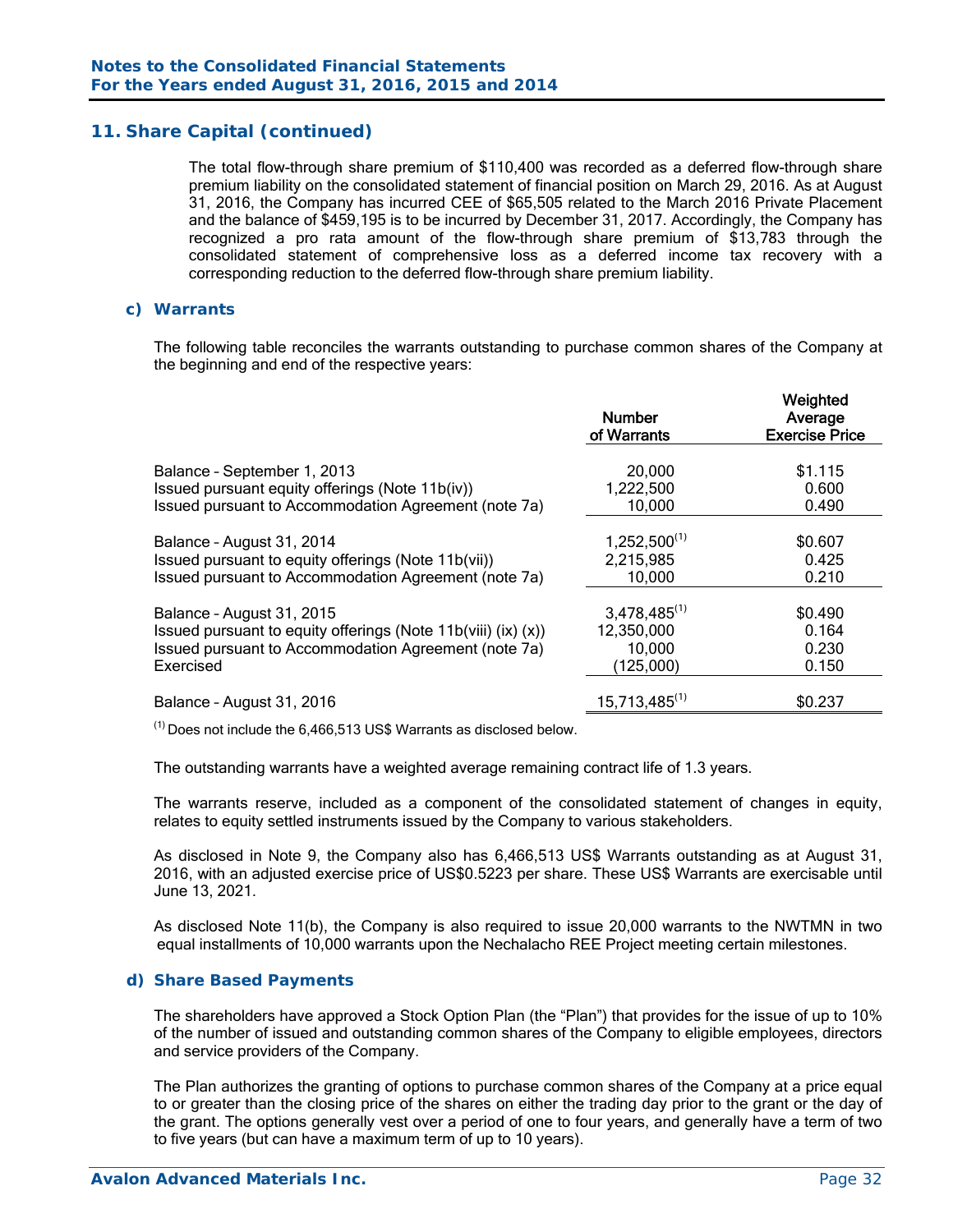The following table reconciles the stock options outstanding at the beginning and end of the respective years:

|                             | <b>Number</b><br>of Options | Weighted<br>Average<br><b>Exercise Price</b> |      |  |
|-----------------------------|-----------------------------|----------------------------------------------|------|--|
| Balance - September 1, 2013 | 8,585,250                   | \$                                           | 2.59 |  |
| Granted                     | 2,530,000                   |                                              | 0.66 |  |
| Exercised                   | (350,000)                   |                                              | 0.72 |  |
| Expired                     | (825,000)                   |                                              | 1.50 |  |
| Forfeited                   | (1,310,000)                 |                                              | 3.78 |  |
| Balance - August 31, 2014   | 8,630,250                   | \$                                           | 2.02 |  |
| Granted                     | 2,620,000                   |                                              | 0.27 |  |
| Exercised                   | (50,000)                    |                                              | 0.22 |  |
| Expired                     | (1,200,250)                 |                                              | 1.94 |  |
| Forfeited                   | (225,000)                   |                                              | 2.51 |  |
| Balance - August 31, 2015   | 9,775,000                   | \$                                           | 1.56 |  |
| Granted                     | 2,140,000                   |                                              | 0.16 |  |
| Expired                     | (1, 125, 000)               |                                              | 4.46 |  |
| Forfeited                   | (150,000)                   |                                              | 2.13 |  |
| Balance - August 31, 2016   | 10,640,000                  | \$                                           | 0.96 |  |

As at August 31, 2016, there were 7,551,250 options vested (August 31, 2015 – 6,570,000, August 31, 2014 – 4,990,250) with an average exercise price of \$1.15 per share (August 31, 2015 - \$1.89, August 31, 2014 - \$2.63), that were exercisable.

No stock options were exercised during the year ended August 31, 2016. During the year ended August 31, 2015, an aggregate of 50,000 (2014 - 350,000) stock options were exercised at the weighted average exercise price of \$0.22 per share (2014 - \$0.72), and the weighted average closing market share price on the date preceding the date of exercise was \$0.36 per share (2014 – \$0.80).

The share based payments reserve, included as a component of the consolidated statement of changes in equity, relates to equity settled compensation options issued by the Company to its directors, officers, employees and consultants.

The estimated fair value of options earned during the year ended August 31, 2016 was \$455,475 (2015 - \$978,358, 2014 - \$549,372), of which \$5,633 (2015 - \$98,730, 2014 - \$172,125) was capitalized to property, plant and equipment, \$103,407 (2015 - \$87,812, 2014 - \$30,018) was capitalized as exploration and evaluation assets, \$1,000 (2015 - \$2,936, 2014 - \$133) was charged to operations as general exploration expenses, with the balance of \$345,435 (2015 - \$788,880, 2014 - \$347,096) charged to operations as share based compensation expense.

The fair value of each option granted is estimated at the time of grant using the Black-Scholes optionpricing model. The Black-Scholes option-pricing model requires the input of subjective assumptions, including expected life of the option award, share price volatility and other assumptions. The expected life of options granted is derived from historical data on employee exercises and post-vesting employment termination behavior. Expected volatility is based on the historic volatility of the Company's shares. These assumptions involve inherent uncertainties and the application of management judgment. In addition, the Company is required to estimate the expected forfeiture rate and only recognize expense for those options expected to vest.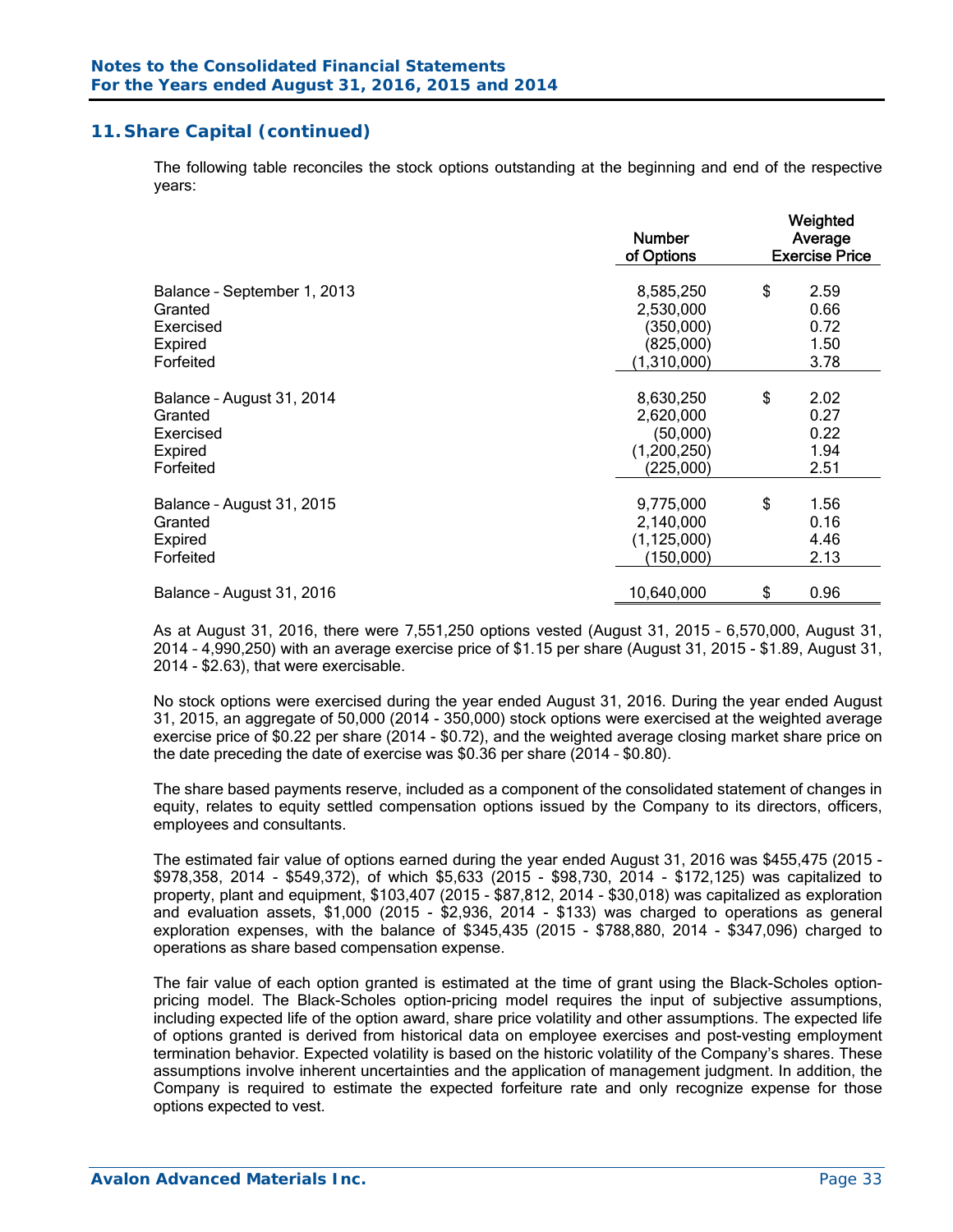The weighted average assumptions for grants during the years ended August 31, 2016, August 31, 2015 and August 31, 2014 are as follows:

|                                                     | August 31,<br>2016 | August 31,<br>2015 | August 31,<br>2014 |
|-----------------------------------------------------|--------------------|--------------------|--------------------|
| Exercise price                                      | \$0.16             | \$0.27             | \$0.66             |
| Closing market price on day preceding date of grant | \$0.16             | \$0.27             | \$0.66             |
| Risk-free interest rate                             | 0.53%              | 0.94%              | 1.45%              |
| Expected life (years)                               | 3.5                | 3.1                | 3.9                |
| <b>Expected volatility</b>                          | 71%                | 64%                | 73%                |
| Expected dividend yield                             | Nil                | Nil                | Nil                |
| Grant date fair value                               | \$0.08             | \$0.12             | \$0.36             |
| Forfeiture rate                                     | 16%                | 17%                | 15%                |

The following table summarizes information concerning outstanding and exercisable options as at August 31, 2016:

| <b>Number of Options</b> |                    |                         |  |
|--------------------------|--------------------|-------------------------|--|
| Outstanding              | <b>Exercisable</b> | <b>Contractual Life</b> |  |
| 200,000                  | 200,000            | 0.0 years               |  |
| 500,000                  | 500,000            | 0.2 years               |  |
| 675,000                  | 587.500            | $0.3$ years             |  |
| 1,990,000                | 1,817,500          | 1.0 years               |  |
| 2,485,000                | 1,570,000          | 2.4 years               |  |
| 4,790,000                | 2,876,250          | 3.4 years               |  |
| 10,640,000               | 7,551,250          |                         |  |
|                          |                    |                         |  |

## *e) Brokers' Compensation Warrants*

The following table summarizes information concerning outstanding brokers' compensation warrants as at August 31, 2014, August 31, 2015 and August 31, 2016:

|                                                                | Number of<br>Compensation<br><b>Warrants</b> | Weighted<br>Average<br><b>Exercise Price</b> |              |
|----------------------------------------------------------------|----------------------------------------------|----------------------------------------------|--------------|
| Balance - September 1, 2013                                    |                                              | \$                                           |              |
| Issued pursuant equity offerings (Note 11b(iii))               | 554,273                                      |                                              | 0.61         |
| Balance - August 31, 2014                                      | 554,273                                      |                                              | 0.61         |
| Issued pursuant to equity offerings (Note 11b(vi)(vii))        | 1,178,339                                    |                                              | 0.31         |
| Balance - August 31, 2015                                      | 1,732,612                                    | \$                                           | $0.45^{(1)}$ |
| Issued pursuant to equity offerings (Note $11b(viii)(ix)(x)$ ) | 840,000                                      |                                              | 0.13         |
| Exercised                                                      | (360,000)                                    |                                              | 0.13         |
| Balance - August 31, 2016                                      | 2,212,612                                    | \$                                           | $0.38^{(1)}$ |

 $^{(1)}$  554,273 of the compensation warrants outstanding as at August 31, 2014 and throughout the period to August 31, 2016 are denominated in US\$. The effect of the change in the foreign exchange rate between the Canadian\$ and the US\$ has been reflected in the weighted average exercise price as at August 31, 2015 and as at August 31, 2016.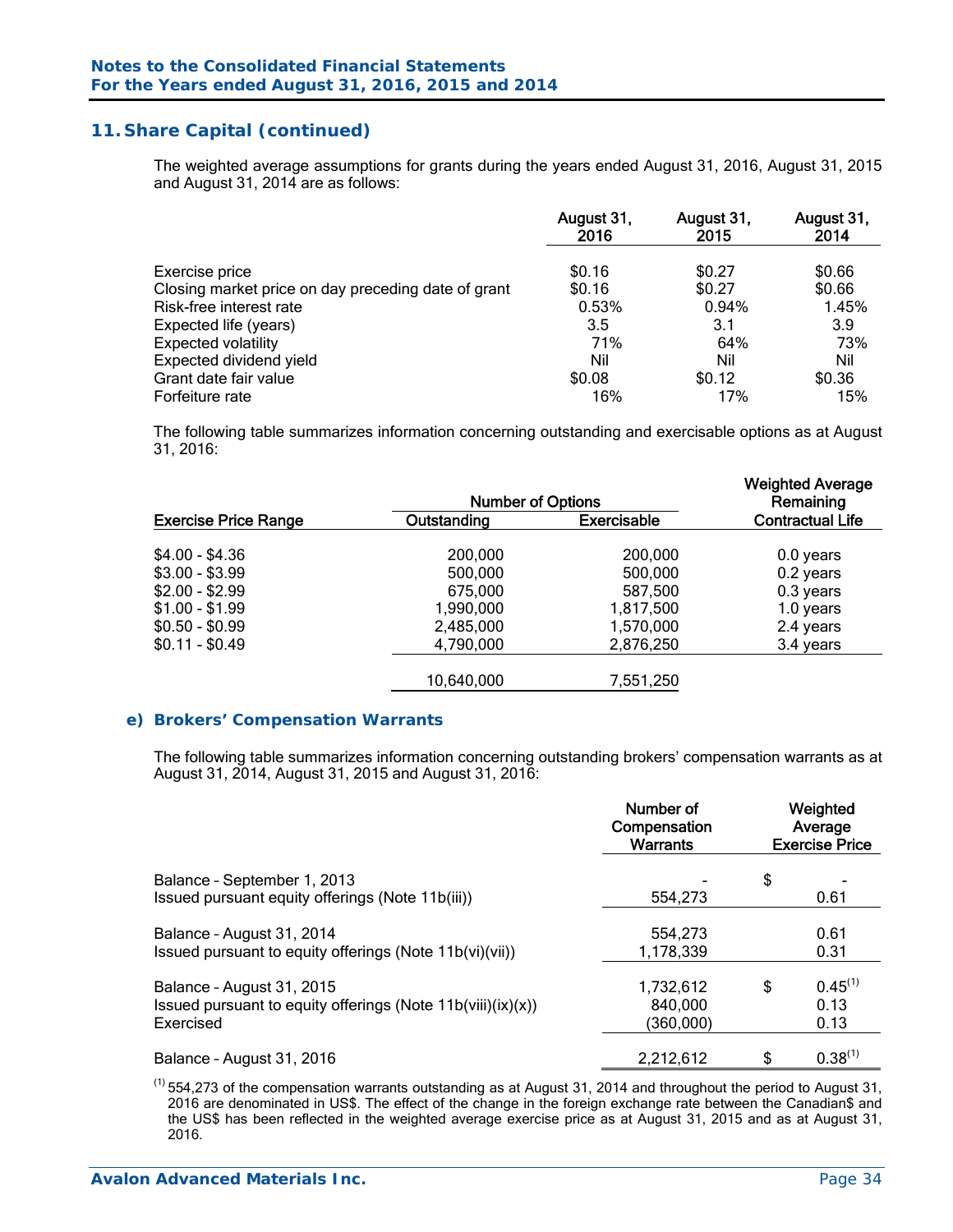The brokers' compensation warrants reserve, included as a component of the consolidated statement of changes in equity, relates to equity settled compensation instruments issued by the Company to external service providers.

As at August 31, 2016, the Company has the following compensation warrants outstanding:

- (i) 554,273 compensation warrants with an exercise price of US\$0.56 per common share, which are exercisable until June 13, 2017;
- (ii) 527,806 compensation warrants with an exercise price of \$0.27 per common share, which are exercisable until December 19, 2016;
- (iii) 650,533 compensation warrants with an exercise price of \$0.34 per common share, which are exercisable until November 27, 2016;
- (iv) 300,000 compensation warrants with an exercise price of \$0.11 per common share, which are exercisable until the earlier of March 11, 2018 or the Accelerated Expiry Date; and
- (v) 180,000 compensation warrants with an exercise price of \$0.175 per common share, which are exercisable until March 29, 2018.

## **12. Corporate and Administrative Expenses**

 Corporate and administrative expenses for the years ended August 31, 2016, 2015 and 2014 consist of the following:

|                                              | August 31,<br>2016 | August 31,<br>2015 | August 31,<br>2014 |
|----------------------------------------------|--------------------|--------------------|--------------------|
| Salaries and benefits <sup>(1)</sup>         | \$<br>1,607,078    | \$<br>1,981,542    | \$<br>2,336,363    |
| Directors' fees                              | 86,321             | 125,631            | 244,540            |
| Consulting and professional fees             | 546,675            | 691,196            | 1,097,310          |
| Office, insurance and other expenses         | 381,710            | 430,441            | 444,257            |
| Occupancy                                    | 303,096            | 340,322            | 340,396            |
| Shareholders' communications and filing fees | 176,624            | 233,796            | 469,563            |
| Travel and related costs                     | 119,914            | 146,392            | 278,622            |
|                                              | \$<br>3,221,418    | \$<br>3,949,320    | \$<br>5,211,051    |

(1) These figures do not include share based compensation. Employees' salaries, benefits including share based compensation expensed for the year ended August 31, 2016 totaled \$1,830,114 (2015 – \$2,424,197, 2014 - \$2,256,757).

## **13. Write-off of Land Acquisition Option Payments**

The Company's initial purchase option on a land parcel in Geismar, Louisiana expired on December 1, 2013, and accordingly, the option payments made totaling \$175,104 for the initial purchase option were written off during the year ended August 31, 2014. The Company had entered into a new purchase option with a different property owner on a different land parcel in Geismar, Louisiana during the year ended August 31, 2014. This new option expired on December 14, 2014 and accordingly, the option payments made totaling \$212,960 were written off during the year ended August 31, 2015.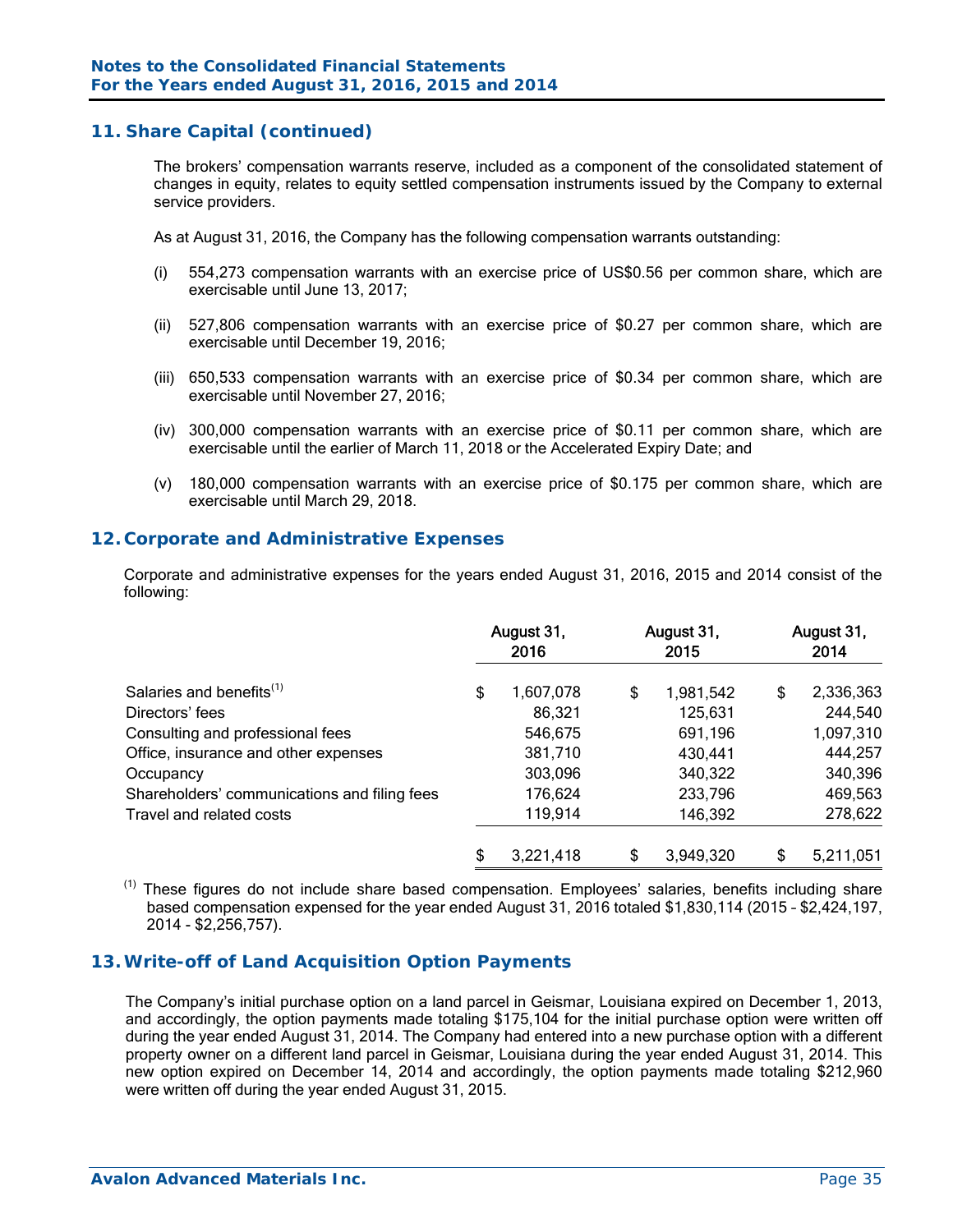## **14. Capital Management**

Capital of the Company consists of the components of shareholders' equity and warrants denominated in foreign currency.

The Company's objectives when managing capital are as follows:

- (i) to safeguard the Company's assets and ensure the Company's ability to continue as a going concern;
- (ii) to raise sufficient capital to finance its exploration and development activities on its resource properties; and
- (iii) to raise sufficient capital to meet its general and administrative expenditures.

The Company manages its capital structure and makes adjustments to it based on the funds available to the Company in light of changes in general economic conditions, the Company's short term working capital requirements, and its planned exploration and development program expenditure requirements.

As the Company is in the development stage, its principal source of capital is from the issuance of common shares. In order to achieve its objectives, the Company expects to spend its existing working capital and raise additional funds as required.

The Company does not have any externally imposed capital requirements and there were no changes to the Company's approach to capital management during the year ended August 31, 2016.

## **15. Related Party Disclosures**

Balances and transactions between the Company and its subsidiaries have been eliminated on consolidation and are not disclosed in this note. Details of the transactions between the Company and other related parties are disclosed below:

a) Trading transactions

There had been no material trading transactions with related parties during each of the years ended August 31, 2016, 2015 and 2014, other than the participation by certain related parties in certain equity offerings as listed below:

- (i) in July 2014, pursuant to the July 2014 Private Placement, 60,000 Non Flow-Through Units at \$0.48 per unit were issued to certain directors and officers of the Company (note 11(b)(iv));
- (ii) in December 2014, pursuant to the December 2014 Private Placement, 185,000 flow-through shares at \$0.27 per share were issued to Mr. Donald Bubar (note 11(b)(vi));
- (iii) in May 2015, pursuant to the Prospectus Offering, 50,000 Units at \$0.34 per unit were issued to the spouse of Mr. Donald Bubar (note 11(b)(vii)); and
- (iv) on March 11, 2016, pursuant to the Private Placement, 1,000,000 PP Units at \$0.10 per unit were issued to Mr. Donald Bubar (note 11(b)(ix)).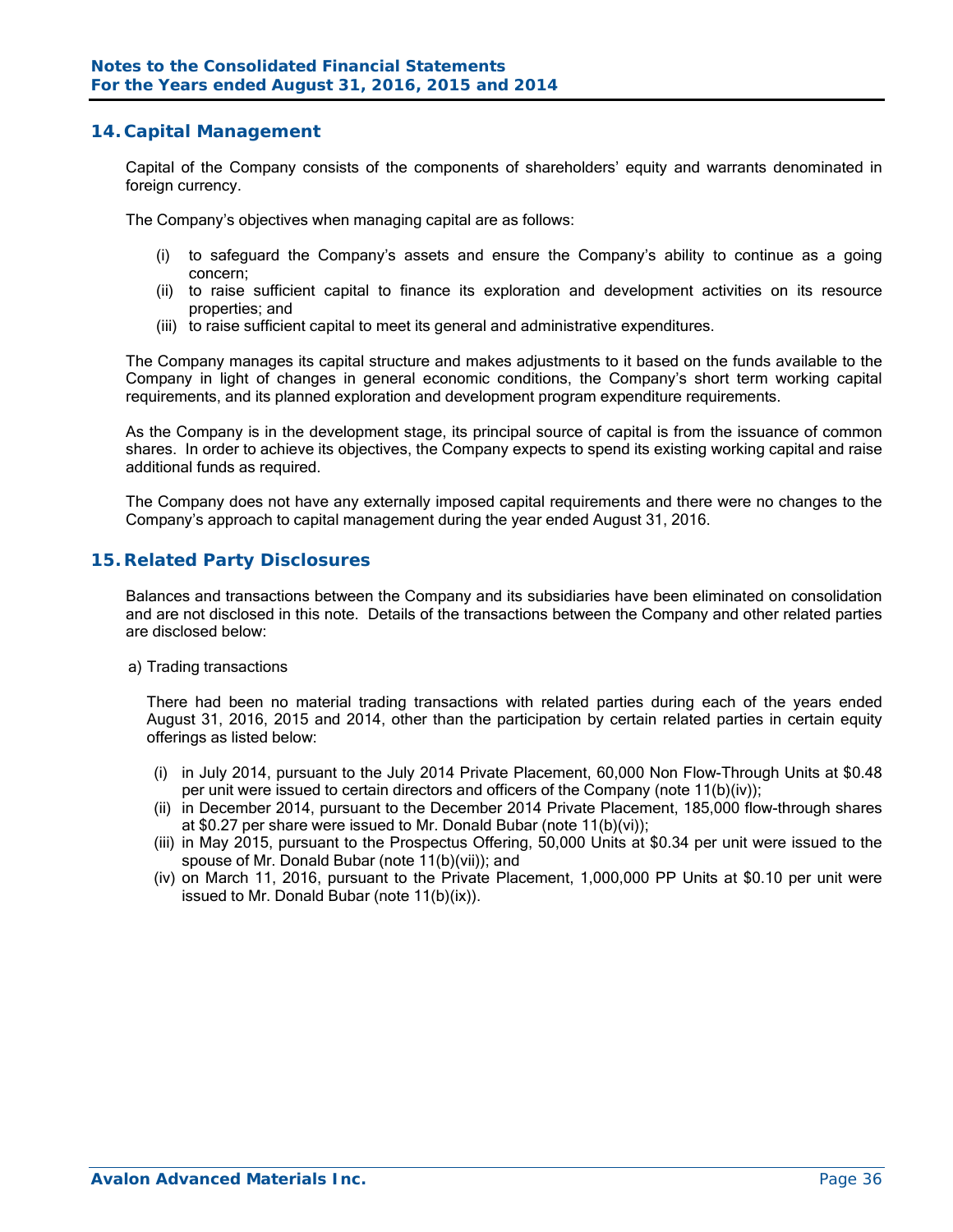# **15. Related Party Disclosures (continued)**

b) Compensation of key management personnel

The remuneration of directors and other key members of the Company's senior management team during the years ended August 31, 2016, August 31, 2015 and August 31, 2014 are as follows:

|                                                                                                  | August 31,<br>2016         | August 31,<br>2015   | August 31,<br>2014         |
|--------------------------------------------------------------------------------------------------|----------------------------|----------------------|----------------------------|
| Salaries, benefits and directors' fees <sup>(1)</sup><br>Share based compensation <sup>(2)</sup> | \$<br>1,803,314<br>337,541 | 1,957,710<br>691,224 | \$<br>2,539,867<br>239,021 |
|                                                                                                  | \$<br>2,140,855            | 2,648,934            | 2,778,888                  |

- (1)Salaries and benefits of key management personnel capitalized to exploration and evaluation assets and PPE totaled \$603,415 (2015 - \$580,535, 2014 - \$780,439).
- (2)Fair value of stock options earned and recognized as share based compensation during the respective reporting period.

## **16. Financial Instruments**

IFRS 7 establishes a fair value hierarchy that reflects the significance of inputs used in making fair value measurements as follows:

- Level 1 quoted prices in active markets for identical assets or liabilities;
- Level 2 inputs other than quoted prices included in Level 1 that are observable for the asset or liability, either directly (i.e. as prices) or indirectly (i.e. from derived prices); and
- Level 3 inputs for the asset or liability that are not based upon observable market data.

Assets are classified in their entirety based on the lowest level of input that is significant to the fair value measurement. The fair value of the Company's warrants denominated in a currency that is not the functional currency of the Company is based on Level 2 inputs that are observable for the liability such as interest rate, dividend yield and historical volatility.

#### *Fair Values*

Except as disclosed elsewhere in these consolidated financial statements, the carrying amounts for the Company's financial instruments approximate their fair values because of the short-term nature of these items.

The Company's risk exposures and the impact on the Company's financial instruments are summarized below:

## *Credit risk*

The Company is not exposed to any significant credit risk as at August 31, 2016. The Company's cash and cash equivalents are either on deposit with two major Canadian Chartered banking groups in Canada or invested in bankers' acceptance notes or guaranteed investment certificates issued by two major Canadian Chartered banking groups. The Company's receivables primarily consist of Goods and Services Tax/Harmonized Sales Tax receivable, government grants and refundable security deposits with various federal and provincial governments and are therefore not subject to significant credit risk.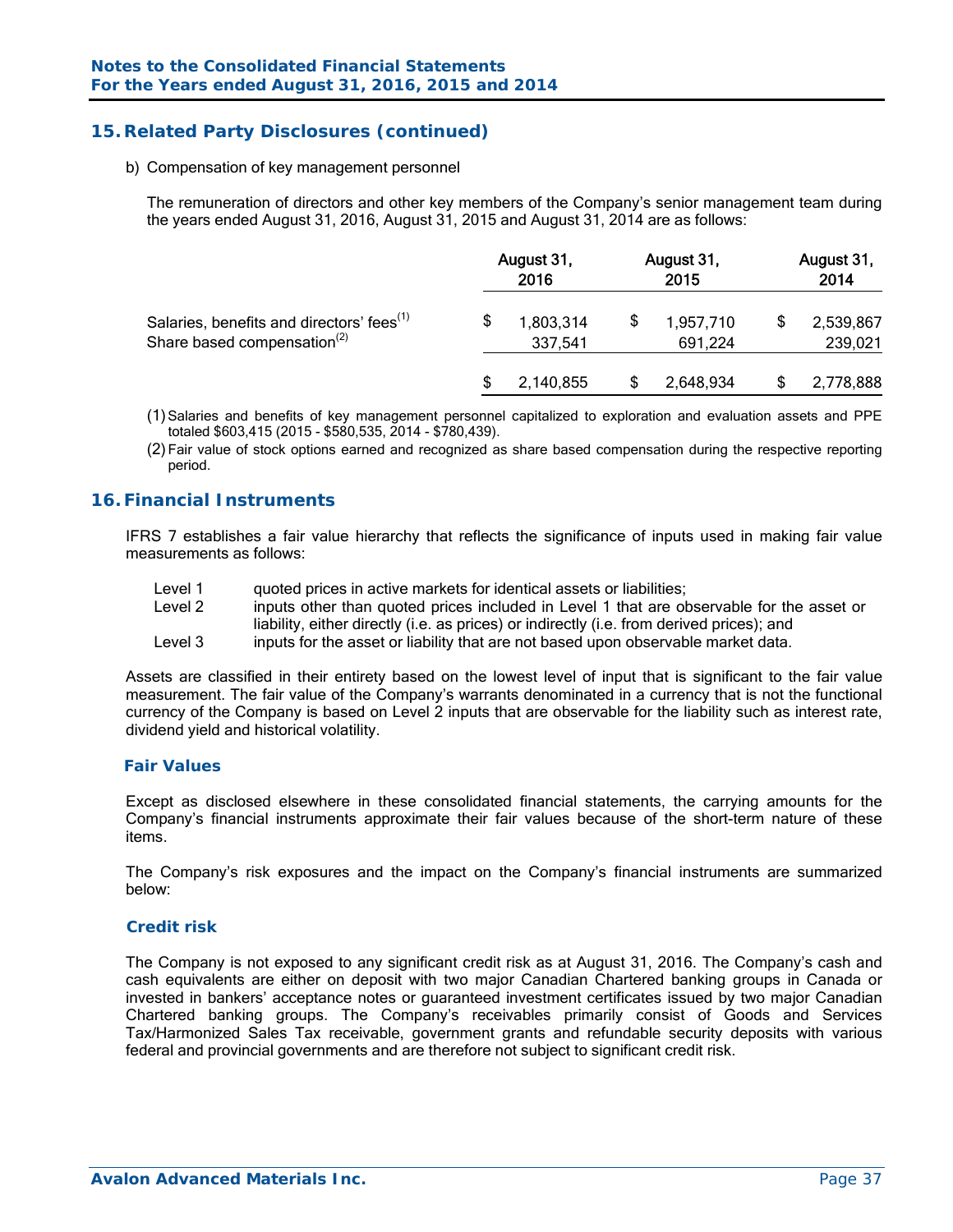# **16. Financial Instruments (continued)**

## *Liquidity risk*

Liquidity risk is the risk that an entity will not be able to meet its financial obligations as they come due. The Company has in place a planning and budgeting process to assist in determining the funds required to support the Company's normal operating requirements on an on-going basis and its plans for exploration and development expenditures. The Company ensures that there are sufficient funds to meet its short-term requirements, taking into account its anticipated cash flows from operations and its holdings of cash and cash equivalents.

As at August 31, 2016, the Company has current assets of \$1,886,866 and current liabilities of \$1,234,430. The adjusted working capital of the Company is \$1,160,471 (calculated by adding back the deferred flowthrough share premium of \$96,617 and the liability for warrants denominated in foreign currency of \$411,418 to the net current assets of \$652,436). As the de-recognition of the balances of the deferred flow-through share premium and the liability for warrants denominated in foreign currency accounts will not require the future out flow of resources by the Company, it is management's belief that the adjusted working capital figure provides useful information in assessing the Company's liquidity risk.

Repayments due by period as of August 31, 2016:

|                                                                         | Within<br>1 Year   |   | $1 - 3$<br>Years | $4 - 5$<br>Years  | Total                |
|-------------------------------------------------------------------------|--------------------|---|------------------|-------------------|----------------------|
| Accounts payable and accrued liabilities<br>Operating lease obligations | 726,395<br>313,224 | S | ۰<br>633,888     | $\sim$<br>105,648 | 726,395<br>1,052,760 |
|                                                                         | 1,039,619          |   | 623,888          | 105,648           | 1,779,155            |

#### *Market risk*

(i) Interest rate risk

 The Company has cash and cash equivalents balances and it has no interest-bearing debt. The Company's current policy is to invest its excess cash in highly liquid money market investments such as bankers' acceptance notes, treasury bills and GICs. These short term money market investments are subject to interest rate fluctuations.

(ii) Foreign currency risk

 The Company's functional currency is the Canadian dollar. The majority of the Company's purchases are transacted in Canadian dollars. Other than the US\$ Warrants as disclosed in note 9, the Company had no other significant financial assets or financial liabilities denominated in foreign currencies as at August 31, 2016.

(iii) Price risk

 The prices of metals and minerals fluctuate widely and are affected by many factors outside of the Company's control. The prices of metals and minerals and future expectation of such prices have a significant impact on the market sentiment for investment in mining and mineral exploration companies. This in turn may impact the Company's ability to raise equity financing for its long term working capital requirements.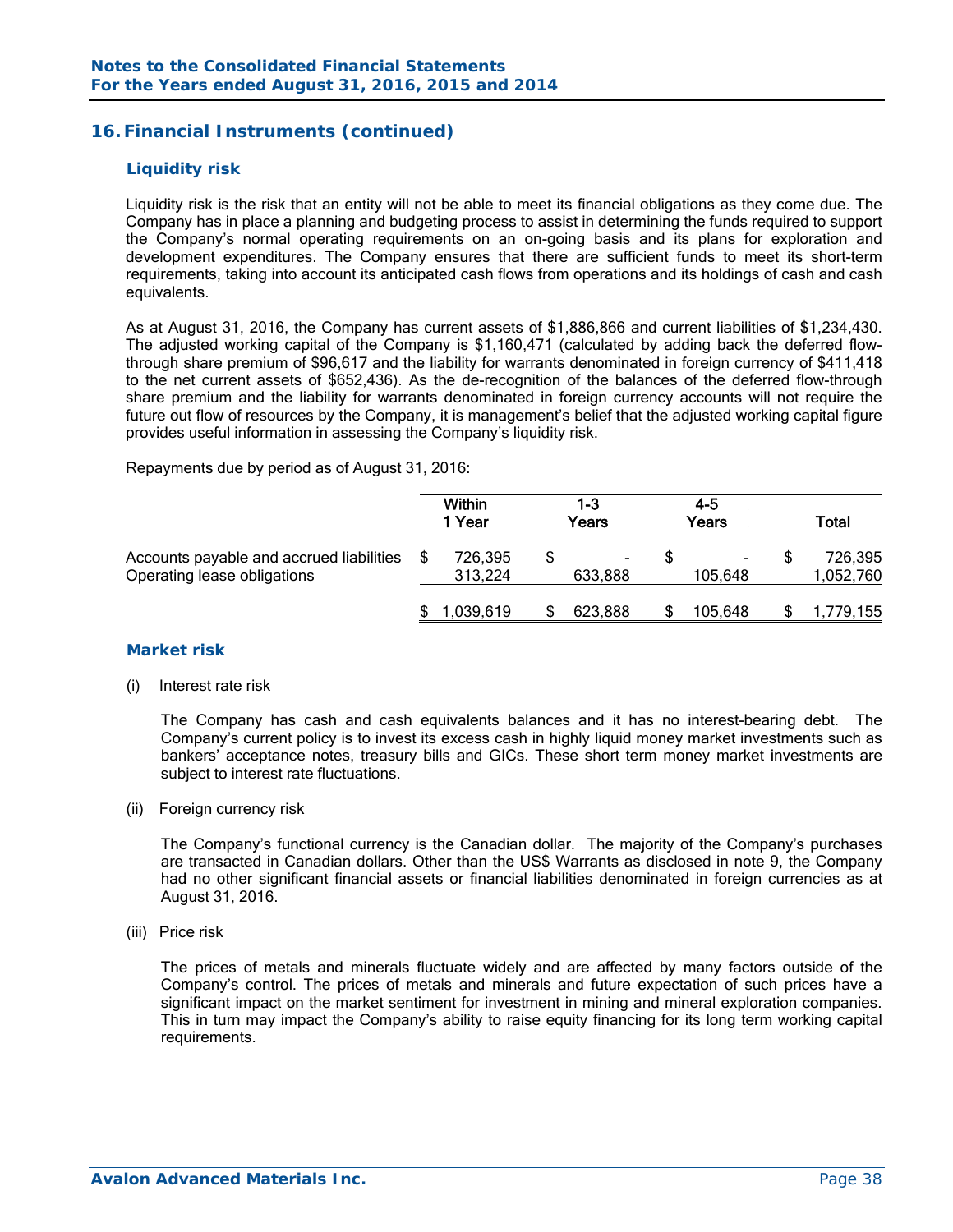## **16. Financial Instruments (continued)**

#### *Sensitivity analysis*

 Considering the Company's budget expenditures for the next twelve months and its current cash and cash equivalents of \$1,360,487, with other variables held constant, sensitivity to a plus or minus 25 basis points change in interest rates would not have any significant effect on the Company's net loss over a twelve month period.

Other than the US\$ Warrants as disclosed in note 9, the Company had no other significant financial assets or financial liabilities denominated in foreign currencies as at August 31, 2016, and its anticipated on-going expenditures to be transacted in US dollars for the next twelve month period is approximately US\$280,000. If the Canadian dollar weakens (or strengthens) 5% against the US dollar with other variables held constant, it would not have any significant effect on the Company's expenditures over a twelve month period.

## **17. Supplemental Cash Flow Information**

Non-cash financing and investing transactions not reflected in the Consolidated Statements of Cash Flows for the years ended August 31, 2016, August 31, 2015 and August 31, 2014 are as follows:

|                                                   | August 31,<br>2016 | August 31,<br>2015 |               | August 31,<br>2014 |
|---------------------------------------------------|--------------------|--------------------|---------------|--------------------|
| Share based compensation capitalized as property, |                    |                    |               |                    |
| plant and equipment (note 11d)                    | \$<br>5,633        | \$<br>98,730       | $\mathcal{S}$ | 172,125            |
| Share based compensation capitalized as           |                    |                    |               |                    |
| exploration and evaluation assets (note 11d)      | 103,407            | 87,812             |               | 30,018             |
| Depreciation expense capitalized as               |                    |                    |               |                    |
| property, plant and equipment                     | 57,265             | 76,218             |               |                    |
| Depreciation expense capitalized as               |                    |                    |               |                    |
| exploration and evaluation assets                 | 8,883              | 1,351              |               |                    |
| Warrants issued pursuant to the Accommodation     |                    |                    |               |                    |
| Agreement and capitalized as property,            |                    |                    |               |                    |
| plant and equipment (note 7a)                     | 1,353              | 1,184              |               | 2,849              |
| Common shares issued pursuant to the              |                    |                    |               |                    |
| Participation Agreement and capitalized as        |                    |                    |               |                    |
| property, plant and equipment (note 11b)          |                    |                    |               | 6,371              |
|                                                   |                    |                    |               |                    |
|                                                   | \$<br>176,541      | \$<br>265,295      | S             | 211,363            |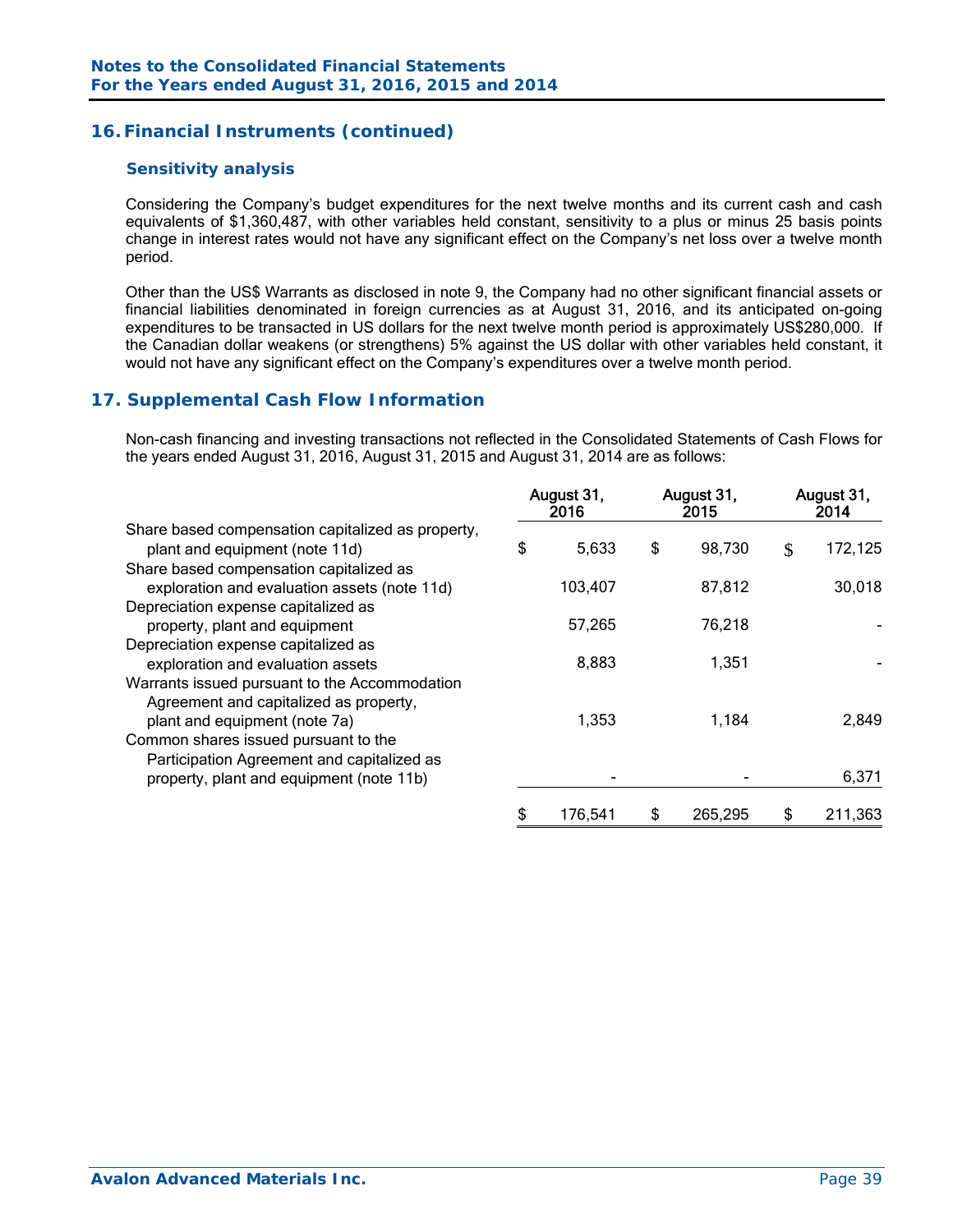# **18. Income Taxes**

# *a) Provision for Income Taxes*

The following table reconciles the income tax provision from the expected income tax amount based on the statutory rates to the amount recognized in the statements of comprehensive loss:

|                                                                                                                                                       |    | August 31,<br>2016 | August 31,<br>2015 | August 31,<br>2014 |
|-------------------------------------------------------------------------------------------------------------------------------------------------------|----|--------------------|--------------------|--------------------|
| Net loss for the year before income taxes                                                                                                             | \$ | 3,955,785          | \$<br>3,523,963    | \$<br>5,846,352    |
| Combined Canadian federal and provincial tax rate                                                                                                     |    | 25.4%              | 25.1%              | 25.2%              |
| Expected income tax recovery at statutory rates                                                                                                       |    | 1,004,769          | 884,515            | 1,473,281          |
| Share based compensation                                                                                                                              |    | (87,740)           | (198,009)          | (87, 468)          |
| Non-deductible expenses                                                                                                                               |    | (8,697)            | (6, 279)           | (9, 144)           |
| Non-allowable portion of capital loss                                                                                                                 |    |                    | (26, 726)          | (22,063)           |
| Exploration expenditures to be renounced<br>Non-taxable (non-deductible) change in fair value                                                         |    | (16, 638)          |                    | (134, 294)         |
| of warrants denominated in foreign currency<br>Effect of different income tax rates than Canadian<br>tax rate related to impairment loss of a foreign |    | (31, 130)          | 359,373            | 121,042            |
| subsidiary<br>Losses and other deductions for which no benefit                                                                                        |    |                    |                    | 24,528             |
| has been recognized                                                                                                                                   |    | (444, 424)         | (665, 285)         | (1,250,111)        |
| Deferred income tax recoveries                                                                                                                        | S  | 416,140            | \$<br>347,589      | \$<br>115,771      |

## *b) Income Tax Effect of Temporary Differences Recognized*

The tax effects of temporary differences recognized as at August 31, 2016 and August 31, 2015 are as follows:

|                                                                 | August 31,<br>2016 |                |    | August 31,<br>2015 |
|-----------------------------------------------------------------|--------------------|----------------|----|--------------------|
| Deferred income tax assets                                      |                    |                |    |                    |
| Exploration and evaluation assets                               | S                  | 20,954,149     | \$ | 21,540,948         |
| Scientific research and experimental developmental expenditures |                    | 4,502,603      |    | 4,068,527          |
|                                                                 |                    | 25,456,752     |    | 25,609,745         |
| Deferred income tax liabilities                                 |                    |                |    |                    |
| Property plant and equipment                                    |                    | (25, 456, 752) |    | (25,609,475)       |
|                                                                 |                    |                |    |                    |
| Net deferred income tax assets                                  | \$                 |                | S  |                    |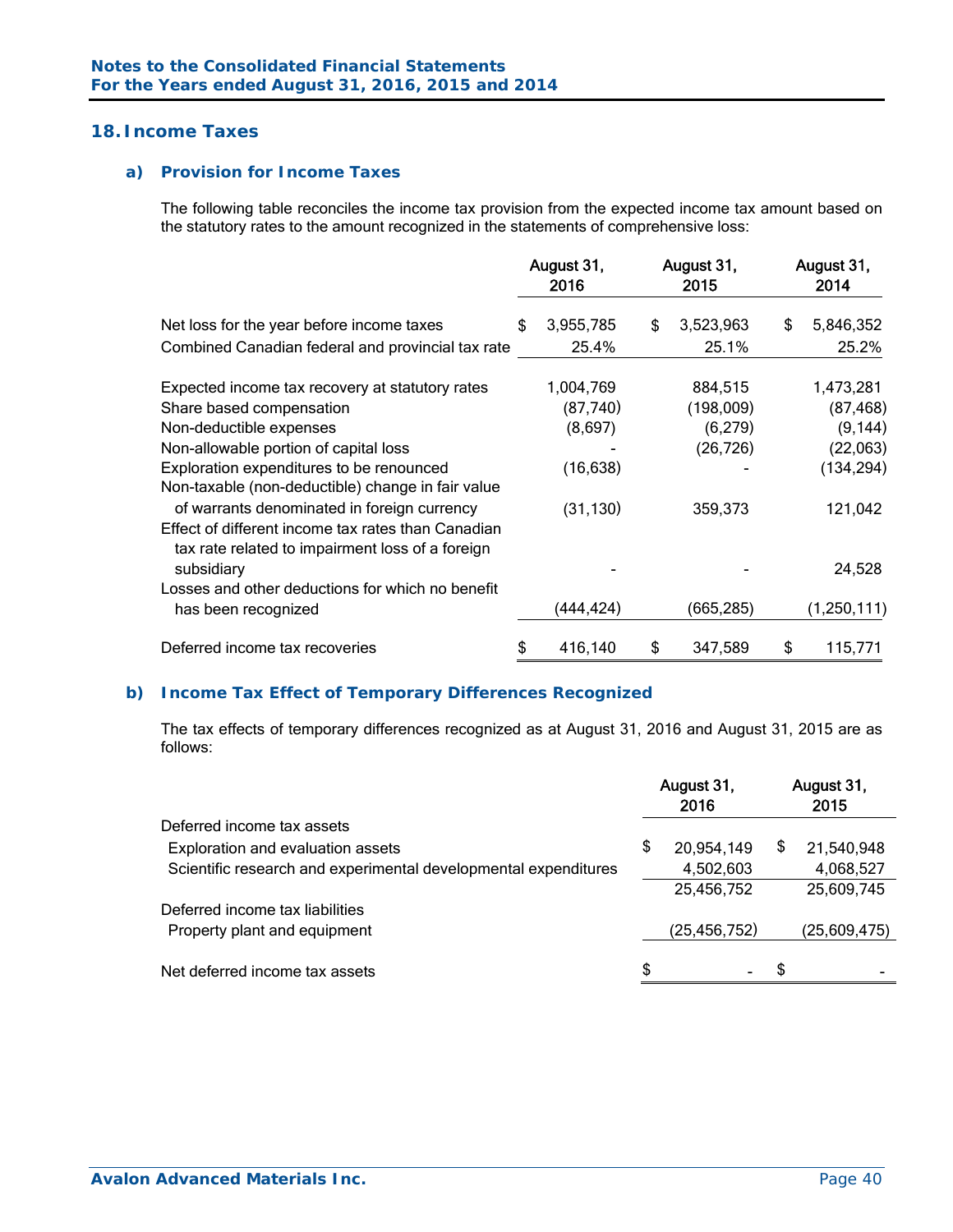# **18. Income Taxes (continued)**

## *c) Income Tax Temporary Differences Not Recognized*

The deductible income tax temporary differences that have not been recognized as deferred income tax assets as at August 31, 2016 and August 31, 2015 are as follows:

|                                                                 |    | August 31,<br>2016 | August 31,<br>2015 |            |  |
|-----------------------------------------------------------------|----|--------------------|--------------------|------------|--|
| Non-capital loss carryforwards                                  | \$ | 26,034,890         | \$                 | 23,920,739 |  |
| Scientific research and experimental developmental expenditures |    | 9,640,972          |                    | 11,158,486 |  |
| Share issuance costs                                            |    | 1,453,037          |                    | 1,847,704  |  |
| Capital loss carry forwards                                     |    | 2,294,535          |                    | 2,294,535  |  |
| Deductible temporary differences not recognized                 |    | 39,423,434         | \$                 | 39,221,464 |  |

The Company also has non-refundable investment tax credit carry forwards of \$5,817,339 (2015 - \$5,817,339), which has not been recognized as a deferred income tax asset.

#### *d) Non-Capital Losses*

The Company has non-capital losses carried forward of approximately \$24,367,000 (2015 - \$22,253,000, 2014 - \$18,768,000) available to reduce future years' Canadian taxable income. These losses will expire as follows:

| \$<br>2026 | 156,000   |
|------------|-----------|
| 2027       | 232,000   |
| 2028       | 847,000   |
| 2029       | 914,000   |
| 2030       | 1,584,000 |
| 2031       | 3,050,000 |
| 2032       | 3,601,000 |
| 2033       | 4,151,000 |
| 2034       | 4,211,000 |
| 2035       | 3,507,000 |
| 2036       | 2,114,000 |

 The Company also has net operating losses of approximately \$1,668,000 (2015 - \$1,668,000, 2014 - \$1,668,000) to reduce future years' U.S. taxable income. These losses will expire as follows:

| 2031 | \$<br>5,000 |
|------|-------------|
| 2032 | 2,000       |
| 2033 | 3,000       |
| 2034 | 1,658,000   |

#### *e) Capital Losses*

 The Company has capital losses carried forward of approximately \$2,295,000 (2015 - \$2,295,000, 2014 - \$2,082,000) available to reduce future years' Canadian taxable capital gains.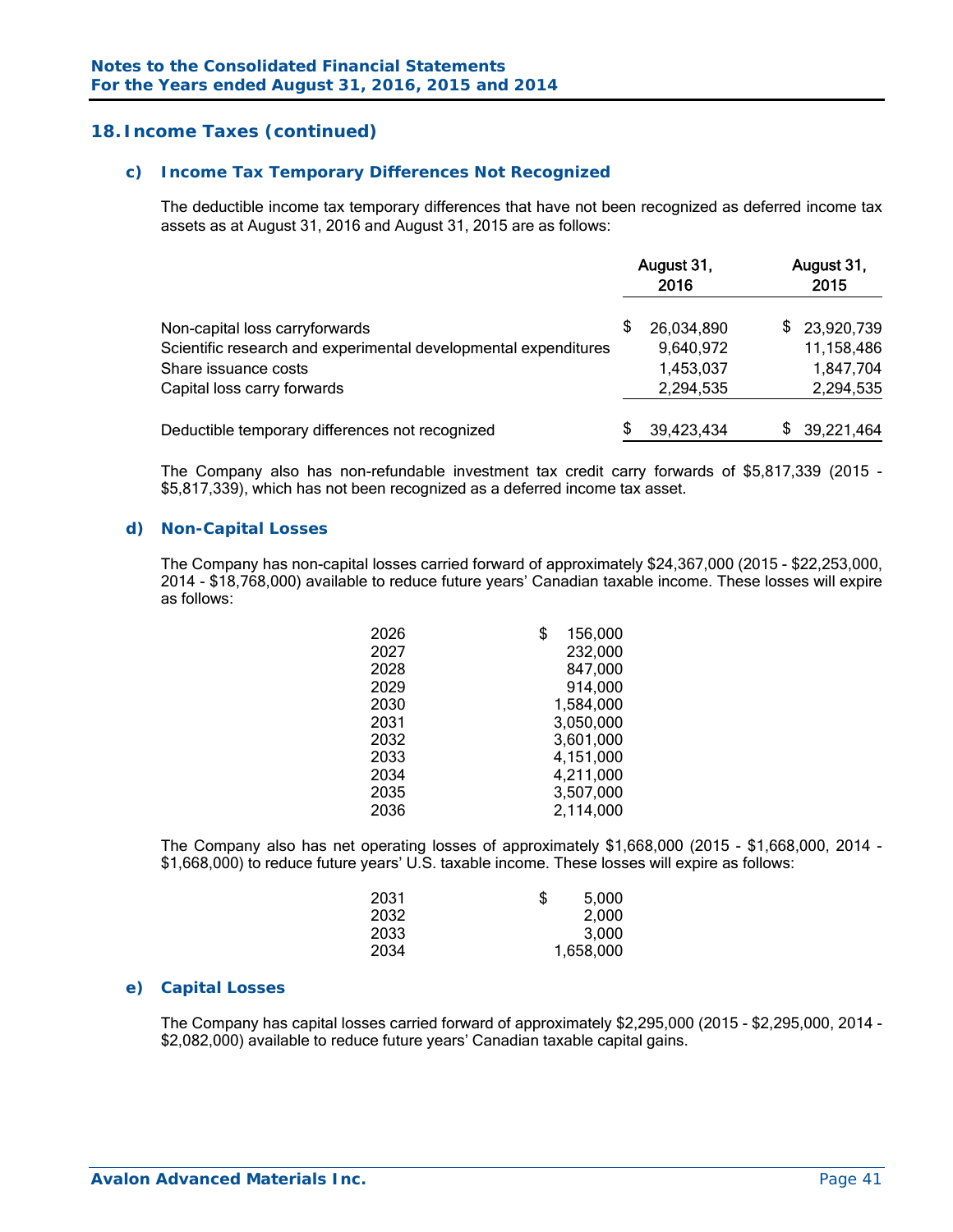## **19. Loss per Share**

The weighted average number of common shares for the purposes of diluted loss per share reconciles to the weighted average number of common shares used in the calculation of basic loss per share as follows:

|                                                                                             | August 31,<br>2016 | August 31,<br>2015 | August 31,<br>2014 |
|---------------------------------------------------------------------------------------------|--------------------|--------------------|--------------------|
| Weighted average number of common shares<br>used in the calculation of basic loss per share | 167, 184, 272      | 139,893,312        | 112,724,520        |
| Diluted impact of warrants<br>Diluted impact of stock options                               |                    |                    |                    |
| Weighted average number of common used in<br>the calculation of diluted loss per share      | 167, 184, 272      | 139,893,312        | 112,724,520        |

The loss used to calculate the basic and diluted loss per common share for the year ended August 31, 2016 was \$3,539,645 (2015 - \$3,176,374, 2014 - \$5,730,581).

As at August 31, 2016, the Company had 24,392,610 (2015 - 11,677,610, 2014 - 8,273,286) warrants and 10,640,000 (2015 - 9,775,000, 2014 - 8,630,250) stock options outstanding. These warrants and options could potentially dilute earnings per share in the future, but have not been included in the diluted loss per share calculation because they were antidilutive for the years ended August 31, 2016, August 31, 2015 and August 31, 2014.

#### **20. Operating Lease Arrangements**

The Company has entered into commercial leases on its premises and the future minimum lease payments under non-cancellable operating leases are as follows:

| 2017 | \$313,224 |
|------|-----------|
| 2018 | 316,944   |
| 2019 | 316,944   |
| 2020 | 105,648   |

## **21. Commitments**

Pursuant to the subscription agreements entered into for the March 2016 Private Placement the Company is required to incur additional CEE of \$459,195 by December 31, 2017.

## **22. Events After the Reporting Period**

Subsequent to the year ended August 31, 2016, the Company:

- a) completed a private placement and issued 4,545,454 flow-through common shares at a price of \$0.22 per share for gross proceeds of \$1,000,000. In connection with the private placement, the Company paid finder's fees of \$60,000 and issued 272,727 non-transferrable finder's compensation warrants, with each finder's warrant. Each compensation warrants entitles the holder to purchase one common share of the Company at an exercise price of \$0.25 per share until November 7, 2018;
- b) issued 1,025,000 common shares at a price of \$0.15 per share pursuant to the exercise of 1,025,000 warrants;
- c) granted an aggregate of 1,490,000 stock options with a weighted average exercise price of \$0.17 per share to certain employees of the Company. The weighted average contract life of these options was 2.2 years;